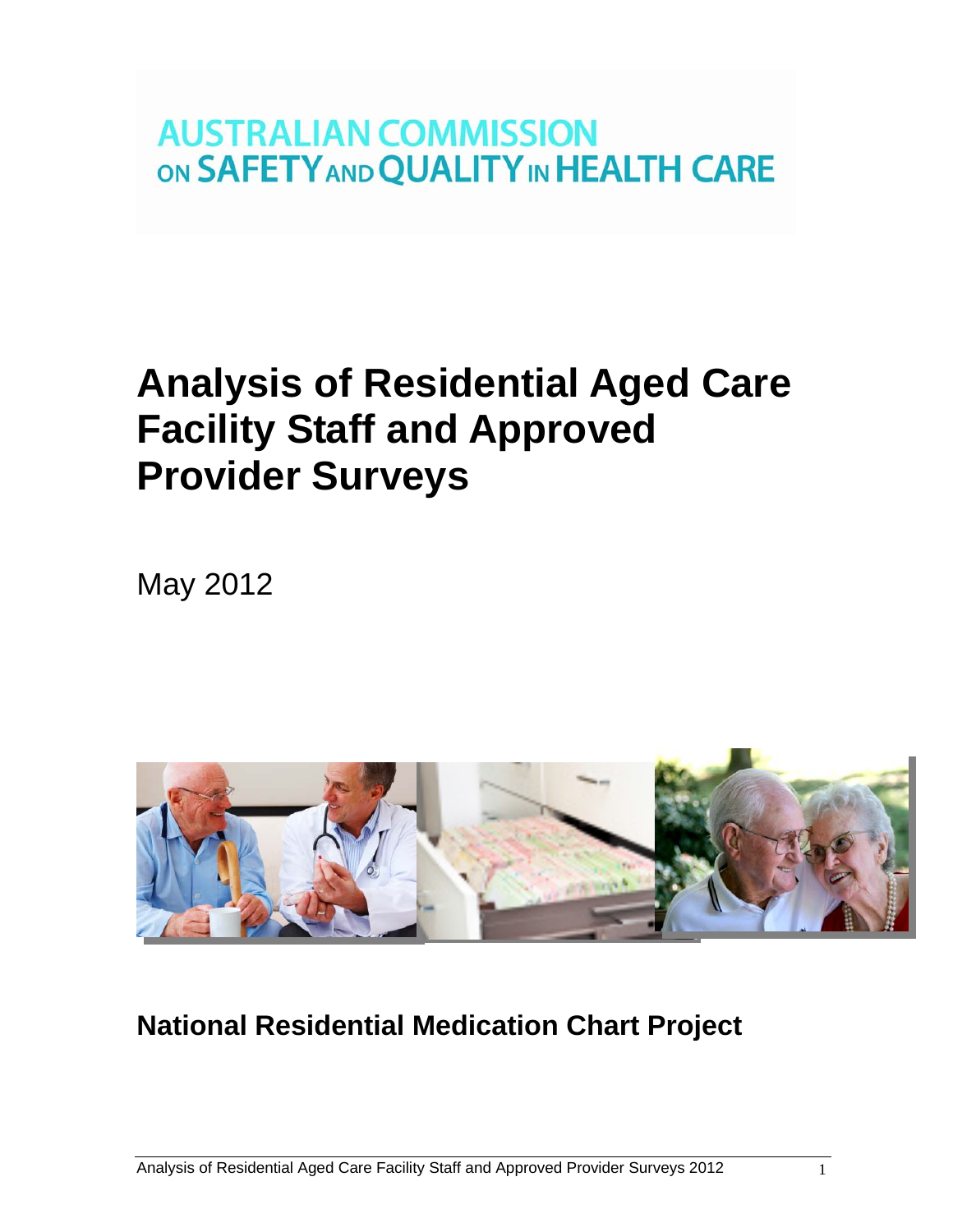#### **© Commonwealth of Australia 2012**

This work is copyright. It may be reproduced in whole or in part for study or training purposes subject to the inclusion of an acknowledgement of the source. Requests and inquiries concerning reproduction and rights for purposes other than those indicated above requires the written permission of the Australian Commission on Safety and Quality in Health Care, GPO Box 5480 Sydney NSW 2001 or [mail@safetyandquality.gov.au](mailto:mail@safetyandquality.gov.au)

#### **Suggested citation**

Australian Commission on Safety and Quality in Health Care 2012, *Analysis of Residential Aged Care Facility Medication Chart Staff and Approved Providers Surveys 2012*, ACSQHC, Sydney.

#### **Acknowledgment**

Many individuals and organisations have freely given their time, expertise and documentation to support the development of this document. In particular, the ACSQHC wishes to acknowledge the valuable contributions by National Residential Medication Chart Reference Group members, approved providers, individual residential aged care facilities and their staff that enabled this national medication chart staff survey analysis. The involvement and willingness of all concerned to share their experience and expertise is greatly appreciated.

This paper is available on the Commission website: [www.safetyandquality.gov.au](http://www.safetyandquality.gov.au/)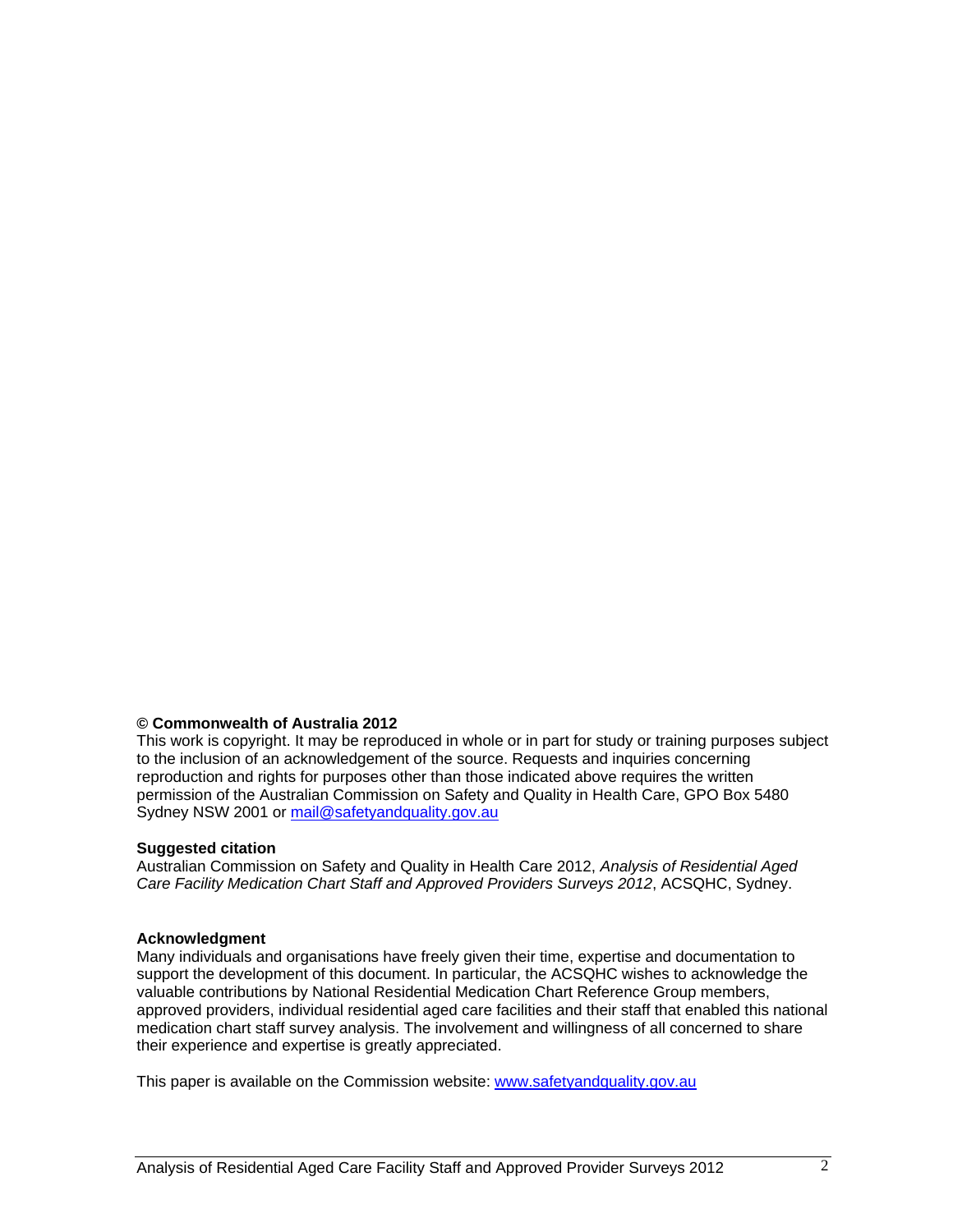# **Table of Contents**

| <b>Section</b> | <b>Title</b>                                                                                    | Page           |
|----------------|-------------------------------------------------------------------------------------------------|----------------|
|                | <b>Acknowledgements</b>                                                                         | $\overline{2}$ |
|                | <b>Guide to terms</b>                                                                           | 6              |
|                | <b>Executive Summary</b>                                                                        | 8              |
| 1.             | Introduction to medication charts in aged care: Surveys of RACF<br>staff and approved providers | 9              |
| 1.1            | Background                                                                                      | 9              |
| 2.             | <b>Medication charts in aged care: Staff survey</b>                                             | 11             |
| 2.1            | Aim                                                                                             | 11             |
| 2.2            | Rationale                                                                                       | 11             |
| 2.3            | <b>Objectives</b>                                                                               | 11             |
| 2.4            | Method                                                                                          | 11             |
| 3.             | <b>Medication charts in aged care: Approved Provider survey</b>                                 | 13             |
| 3.1            | Aim                                                                                             | 13             |
| 3.2            | Rationale                                                                                       | 13             |
| 3.3            | <b>Objectives</b>                                                                               | 13             |
| 3.4            | Method                                                                                          | 13             |
| 4.             | <b>Major survey findings</b>                                                                    | 15             |
| 4.1            | Identifying the resident                                                                        | 15             |
| 4.2            | Special considerations                                                                          | 15             |
| 4.3            | Duration of medication charts                                                                   | 16             |
| 4.4            | Types and numbers of medicines                                                                  | 16             |
| 4.5            | Format, layout and functionality of medication charts                                           | 16             |
| 4.6            | Non-prescribed medicines (such as over-the-counter and complementary<br>medicines)              | 17             |
| 4.7            | <b>Nutritional supplements</b>                                                                  | 17             |
| 4.8            | Likes and dislikes of medication charts in general                                              | 17             |
| 5.             | <b>Sample characteristics</b>                                                                   | 19             |
| 5.1            | Respondent characteristics                                                                      | 19             |
| 5.2            | Approved provider type                                                                          | 19             |
| 5.3            | Staff classification                                                                            | 20             |
| 5.4            | Care level                                                                                      | 21             |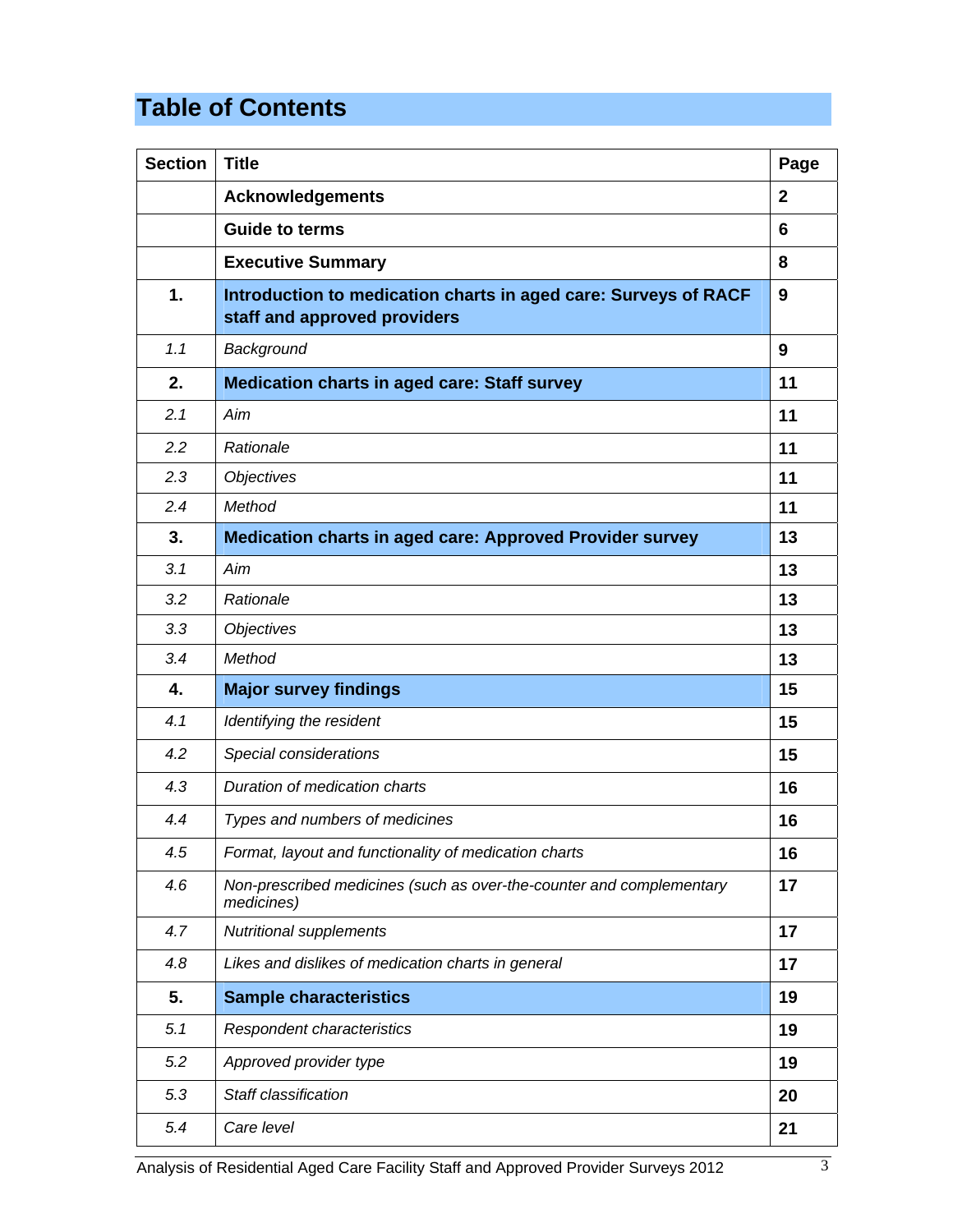| 5.5 | Right and left handedness                                                                                                                                                   | 21 |
|-----|-----------------------------------------------------------------------------------------------------------------------------------------------------------------------------|----|
| 6.  | <b>Respondent responses and discussion</b>                                                                                                                                  | 23 |
| 6.1 | Staff Survey Question 1: How useful are the following residents?                                                                                                            | 23 |
| 6.2 | Staff Survey Question 2: How useful is the following information when<br>administering medicines to residents?                                                              | 24 |
| 6.3 | Staff Survey Question 3 and Approved Provider Survey Question 7: How<br>long [duration] do you think the chart should be and why?<br><b>Staff Survey Questions 4 and 5:</b> | 26 |
|     | How many prescribed medicines do you think each chart should be able to list<br>and why?                                                                                    |    |
|     | What do you think would be the average number of medications prescribed<br>for individual residents in your facility?                                                       |    |
| 6.4 | <b>Staff Survey Questions 6a and 6b:</b>                                                                                                                                    | 27 |
|     | Approximately, how many residents are taking Warfarin in your facility?                                                                                                     |    |
|     | Approximately, how many residents are taking insulin in your facility?                                                                                                      |    |
| 6.5 | Staff Survey Questions 7, 8a and 8b:                                                                                                                                        | 28 |
|     | How would you rate the importance of these features in assisting with<br>medication administration?                                                                         |    |
|     | In relation to medication management in your facility, how would you rate your<br>level of satisfaction with the following?                                                 |    |
|     | So you think that the use of colour on medication charts is useful and why?                                                                                                 |    |
| 6.6 | Staff Survey Question 9: Where do you think is the most suitable place to list<br>non-prescription items?                                                                   | 29 |
| 6.7 | Staff Survey Question 10: Where do you think is the most suitable place to<br>list nutritional supplements?                                                                 | 32 |
| 6.8 | Staff Survey Question 11a and 11 b: Likes and dislikes                                                                                                                      | 34 |
|     | Approved Provider Survey Questions 8 and 9: Likes and dislikes                                                                                                              |    |
| 7.  | <b>Summary</b>                                                                                                                                                              | 38 |
| 8.  | <b>References</b>                                                                                                                                                           | 39 |
|     | <b>Appendix 1: Residential Aged Care Facility Medication Chart Staff Survey</b><br>2012                                                                                     | 40 |
|     | Appendix 2: Residential Aged Care Facility Approved Provider Survey 2012                                                                                                    | 49 |
|     |                                                                                                                                                                             |    |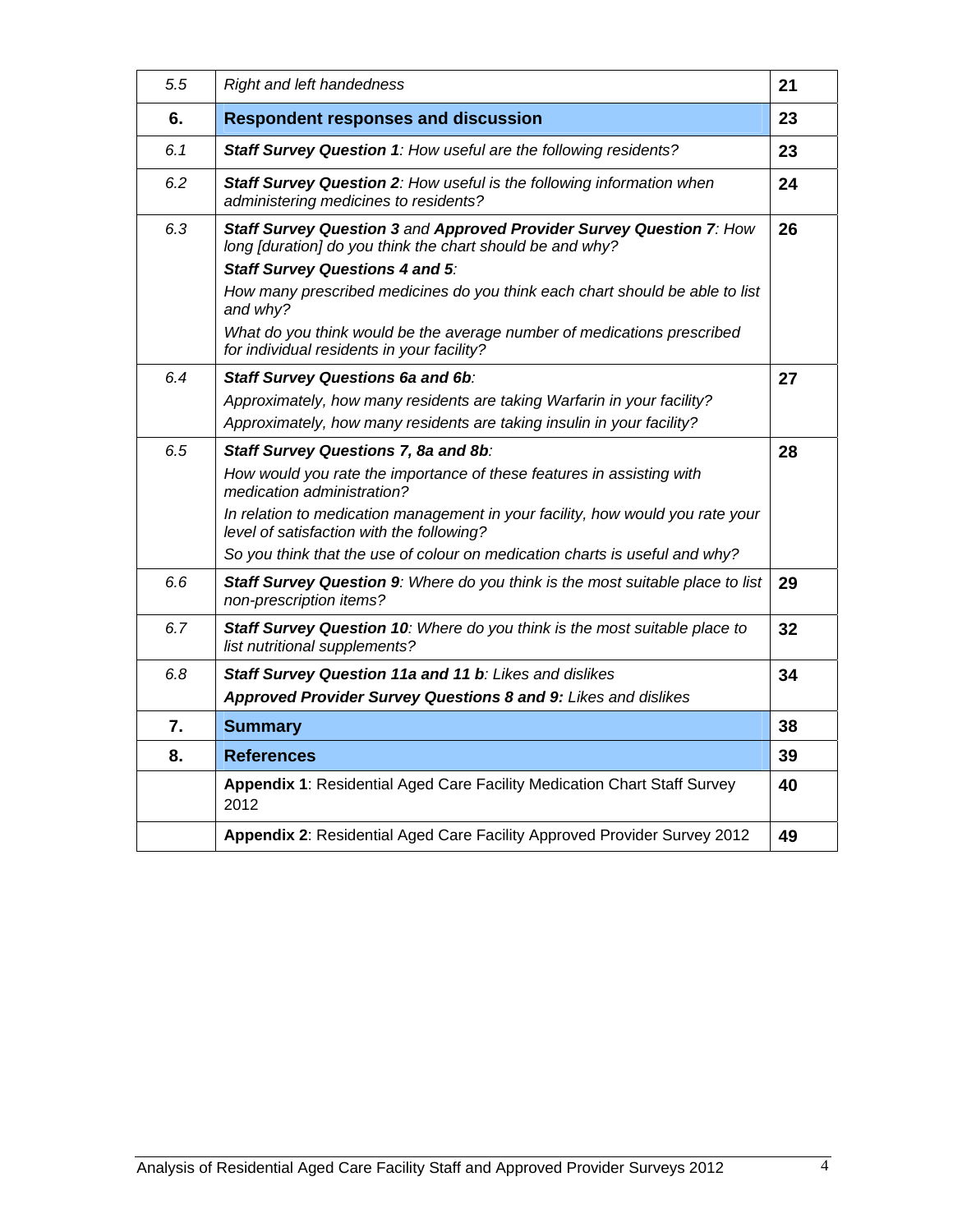| <b>List of Tables</b>                                                                                                                                   |    |
|---------------------------------------------------------------------------------------------------------------------------------------------------------|----|
| 1: Jurisdictional and geographic distribution: Operational approved providers<br>compared to staff survey respondents and approved provider respondents | 19 |
| 2: Percentage of operational approved provider types nationally compared to<br>percentage of respondents in survey                                      | 20 |
| 3: Percentage of staff administering medications in respondent facilities                                                                               | 20 |
| 4: Percentage of care levels nationally compared to percentage of care levels<br>in survey                                                              | 21 |
| 5: Preferred handedness of staff respondents compared to national figures                                                                               | 22 |
| 6: Survey responses on usefulness of suggested items for identifying<br>residents on medication charts                                                  | 23 |
| 7: Survey responses on usefulness of specific information for safety<br>administering medicines to residents                                            | 24 |
| 8: Survey responses on the importance of specific features of medication<br>charts for assisting medicines administration (Question 7)                  | 28 |
| 9: Survey responses to level of satisfaction with specific functionality of<br>medication charts (Question 8a)                                          | 29 |
| 10: Survey responses to best and worst location for non-prescription<br>medicines on medication charts                                                  | 30 |
| 11: Survey responses to best and worst location for nutritional supplements<br>on medication charts                                                     | 33 |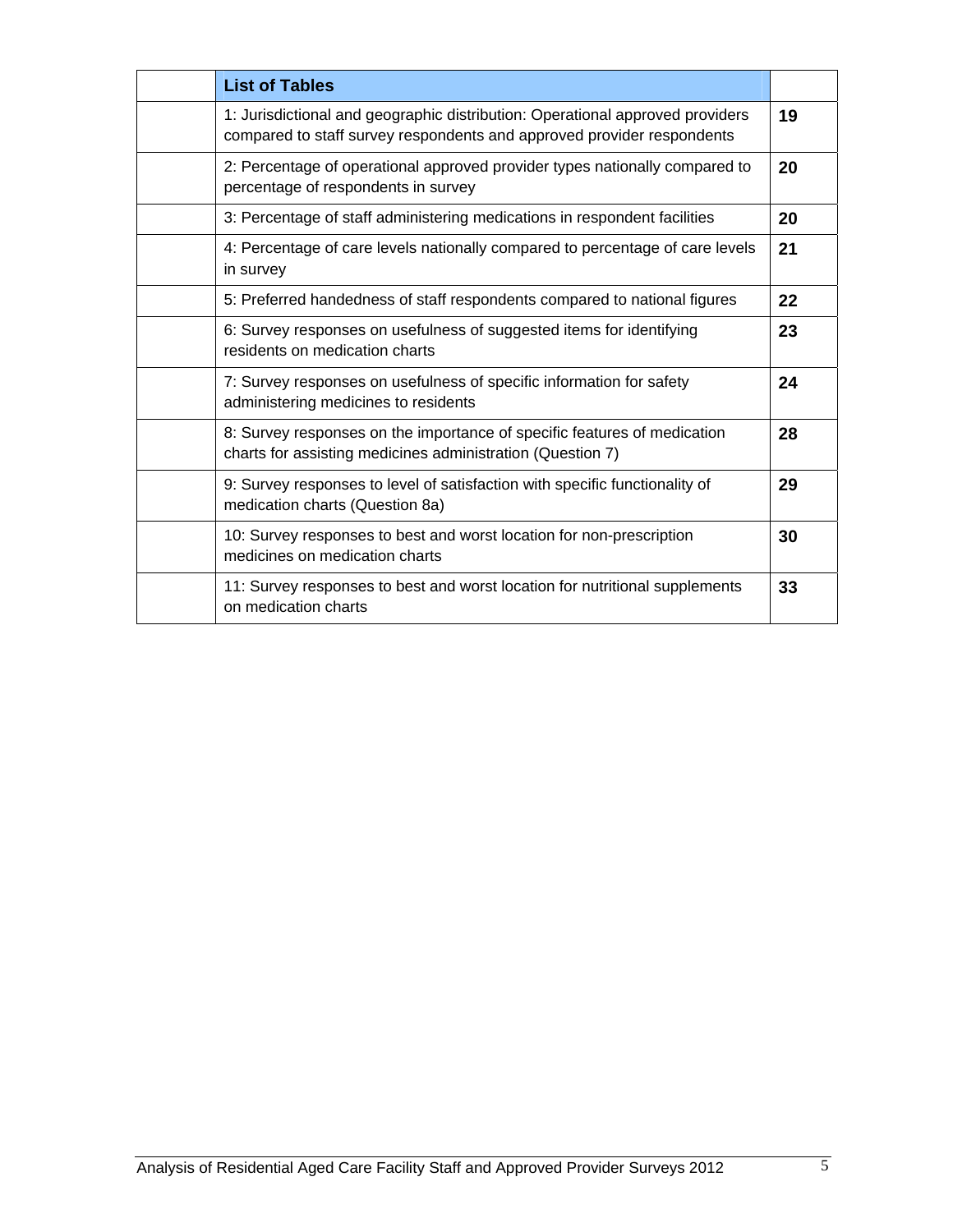# **Guide to terms**

The following list includes some of the terms used throughout this paper and explains the ways in which they are used.

The *National Residential Medication Chart Project: Glossary, abbreviations, key concepts and terms* provides the full range of definitions for terms and abbreviations used in the National Residential Medication Chart Project. It is available from the Commission web site at [www.safetyandquality.gov.au/our-work/medication-safety/medication-chart/nrmc/](http://www.safetyandquality.gov.au/our-work/medication-safety/medication-chart/nrmc/) Terms used in the paper, and which are not defined, take the standard English meaning.

### **Approved provider**

An approved provider is a person or body who is approved by the Department of Health and Ageing (DoHA) to provide Government-subsidised residential aged care. Although this may be residential, community or flexible care, an approved provider in this paper is a provider that has been approved to provide residential aged care.

### **Medication chart**

A chart used by an authorised prescriber to record medication and treatment orders, and by nursing staff to record and monitor the administration of such medicines and treatment. It is an accurate, reliable and complete record of current prescribed, over the counter and complementary medicines used by the resident. Charts (including written and electronic versions) are required to comply with relevant State or Territory legislation and standards, including the legal and professional obligations for prescribers, pharmacists, RACFs, nurses and other care workers, and the requirements for privacy, security and confidentiality.

## **Pharmaceutical Benefits Scheme**

The Pharmaceutical Benefits Scheme, or PBS, is an Australian Government initiative that provides affordable access for all Australian residents to effective and cost-effective medicines. The Repatriation Pharmaceutical Benefits Scheme, or RPBS, provides access to an additional range of items at a concession rate for the treatment of eligible veterans, war widows/widowers, and their dependants. PBS will refer to PBS and RPBS in this document unless otherwise stated.

### **Resident**

A resident is a person living in a residential aged care facility.

### **Residential aged care facility**

Residential aged care facility, or RACF, is a term used to describe a residential aged care facility operated by an approved provider. RACFs are defined as *"Australian Government subsidised residential care is governed by the Aged Care Act 1997 and the Aged Care Principles and is administered by the Department of Health and Ageing"* (Report of the Operation of the Aged Care Act 1997, Commonwealth Government 2011, p.35). Aged care services delivered through transitional care, multi purpose services (MPS), flexible care (ATSI) and other flexible care (CAPS/EACH and EACHD) are not within the scope of this project as they are managed by the states and territories and operate across diverse settings such as community care and direct hospital care.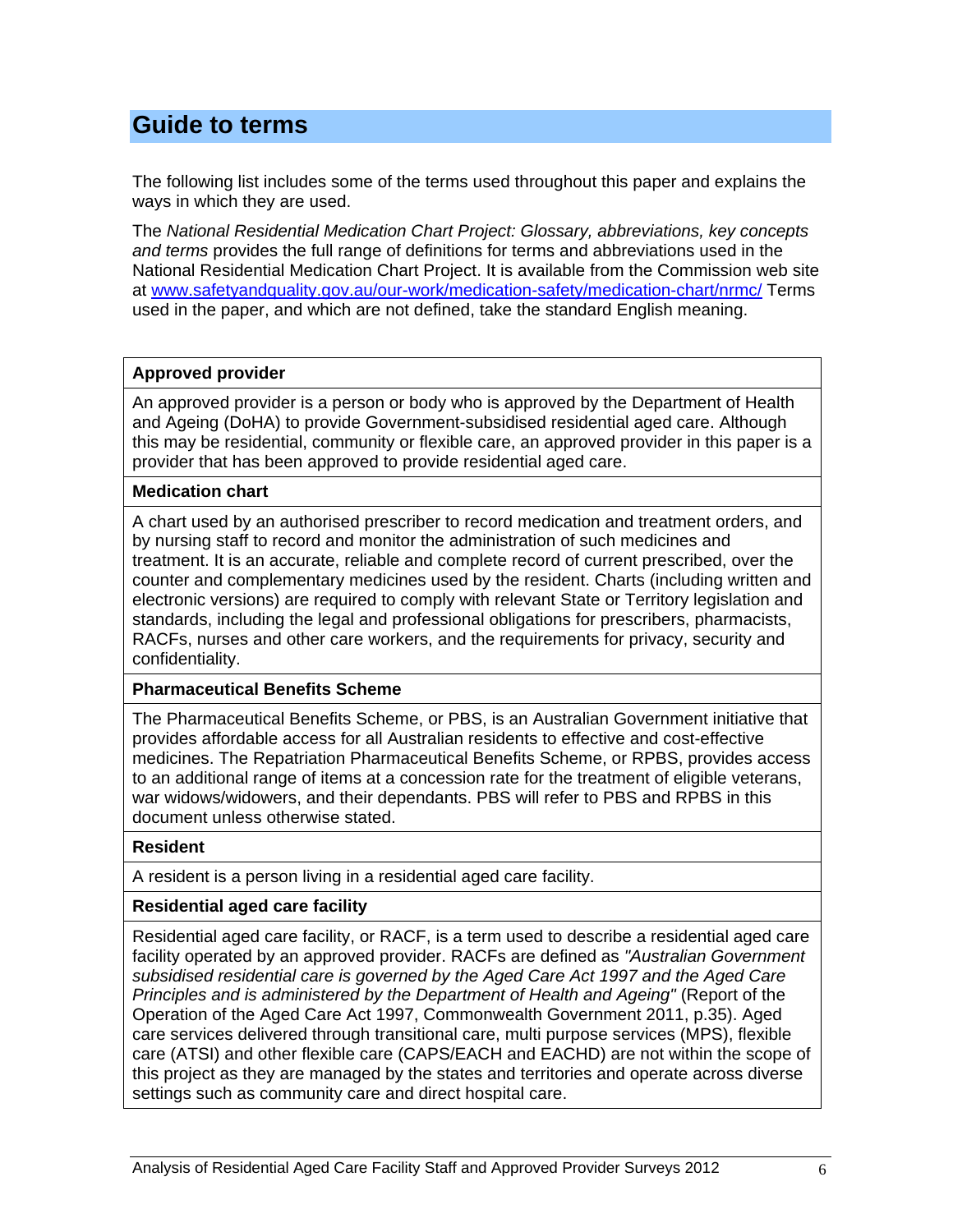# **Executive summary**

This paper presents the findings and contextual analysis of two surveys undertaken in 2012 by the Australian Commission of Safety and Quality in Health Care (the Commission) as part of the National Residential Medication Chart (NRMC) Project.

- 1. The *Residential Aged Care Facility Medication Chart Staff Survey* (the staff survey) resulted in 449 responses from staff in residential aged care facilities (RACFs) who were involved in the administration of medicines to residents from a medication chart.
- 2. The *Residential Aged Care Facility Medication Chart Approved Provider Survey* (the approved provider, or AP, survey) resulted in 274 responses from approved providers and facility key personnel responsible for supplying medication charts to staff, compliance with relevant legislation, accreditation standards, governance and operations of RACFs.

It reports on responses to medication management issues canvassed in the staff survey, some specifically in relation to medication charts, which included:

- Identifying residents from medication charts;
- Special resident considerations which can inhibit safe medication management;
- Optimal duration of a medication chart;
- Classification of staff administering medicines in aged care;
- Optimal capacity of a medication in aged care;
- Average number of medications per resident;
- Use of specific medicines such as warfarin and insulin in aged care;
- Use of specific chart element including colour; and
- Views on likes and dislikes in relation to current medication charts.

The questions varied for the approved provider survey which focused on governance, monitoring and compliance with regulatory bodies, rather than the everyday use of the chart in the administering of medicines to residents on which the staff survey focused.

The NRMC Project is part of a Commonwealth Government quality reform which is transitioning supply and PBS claiming for medicines in RACFs from a script to a medication chart. It has required the development of a standardised, user-friendly chart that also supports safe and accurate medication management for residents. To meet the diverse needs of the aged care industry and associated stakeholders, a paper-based chart, known as the National Residential Medication Chart (NRMC), is being developed based on safety and quality principles and mandatory requirements for PBS supply and claiming. Stakeholder engagement in development of the NRMC, including findings from these surveys, has reinforced the paramount importance of safety to the aged care industry in the context of medication charts.

Whilst it is acknowledged that much work has been undertaken through everyday usage and selected analysis of existing medication charts by different companies when refining their products, a comprehensive independent analysis and development of a medication chart based on aggregated feedback across the aged care sector nationally has, to date, not occurred in Australia.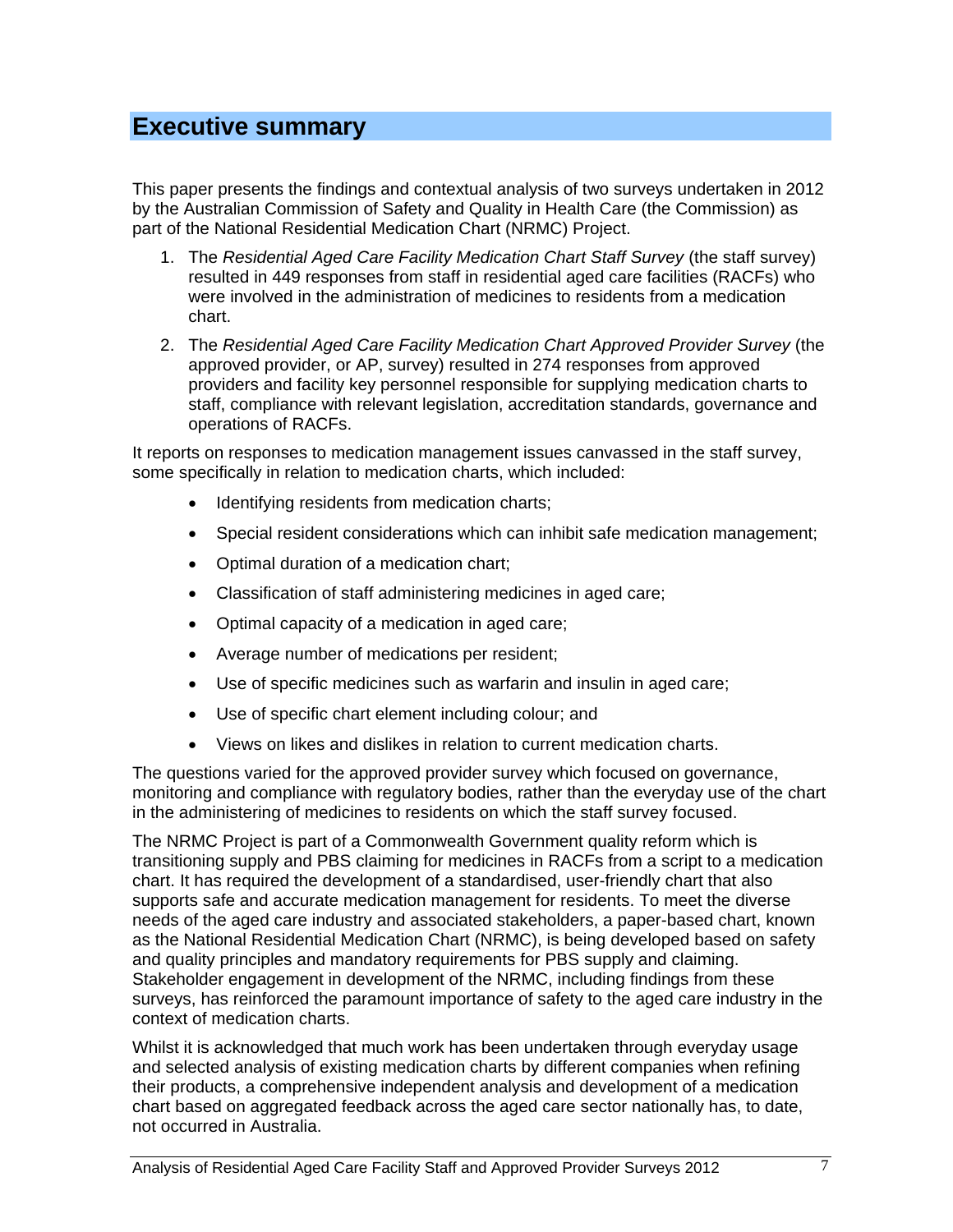An independent national analysis undertaken in 2011 by the Commission identified the types of medication charts and content currently used in Australian RACFs. A comparison and contrast of the medication charts used by a representative national sample of 1,049 RACFs formed the basis of the analysis. It showed that the aged care sector currently relies heavily on a variety of paper medication charts for the delivery of medication to residents. Variation occurs in the type of charts used across individual RACFs and within those belonging to a single approved provider. The purpose of the report was to inform development of medication chart for use in RACFs nationally.

The findings from the staff and approver provider surveys on medication charts in RACFs reported in this paper support the earlier findings and recommendations from the 2011 RACF medication chart analysis. Apart from confirming these findings, the major findings from the surveys reveal a significant new dialogue about the preferences for either a multiloose leaf sheet format or a booklet format commonly seen in medication chats in RACFs, with booklet form predominating. A further preference for typed medicine orders over and handwritten entries also received much attention from the respondents in the staff survey and approved provider survey question on medication chart likes and dislikes.

The *National Residential Medication Chart Project* is managed by the Australian Commission on Safety and Quality in Health Care (the Commission), funded by the Department of Health and Ageing (the Department) under the *Fifth Community Pharmacy Agreement* and governed by funding arrangements between the Department and the Commission.

Next stages in the project are to complete development of the National Residential Medication before commencing phased implementation of the quality initiative (including the NRMC) in August 2012.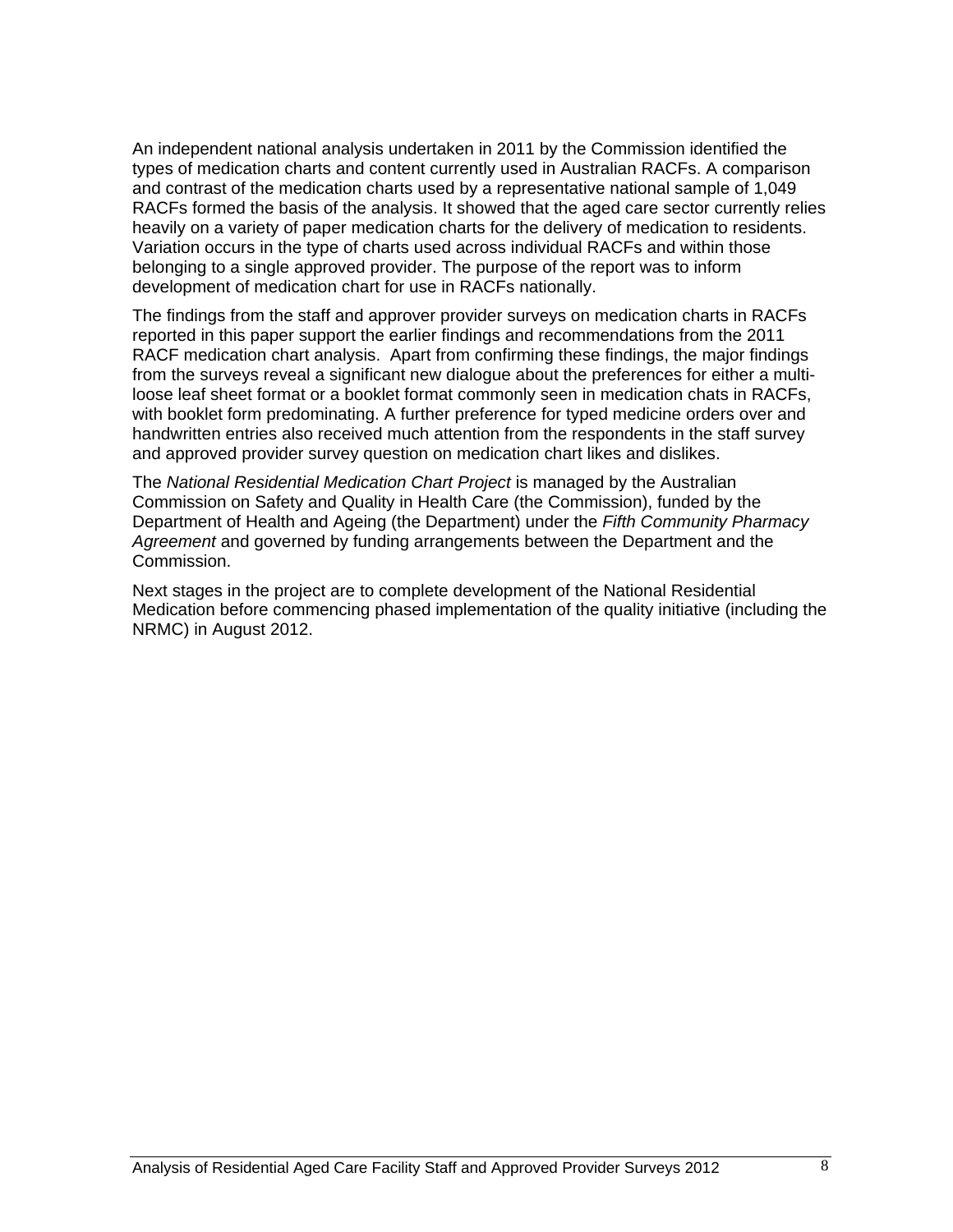# **1. Introduction to medication charts in aged care: Surveys of RACF staff and approved providers**

This paper presents the findings and contextual analysis of two surveys undertaken in 2012 by the Australian Commission of Safety and Quality in Health Care (the Commission) as part of the National Residential Medication Chart (NRMC) Project.

- 3. The *Residential Aged Care Facility Medication Chart Staff Survey* (the staff survey) resulted in 449 responses from staff in residential aged care facilities (RACFs) who were involved in the administration of medicines to residents from a medication chart.
- 4. The *Residential Aged Care Facility Medication Chart Approved Provider Survey* (the approved provider, or AP, survey) resulted in 274 responses from approved providers and facility key personnel responsible for supplying medication charts to staff, compliance with relevant legislation, accreditation standards, governance and operations of RACFs.

A total of 723 respondent responses were received from both surveys.

The surveys were undertaken as part of targeted stakeholder engagement and to inform the NRMC Project of the medication chart experience and views of staff and approved providers in the residential aged care sector.

The survey questions were designed to produce information which would assist the NRMC Reference Group, and the NRMC Project team, determine key design aspects of the proposed NRMC. The staff survey focused on the administration of medicines and use of the chart by RACF staff in their everyday practice. In contrast the approved provider survey focused on oversight and monitoring of medication management at RACFs.

The analysis of the medication chart surveys is presented within the context of the NRMC Project and details respondent demographics, major findings and respondent responses on medication management within residential aged care. Recommendations from an earlier report of the NRMC Project, *Analysis of residential aged care facility medication chart,* are also discussed together with aged care accreditation standards in the analysis of survey responses.

## **1.1 Background**

The National Residential Medication Chart Project (the NRMC Project) is developing a standard medication chart for use in Commonwealth-funded residential aged care facilities. The chart will be the main communication tool for medications information between prescribers, dispensers, administrators and reconcilers. The NRMC Project will:

- 1. Develop standardised information fields and layout for a national medication chart; and
- 2. Incorporate into the chart fields enabling pharmaceutical supply and Pharmaceutical Benefits Scheme (PBS) and Repatriation Pharmaceutical Benefits Scheme (RPBS) claiming directly from the chart.

Standardising RACF medication charting and associated processes, and eliminating the need for PBS and RPBS scripts, has the potential to improve the safety and quality of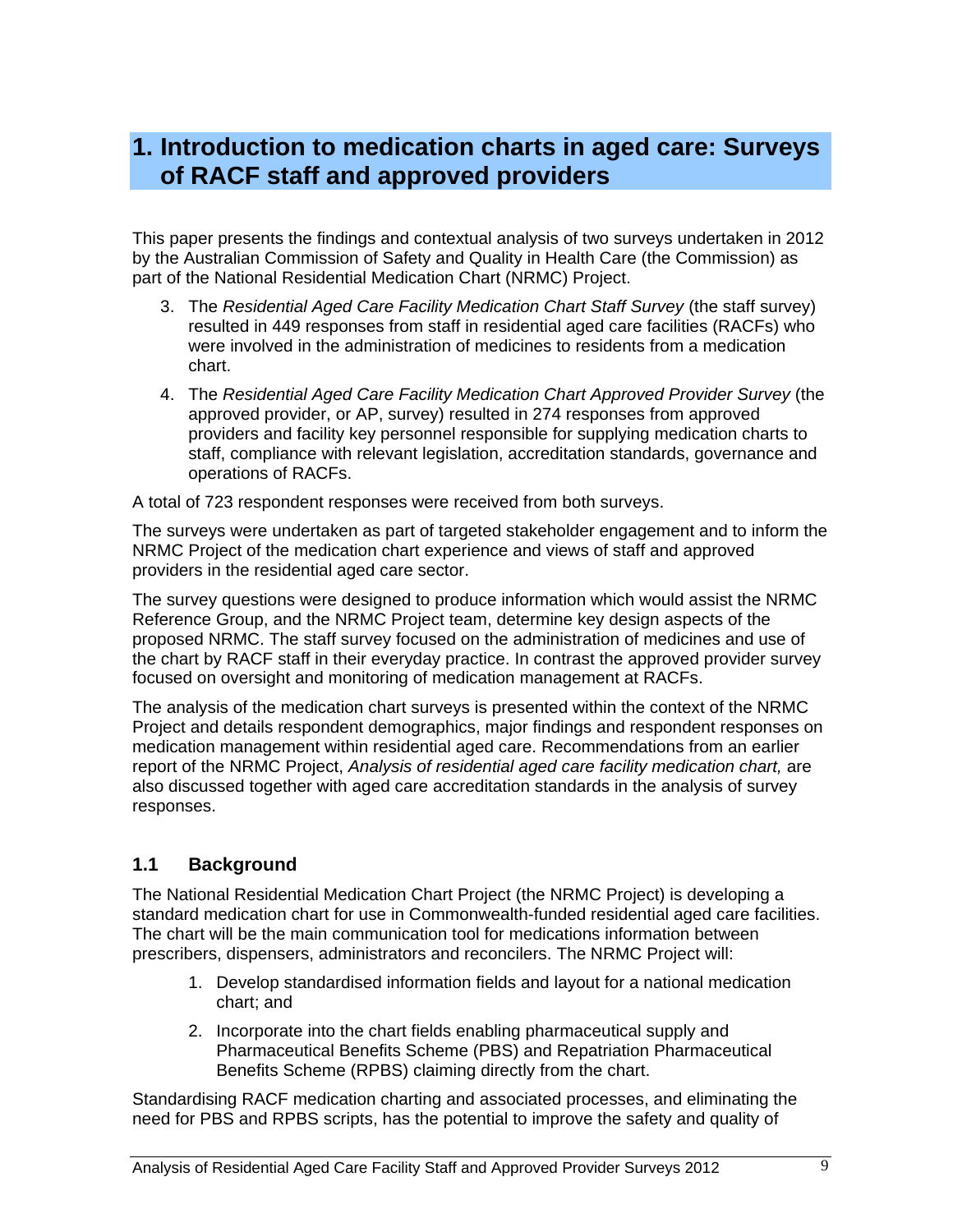medications for residents in RACFs and to improve workflows for health professionals working in the sector.

The project will result in:

- 1. A standard paper-based medication chart designed for use in RACFs; and
- 2. Essential elements for safe electronic medication management systems in RACFs.

The project forms part of a larger initiative, the Supply and Claiming of PBS Medicines from a Medication Chart in Residential Aged Care Facilities, an initiative under the *Fifth Community Pharmacy Agreement*. The initiative is managed jointly by the Department of Health and Ageing as the Commonwealth's representative and the Pharmacy Guild of Australia with oversight by the Agreement Consultative Committee.

The National Residential Medication Chart Project is managed by the Australian Commission on Safety and Quality in Health Care (the Commission), funded by the Department of Health and Ageing (the Department) under the *Fifth Community Pharmacy Agreement* and governed by funding arrangements between the Department and the Commission.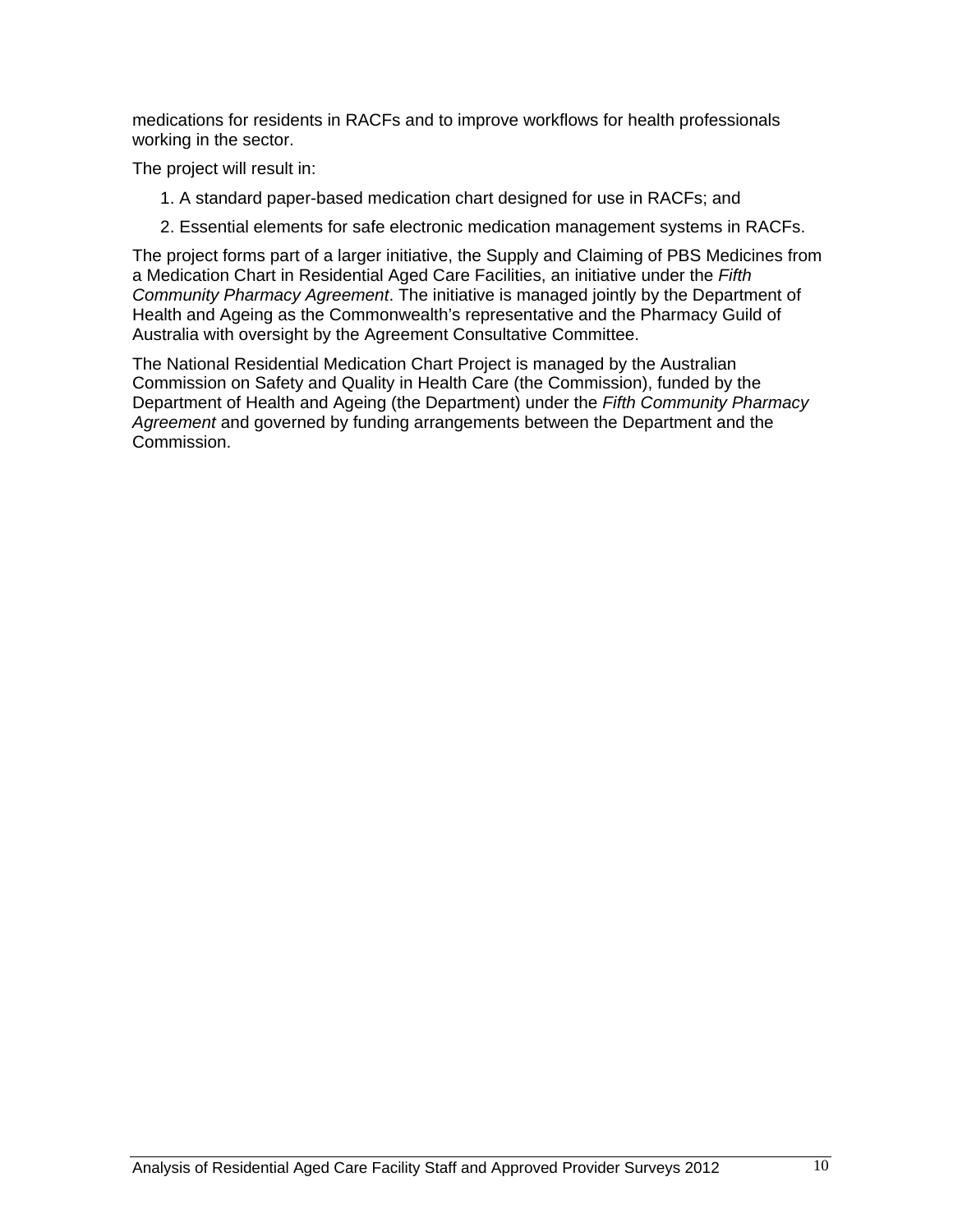# **2. Medication charts in aged care: Staff survey**

# **2.1 Aim**

The aim of the *Residential Aged Care Facility Medication Chart Staff Survey* was to identify, compare and contrast perspectives of residential aged care staff in relation to the format, fields and functionality of medication charts currently in use.

# **2.2 Rationale**

Analysing RACF staff perspectives on current medication chart use reveals current medication management practices, work flow and preferences. The survey questions were based on elements related to particular aspects of the proposed NRMC and of importance in design, layout, function and useability.

Recommendations from an earlier NRMC Project report, *Analysis of residential aged care facility medication charts,* combined with feedback from a range of stakeholders were taken into consideration in the design of the survey. The findings of the *Residential Aged Care Facility Medication Chart Staff Survey 2012* will be translated into the NRMC design and mediated by safety considerations and principles.

# **2.3 Objectives**

Objectives of the analysis were to:

- Identify which elements and design aspects of RACF medication charts were important to staff;
- Compare and contrast different perspectives on formats, fields and functionality of current RACF medication charts;
- Provide additional context and texture to the findings and recommendations in the *Analysis of residential aged care facility medication chart;* and
- Report to stakeholders the findings and the link between them and the final design of the NRMC.

# **2.4 Method**

The survey consisted of 18 questions in a paper-based format that was emailed to aged care homes across Australia. Recipients were from RACFs that were either affiliated with industry peak and professional bodies, linked to medication vendors promoting the NRMC Project or included on NRMC Project communication groups. The recipients also had access to internet and faxing capabilities.

The survey was conducted from February to March 2012.

Instructions on completing and returning the surveys were provided and responses were either emailed or faxed directly to the Commission for collation and analysis. While confidentiality was assured, respondents were able to provide their contact details if they chose.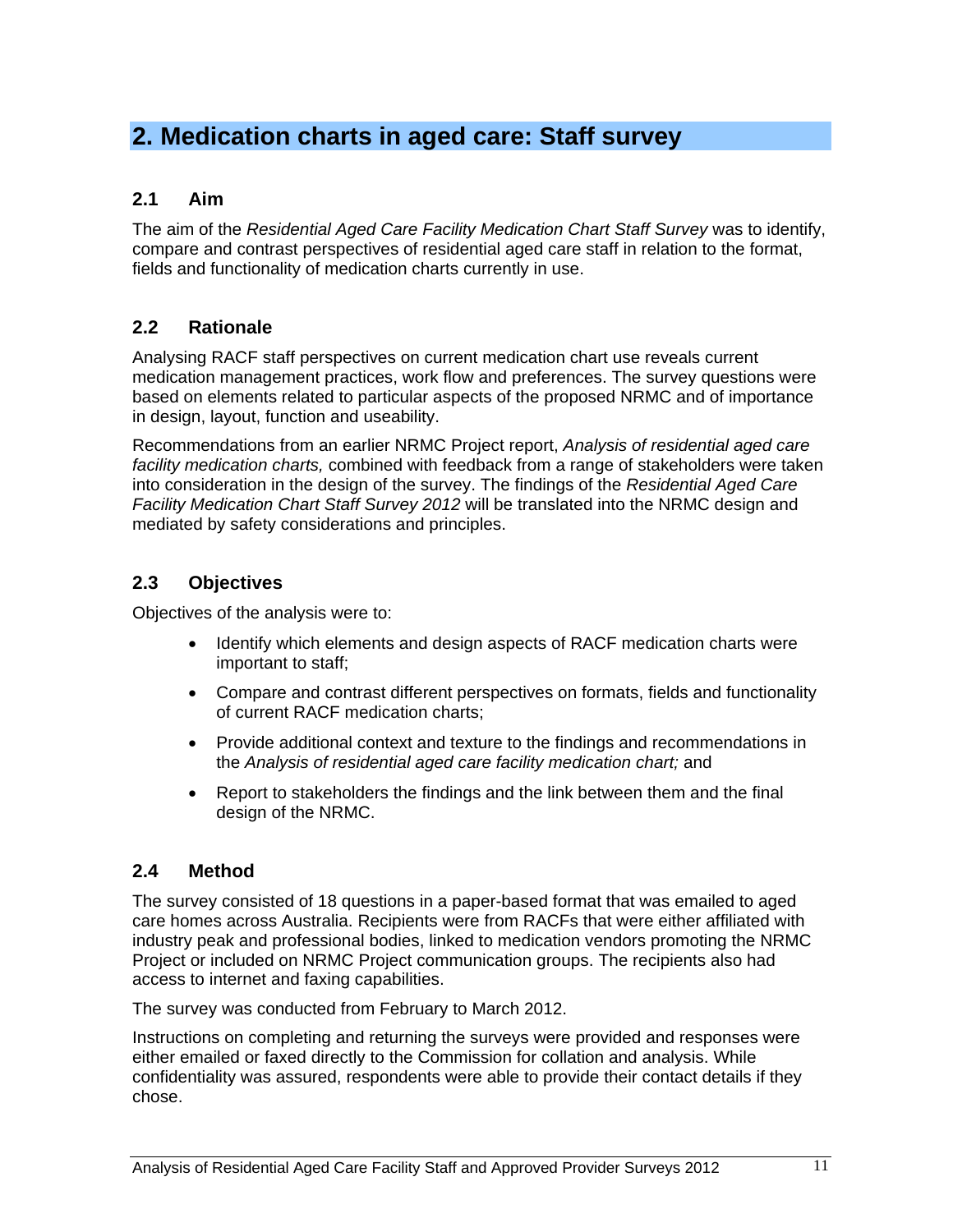Some questions were scored on a 5 point Likert scale (1 indicating a negative response and 5 indicating a positive response) by circling the preferred response. In other questions, respondents were asked to provide an answer by indicating the answer which bet fitted. All questions had a free text section for comment.

The questions were designed to clarify staff and approved provider views on critical information for the administration of medicines, and in particular, the following items:

- Resident identifiers (such as gender, age, preferred name);
- Resident considerations (such as cognitive impairment, swallowing difficulties);
- Optimal duration of the chart;
- Average numbers of medicines ordered for each resident;
- Numbers of residents ordered Warfarin and/or insulin;
- General format and layout of medication charts;
- Functionality of managing medication charts;
- Use of colour:
- Non-prescribed medicines (such as over-the-counter and complementary medicines);
- Charting of nutritional supplements;
- Residents who self administer;
- High frequency medicines such as anti-Parkinsonian medicines; and
- Comments related to medication charts in general.

Analysis of the responses used quantitative descriptive statistics for specified responses combined with qualitative thematic analysis of the comments sections to gain insight into the main themes and issues identified by respondents.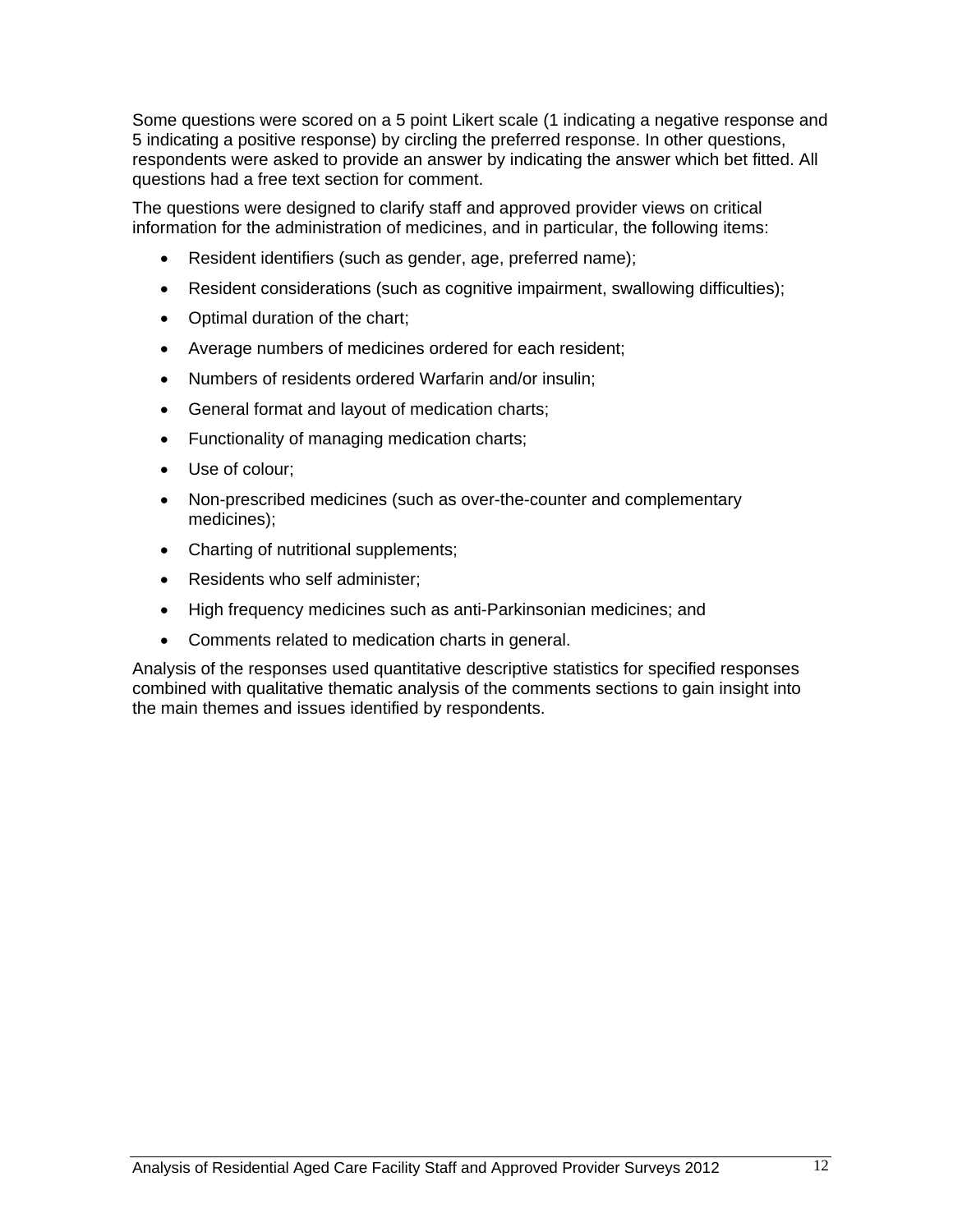# **3. Medication charts in aged care: Approved provider survey**

## **3.1 Aim**

The aim of the *Residential Aged Care Facility Medication Chart Approved Provider Survey 2012* was to identify, compare and contrast perspectives of residential aged care approved providers in relation to the overall functionality of medication charts currently in use. The questions varied somewhat from the staff survey as the role of the approved provider focuses on governance, monitoring and compliance with regulatory bodies, rather than the everyday use of the chart in the administering of medicines to residents.

## **3.2 Rationale**

An analysis of approved provider views on medication charts was undertaken to increase understanding of medication chart governance, monitoring and compliance with regulatory bodies from that perspective. The survey questions were based on elements related to particular aspects of the NRMC development that were of critical importance in function and useability.

# **3.3 Objectives**

Objectives of the analysis were to:

- Identify some elements on medication charts in RACFs of importance to approved providers;
- Compare and contrast different points of view related to the functionality of medication charts currently in use in RACFs;
- Increase current knowledge and perspectives related to the previous recommendations of the *Analysis of residential aged care facility medication chart;* and
- Utilise and communicate to stakeholders the findings in relation to the future developments of the NRMC.

## **3.4 Method**

The survey consisted of 10 questions in an online format (Survey Monkey) that was emailed to approved providers across Australia. Participants came from aged care homes where there was an awareness of the NRMC project either through affiliation with industry peak and professional bodies; medication vendors; and/or NRMC communication groups. As a result, the exact numbers of potential participants and response rates are difficult to define. However, the total number of participants was 274.

The survey was conducted from March to April 2012.

Completion of the survey required participants to have access to the internet. Instructions related to the completion and returning of the surveys were provided and responses were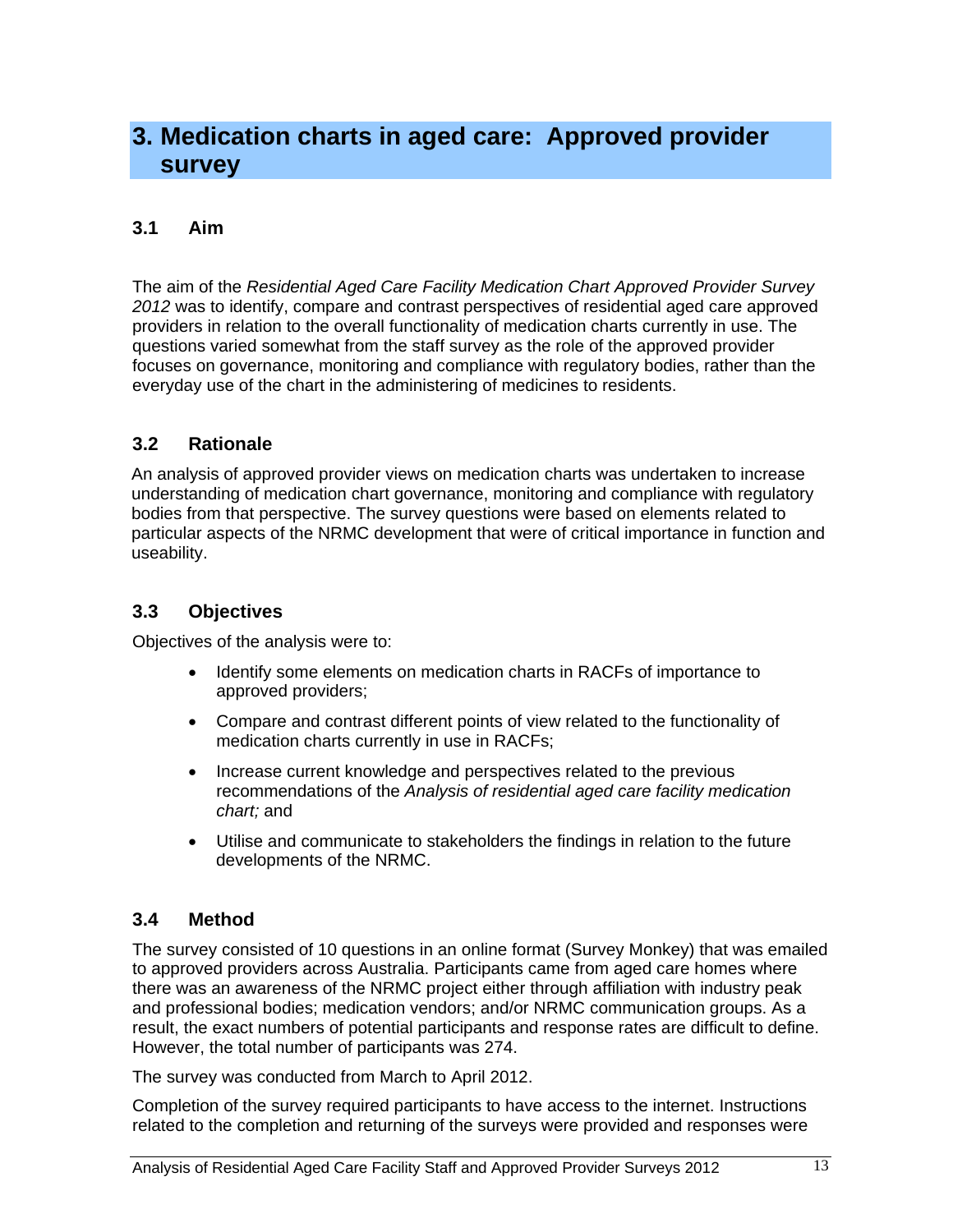administered directly online by the Commission for collation and analysis. Confidentiality was assured. There was a mixture of multiple-choice and multi-response questions and questions that required participants to provide open-ended short answers.

The questions aimed at gathering approved provider perspectives on issues such as:

- Optimal duration of the chart;
- Classification levels of staff who administer medication charts in residential aged care;
- Arrangements for funding and supplying medication charts in residential aged care;
- Likes and dislikes of medication charts in general; and
- Comments related to medication charts in general.

Analysis of the responses utilised quantitative descriptive statistics for specified responses combined with qualitative thematic analysis of the comments sections to gain insight into the main themes and issues that participants expressed in relation to their use of medication charts in the residential aged care sector.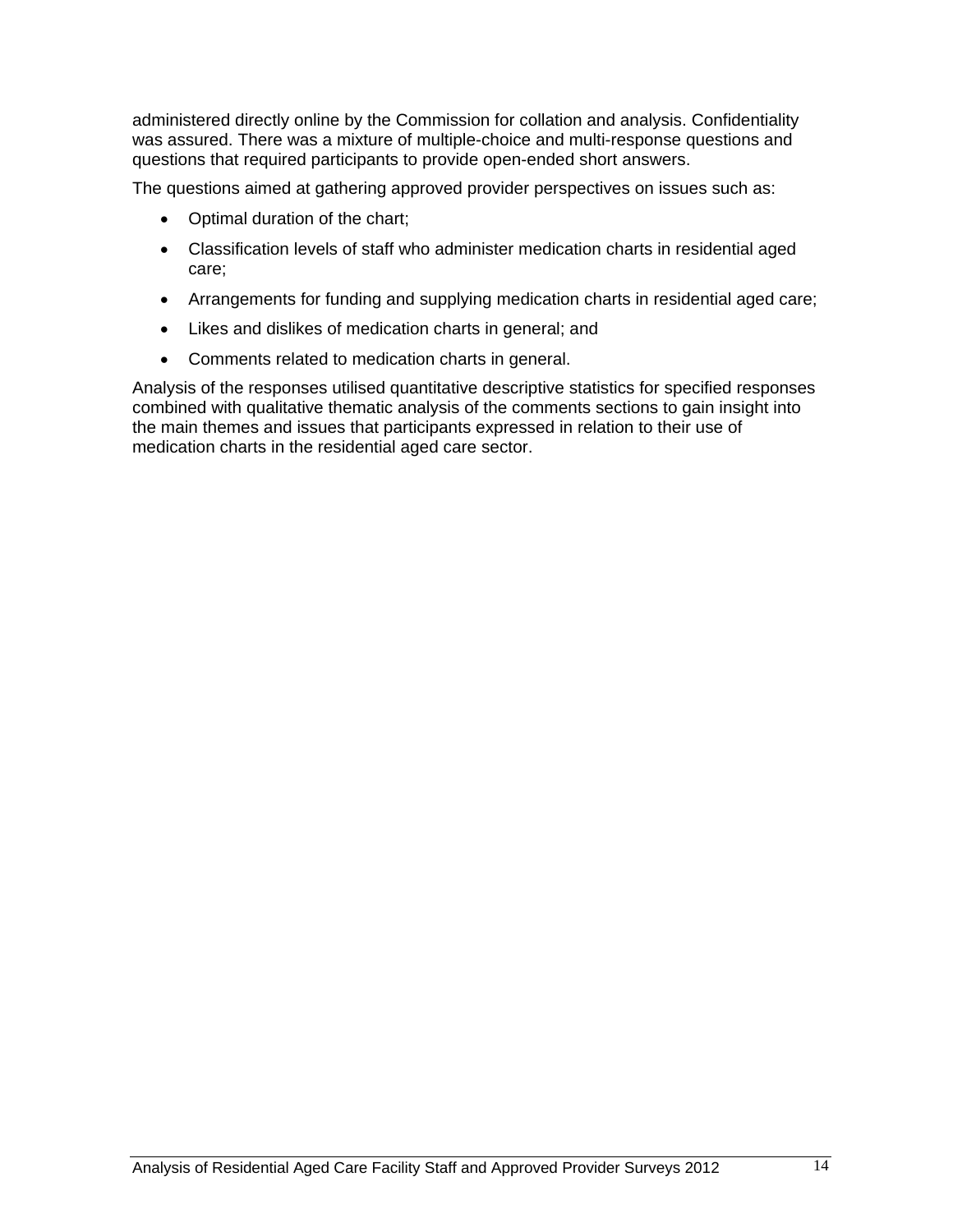# **4. Major survey findings**

The major findings of both surveys supported recommendations in the *Analysis of residential aged care facility medication charts* developed in 2011 as part of the NRMC Project and which identified safety fields and other inclusions for the NRMC.

Both surveys also indicated strong support for introduction of a standardised medication chart in residential aged care. Resident safety benefits identified included:

- Prompting of regular review of medications;
- Consistent and current medications information during clinical handover including between different residential aged care facilities; and
- Familiarity with the common chart and associated processes for staff and managers working across multiple RACFs.

Further responses indicated that consistent medication chart information, format and processes as seen in acute care settings with the National Inpatient Medication Chart would enhance the safety of medications management and quality use of medicines in RACFs.

Similar findings in both surveys highlighted staff and approved provider concerns with resident safety in relation to medications. In particular, responses stressed the role of medication charts in prompting regular review of resident medicines by a medical practitioner and the clinical decision-making which informed that process.

Respondents identified the user-friendliness of medication charts as important particularly that they act as an efficient source of critical, accurate and current clinical information. The benefits of a standardised chart in relation to auditing (and benchmarking with other RACFs in relation to practice and use of the chart safety features) were raised consistently by respondents.

# **4.1 Identifying the resident**

Information identifying the resident such as gender, age and preferred name were strongly supported as useful for staff in determining resident identity for administration of medication. Photographs of residents received the strongest support for being very useful (99.7%). Preferred name of resident also received significant support for being very useful (88.6%).

# **4.2 Special considerations**

Noting resident attributes, or special considerations, that may affect safe medication management (such as cognitive impairment, language barrier, resistive to pills or crushing pills and suspending in other media) was strongly supported (91.9%-99.5%) as very useful to staff when administrating medicines to residents. The majority of respondent comments (83.0%) on noting special considerations related to managing the considerations to ensure safe administration of medicines. In relation to noting primary diagnosis, feedback suggested that it is the resident impairment or altered behavioural patterns resulting from the primary diagnosis, rather than the primary diagnosis itself, that is of significance to staff when administering medicines to residents and therefore should be available on the medication chart.

For example, residents with a primary diagnosis of stroke often have associated dysphagia or dysarthria. In this instance, communicating the associated impairments, rather than the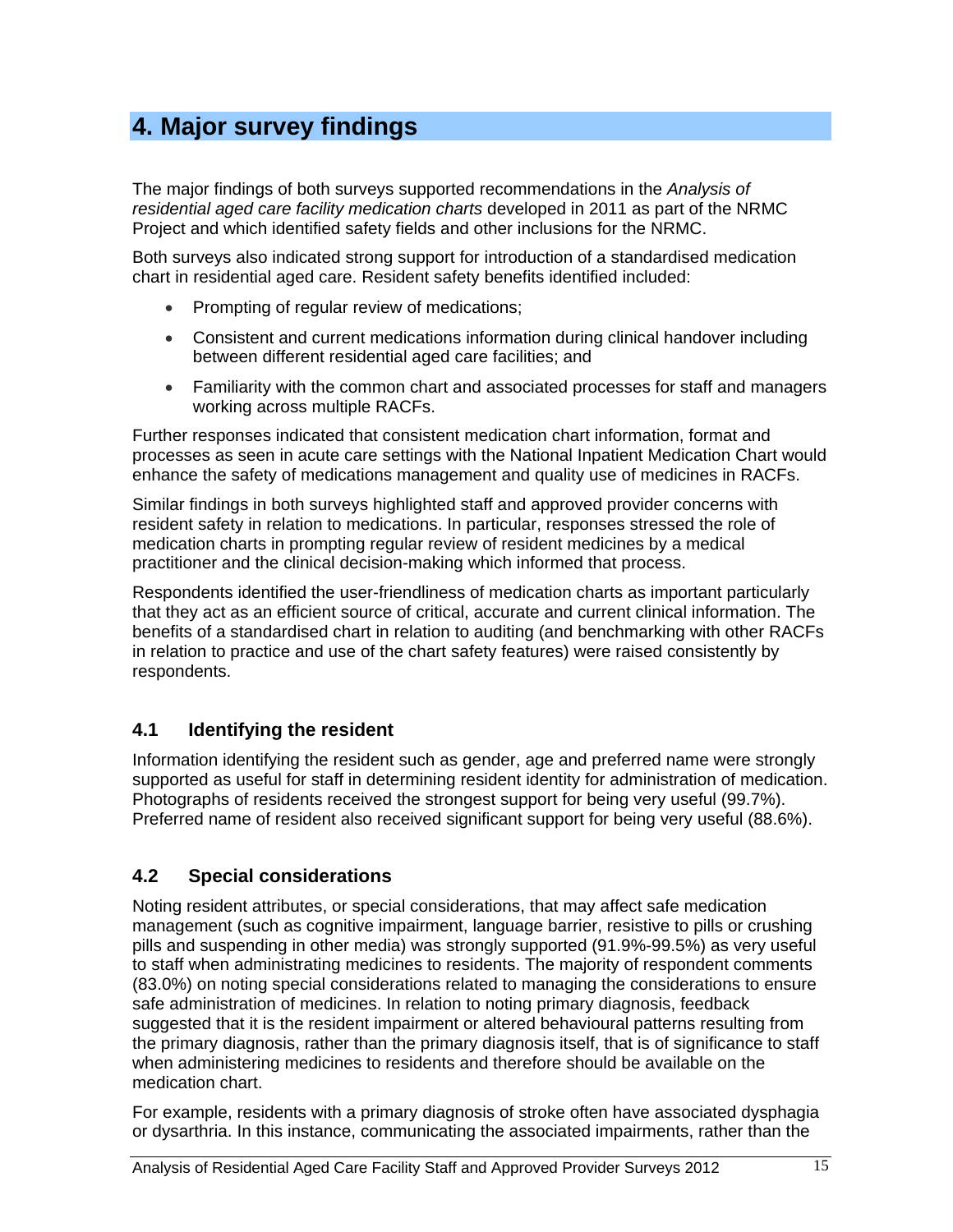primary diagnosis of stroke, would be more useful for staff when administering medicines to residents. Respondent commentary suggests that it is critical to communicate to RACF staff detailed information on special considerations for medicine administration to particular residents. For example, noting that the resident prefers pills crushed in yogurt or takes only one tablet at a time is of great assistance to staff responsible for medicines administration. Respondents suggested that adequate space be allocated for documenting special considerations on the front cover of the medication chart.

# **4.3 Duration of medication charts**

Staff survey respondents strongly supported a 3 month minimum duration for an aged care medication chart. Approved provider respondents supported a 3 to 5 month chart. The vast majority of the comments from both staff and approved provider respondents in relation to the duration of a medication chart (99.3%) came with the qualifier of directly linking the duration of the chart with the need for medical review. This dominant theme of medication reviews prompted by the need to rechart medicines did not vary between the two respondent groups.

# **4.4 Types and numbers of medicines**

Respondent responses and comments about the numbers of medicines ordered for residents reflected general concern about polypharmacy in residential aged care. Respondents indicated that each resident is ordered an average of ten medicines. Responses indicated that approximately 18% of residents were ordered warfarin and approximately 22.7% were ordered insulin.

Respondents also commented on the difficulties associated with identifying and monitoring variable dose medicines in current medication charts. The comments suggested general support for separate sections on the chart for insulin prescribing and administering where blood glucose levels can be located in close proximity to insulin orders and doses.

Concerns were also raised about the documentation and accountability for medicines that "need to be adjusted." Adequate room on the chart for double signatures when administering insulin and warfarin was also raised and this is consistent with Commission feedback from site visits. Respondents reported frustration with current medication charts with insufficient space for recording administration times of high frequency dose medicines such as anti-Parkinsonian drugs.

# **4.5 Format, layout and functionality of medication charts**

Responses to questions on format, layout and functionality of medication charts were generally consistent. The main preferences were for:

- A4 size chart;
- Use of colour to highlight significant items; and
- Ability to photocopy, fax or scan to pharmacists and medical practitioners.

Respondents did not indicate a preference for landscape or portrait, or a preference for a single sheet/s chart or booklet format, except in the section seeking views on general medication chart likes and dislikes.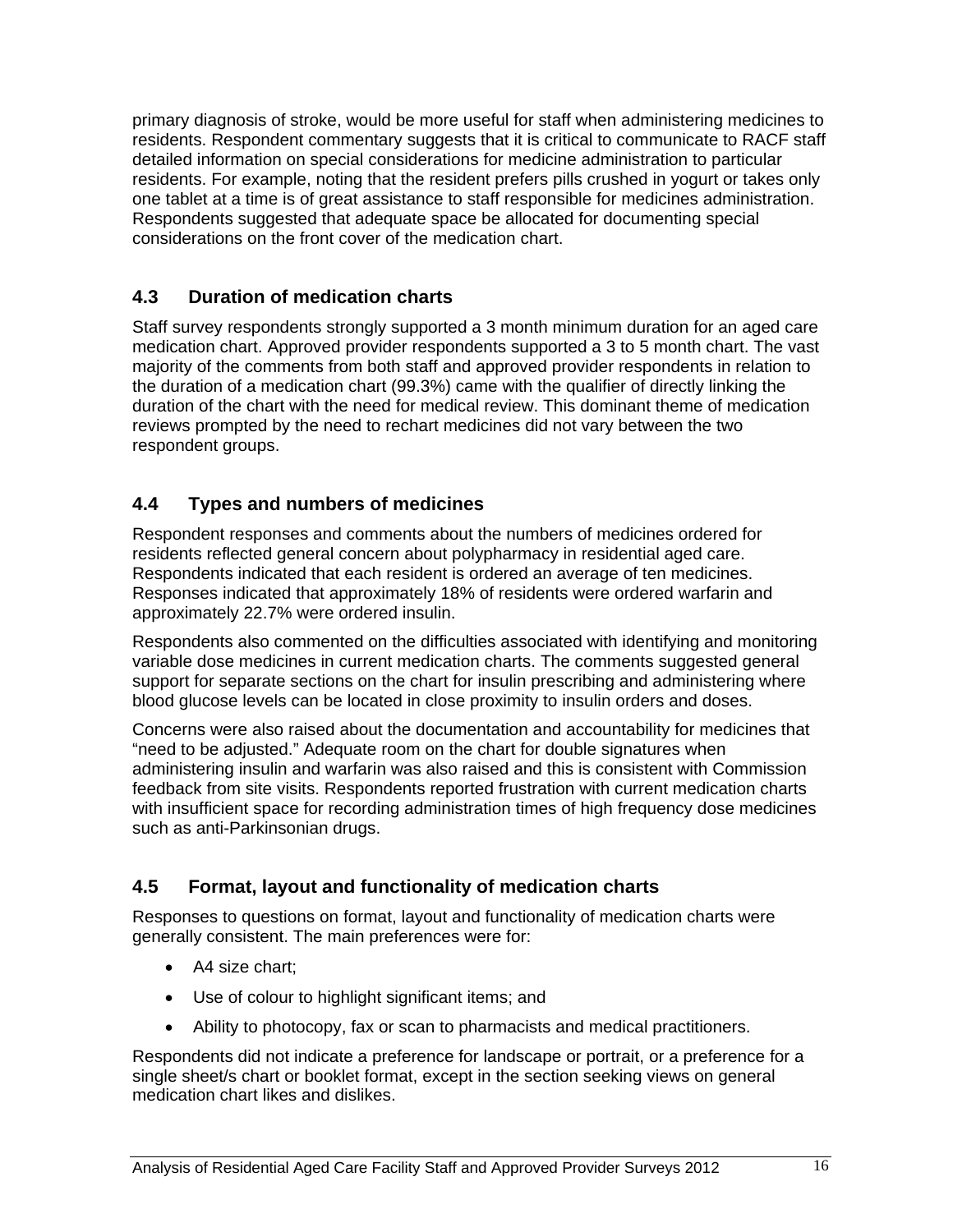# **4.6 Non-prescribed medicines (such as over-the-counter and complementary medicines)**

Although not as definitive as other findings in the survey, respondents reached a consensus that non-prescribed medicines should be recorded on the medication chart. The commentary for this section indicated a dominant safety theme that staff and medical practitioners needed to know what medications (whether prescribed or non-prescribed) residents were taking to minimise risk of interactions. 68.1% of respondents preferred the non-prescribed medicines placed on the medication chart separate from prescribed medicines.

Discussion about non-prescribed medicines not being recorded on the medication chart related only to items such as creams and moisturisers. Respondents stated that these were not required on the medication chart as they were viewed as a treatment rather than a medication.

# **4.7 Nutritional supplements**

Similar to the responses about non-prescribed medicines, respondents indicated a preference for nutritional supplements to be documented on the medication chart separate to prescription medicines. Respondent commentary suggested that it is important for those prescribing medicines, and those administering medicines, to be aware if a resident was at risk of sub-nutrition and consequently receiving nutritional supplements. A preference was clear for information on intake, weight monitoring and the Basal Metabolic Index (BMI) score being proximate to nutritional supplement orders on the medication chart. Respondents stated that this information was useful on the medication chart for clinical staff and the medical practitioner when reviewing resident medicines and prescribing medicines.

# **4.8 Likes and dislikes of medication charts in general**

Responses about aspects of current medication charts that are disliked identified the following:

- Size of signature boxes too small to complete in a legible manner;
- Insufficient space to chart and sign for PRNs (as required medicines) and nurseinitiated medications;
- No space to record administration of telephone orders; and
- No space to record variable dose medicines and associated laboratory results.

There were many, often strong, negative comments about current RACF medication chart formats. A large number of respondent comments related to dissatisfaction with computergenerated, printed medication order sheets, supplied by pharmacy, that were separate to the medication administration signing sheets. Respondents expressed ongoing frustration with:

- Multiple, and potentially confusing, reprints of the sheets as a result of medicine changes and updates;
- Onerous time required for RACF auditing purposes;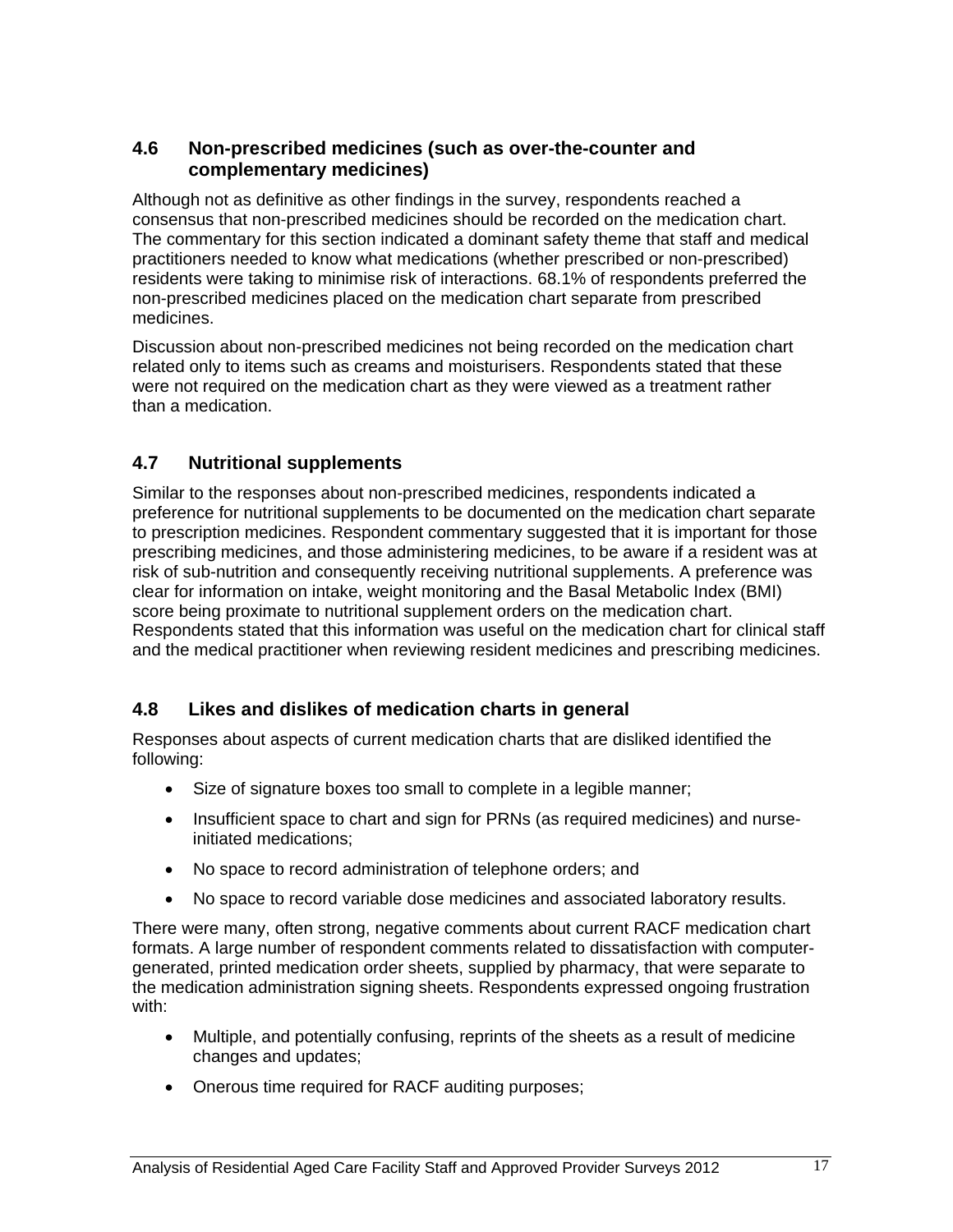- Loss of information between frequent versions of the printed medication order sheets that were filed away at RACFs;
- Uncertainty about the exact numbers of pages of medication orders that existed for each resident at any one time;
- Limited or no access to updated sheets after hours and weekends; and
- Complaints from medical practitioners about the lack of consolidated medicine prescribing and administration history.

Computer-generated hard copies of medication charts that require recommencement and reprinting following a change in prescribed medicines were cited as major system inefficiencies and potential safety risks through irregular version control.

In contrast, negative comments related to handwritten paper-based medication charts were less frequent and related exclusively to the illegibility of medical practitioner handwriting.

Comments referring to booklet and chart formats expressed a preference for resident information, medicine orders and administration signatures located together with a clear layout and defined number of pages. Comments supported easy access to necessary information and reassurance that items could not go missing, as with single pages, and that staff were less likely to miss medicines, resident allergies and recent medicines history.

Some instances were cited when residents were prescribed many medicines and had more than one medication chart, as the single chart did not provide enough prescribing space. In this instance, staff indicated that there was more than one chart by writing and highlighting on the medication chart 'chart 1 of 2' and 'chart 2 of 2'. Respondents stated that this was preferable to multiple single pages and that it was also more user-friendly for residents and their carers if they needed to know information about their medicines.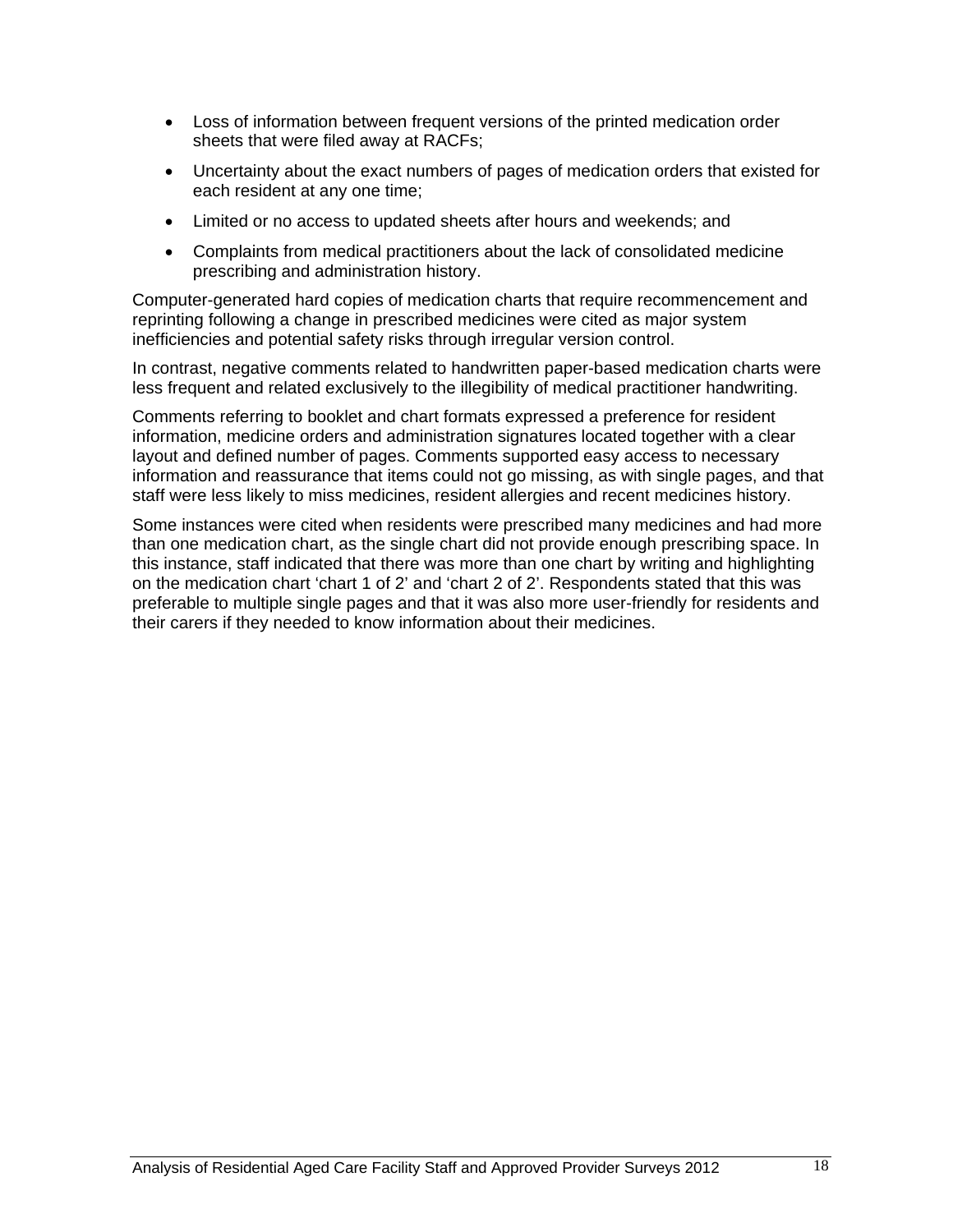# **5. Sample characteristics**

### **5.1 Respondent characteristics**

The surveys received a combined response of 723. The 449 respondents to the staff survey were from RACFs with a range of 12 to 460 beds and an average number of 66 beds. In contrast, the 274 respondents to the approved provider (AP) survey came from RACFs with a range of 10 to 250 beds and average number of 130 beds.

Jurisdictional distribution, identified by email responses and fax postcodes, reflected a positive skew of RACFs with approximately 20% toward the eastern states of NSW (combined with ACT) (47.79%) and Queensland (22.12%) in the staff survey, compared to the national distribution of RACFs. Similarly, AP survey respondents also reflected a positive skew toward the eastern states, although smaller at 10.2%. The difference between the distribution of the staff and the approved provider respondents was that the states of Victoria/Tasmania (21.9%) featured with NSW/ACT (52.0%) in the approved provider responses rather than Queensland (22.1%) in the staff responses.

The uptake and response rates of RACFs from the remaining jurisdictions for both staff and AP surveys was, on average, approximately 10% lower than the national distribution of approved aged care providers. See Table 1 below.

| Approved provider location                                       | % distribution of staff | % distribution of approved<br>provider respondents | % distribution of<br>approved providers |
|------------------------------------------------------------------|-------------------------|----------------------------------------------------|-----------------------------------------|
| Western Australia /South<br><b>Australia/ Northern Territory</b> | 8.8%                    | 13.9%                                              | 18.7%                                   |
| Queensland                                                       | 22.1%                   | 12.1%                                              | 17.3%                                   |
| New South Wales/ACT                                              | 47.7%                   | 52.0%                                              | 32.9%                                   |
| Victoria /Tasmania                                               | 21.2%                   | 21.9%                                              | 30.8%                                   |

**Table 1:** Jurisdictional and geographic distribution: Operational approved providers compared to staff survey respondents and approved provider respondents

## **5.2 Approved provider type**

The surveys asked respondents to identify the type of organisation or approved provider type that operated their RACF.

Staff survey respondents (n= 449) and AP survey respondents (n=274) from religious (or faith-based) approved providers were 167 and 78, government were 31 and 27, community were 42 and 46, private were 124 and 39, charitable were 55 and 71, other were 21 and 8 and unsure were 0 and 8.

Despite respondents self-selecting, the approved provider type did not vary a great deal from the national distribution of provider types with minor skews of staff survey respondents to the private approved providers and AP survey respondents to charitable approved providers. See Table 2 below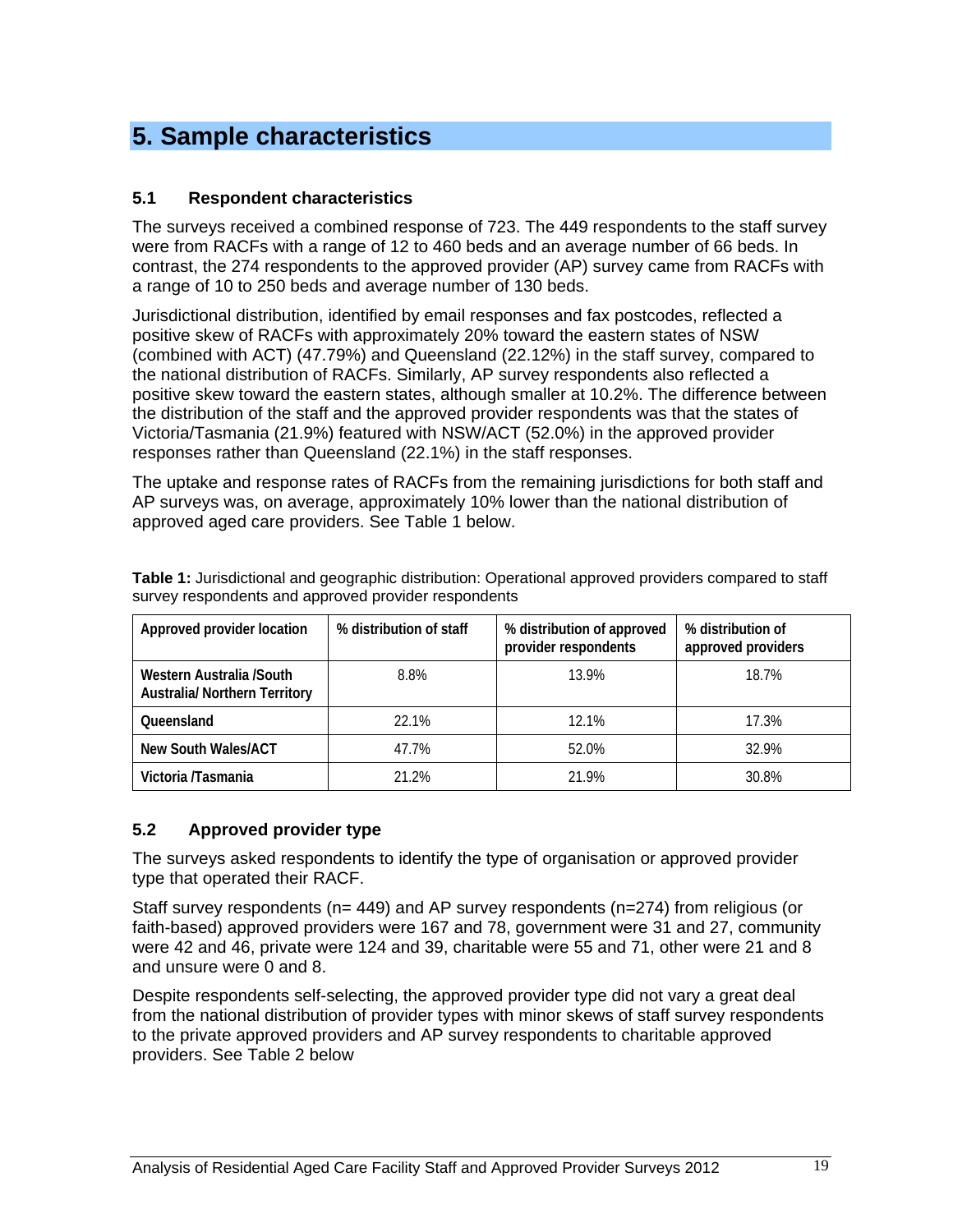| Approved provider type     | % staff survey<br>respondents by AP type | % AP survey respondents<br>by AP type | % of AP types nationally |
|----------------------------|------------------------------------------|---------------------------------------|--------------------------|
| Religious (or faith-based) | 37.1%                                    | 28.9%                                 | 27.9%                    |
| Government                 | 6.9%%                                    | 10.0%                                 | 6.4%                     |
| Community                  | 9.3%                                     | 17.0%                                 | 13.7%                    |
| Private                    | 7.6%                                     | 14.4%                                 | 34.9%                    |
| Charitable                 | 12.2%                                    | 26.3%                                 | 16.93%                   |
| Other                      | 4.6%                                     | 3.0%                                  | N/A                      |
| Unsure                     | $0.0\%$                                  | 0.4%                                  | N/A                      |

**Table 2:** Percentage of operational approved provider types nationally compared to percentage of respondents in survey

## **5.3 Staff classification**

Different questions were asked in the two surveys to understand which staff classifications administer medications in the responding facilities. Question 15a in the staff survey asked respondents to classify themselves. Question 5 in the AP survey asked respondents to classify the types of staff that administered medications in their RACFs. This issue has important design implications for the NRMC.

Both staff and AP survey respondents identified multiple staff classifications administering medicines. Registered classifications predominated in both the staff and AP surveys. Both survey responses reflected registered nurse as the most common medicines administrator classification at 39.1% in the staff survey and 87.4 % in the approved provider survey.

The second most noted staff classification administering medicines was manager (19.5%) in the staff survey and enrolled nurse categories in the AP survey (at 81.4%).

Of note is that 19% of AP survey respondents identified manager classification administering medications. It is unclear from the data whether this category is registered or unregistered staff, however the numbers of managers involved in administering medications is not surprising given the multi-tasking of managers in RACFs.

Although the findings reflect that the majority of both staff and AP respondent RACFs have registered staff administering medicines, non-registered staff classifications also featured across both staff and AP survey respondents but to a lesser extent. See Table 3 below.

| Staff classification           | % in staff survey (n=449)* | % in AP survey $(n=274)^*$ |
|--------------------------------|----------------------------|----------------------------|
| Registered nurse (RN)          | 39.1% (176)                | 87.4% (235)                |
| Enrolled nurse (EN)            | $4.0\%$ (18)               | 36.8% (99)                 |
| Endorsed enrolled nurse (EEN)  | $7.7\%$ (35)               | 44.6% (120)                |
| Assistant in nursing (AIN)     | $7.7\%$ (35)               | 20.1% (54)                 |
| Personal care assistants (PCA) | 15.8% (71)                 | 36.8% (99)                 |
| Care service officers (CSE)    | $2.8\%$ (13)               | $2.8\%$ (59)               |
| General service officers (GSO) | $1.3\%$ (6)                | $0\%$ (0)                  |

**Table 3:** Percentage of staff administering medications in respondent facilities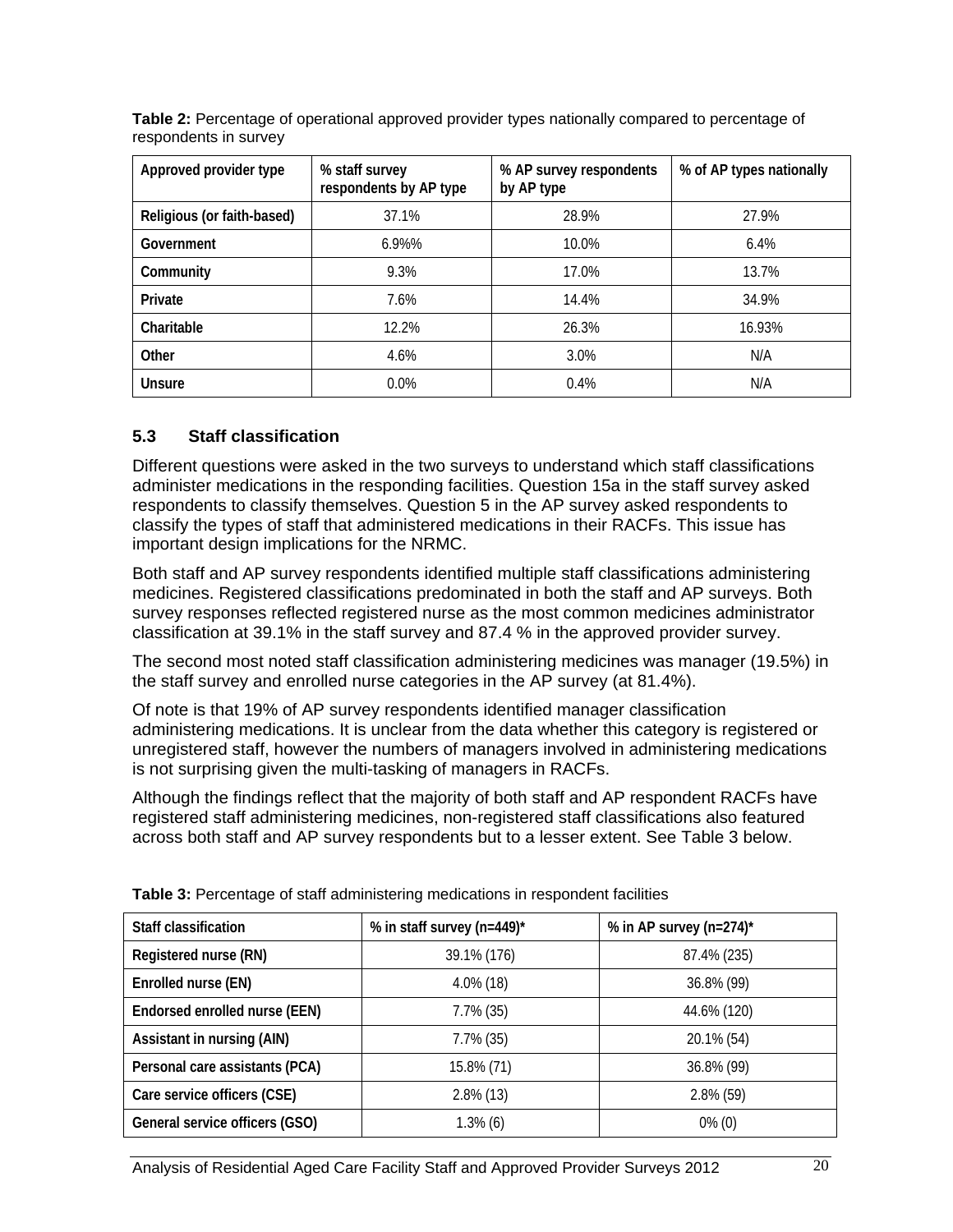| Manager | 19.5% (88)    | 19% (51)     |
|---------|---------------|--------------|
| Other   | $1.5\%$ $(7)$ | $9.3\%$ (25) |

\* Number in brackets is responses

### **5.4 Care level**

The staff survey (Question 14) and the AP survey (Question 4) asked respondents to identify the care level at which they worked (high, low or both) or which level of care the residents were receiving. Staff survey respondents (29%) and AP survey respondents (17.8%) identified high care. Staff survey respondents (12.2%) and AP respondents (6.7%) identified low care. A majority of both staff survey respondents (55.5%) and AP survey respondents (72.5%) indentified a combination of high and low care. See Table 4 below.

| Care level  | % staff survey<br>respondents by care type |              | % of AP by care type<br>nationally |
|-------------|--------------------------------------------|--------------|------------------------------------|
| High care   | 29% (131)                                  | 17.8% (48)   | 27%                                |
| Low care    | 12.2% (55)                                 | $6.7\%$ (18) | 30%                                |
| <b>Both</b> | 55.5% (249)                                | 72.5% (195)  | 42%                                |

**Table 4:** Percentage of care levels nationally compared to percentage of care levels in survey

\* Number in brackets is responses

Both survey responses under-represent low care RACFs nationally which are 30% of approved providers. In contrast, survey respondents providing both high and low care are significantly higher than the reported national average of 42% (Commonwealth Government 2011, p.5).

However, reporting of approved provider allocated places often varies from the level of high care actually provided in low care allocated beds due to ageing in place (which allows residents to remain in the same environment as their care needs increase). Ageing in place reclassifies the amount of funding associated with the higher care delivered but not the original allocation status of the place as either high or low care. Consequently it can be expected that respondent responses to level of care questions is not incorrect compared to official data on nationally allocated places. The level of care is important to the NRMC Project as the increasing complexity of resident health, and associated medication, needs to be accommodated in the medication chart.

## **5.5 Right and left handedness**

Understanding the propensity of staff to left- and right-handedness has implications for NRMC design and useability. It is important that left handed staff can view the essential fields on the NRMC while using their left hand to write. Not unexpectedly, the responses from staff survey respondents (in which the information was sought) were consistent with the general population with a slight skew away from ambidextrous of approximately 4%. Respondents identified that the majority were right handed at 88.8%, 8.6% left handed and 2.2% ambidextrous. See Table 1.5 below..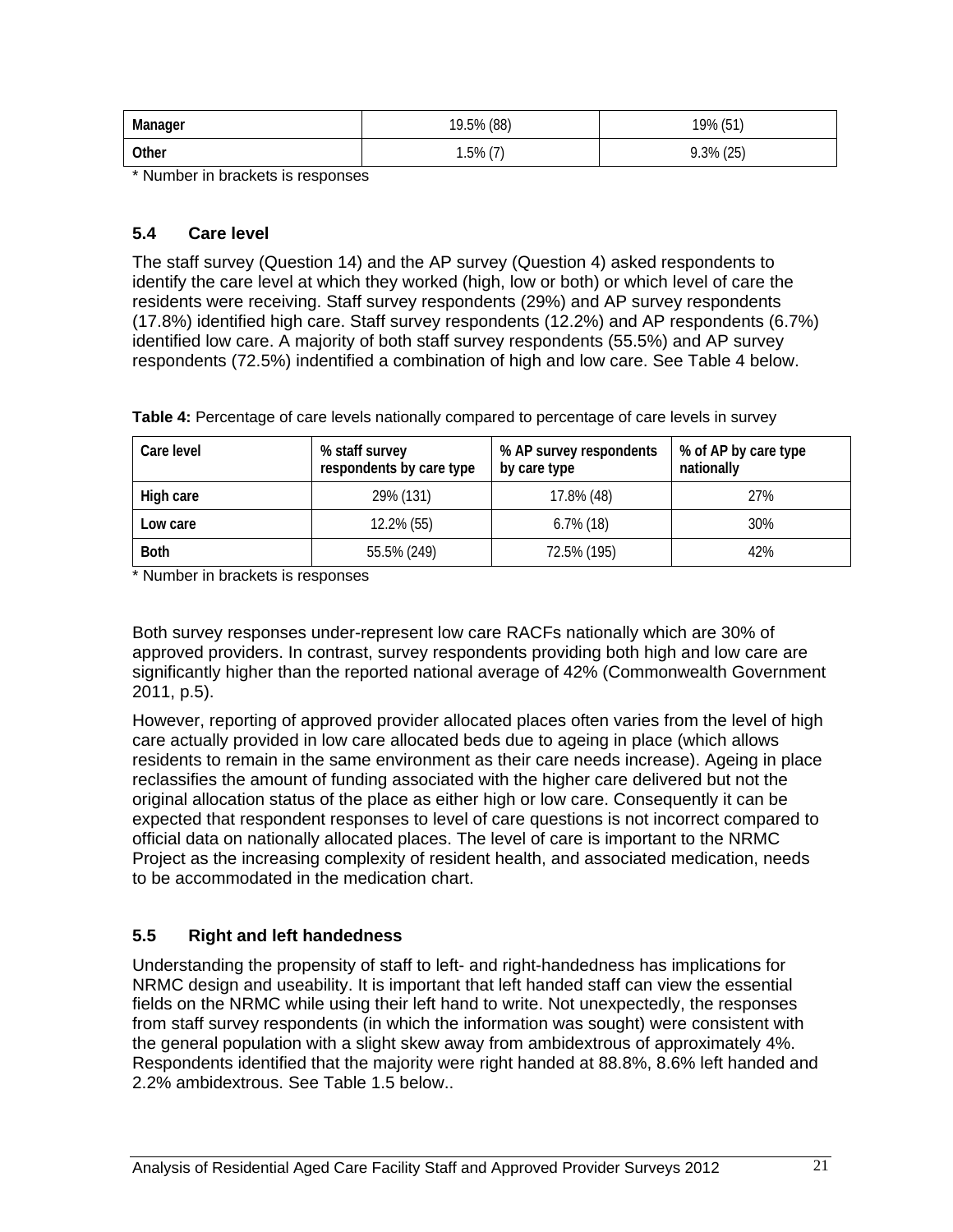| Propensity   | % staff survey<br>respondents | % nationally (female) | % nationally (male) |
|--------------|-------------------------------|-----------------------|---------------------|
| Right hand   | 88.8% (399)                   | 85.5%                 | 81.8%               |
| Left hand    | $8.6\%$ (39)                  | 9.1%                  | 10.5%               |
| Ambidextrous | $2.2\%$ (10)                  | 5.4%                  | 7.7%                |

**Table 5:** Preferred handedness of staff respondents compared to national figures

National figures are from Australian Bureau of Statistics 2008 data.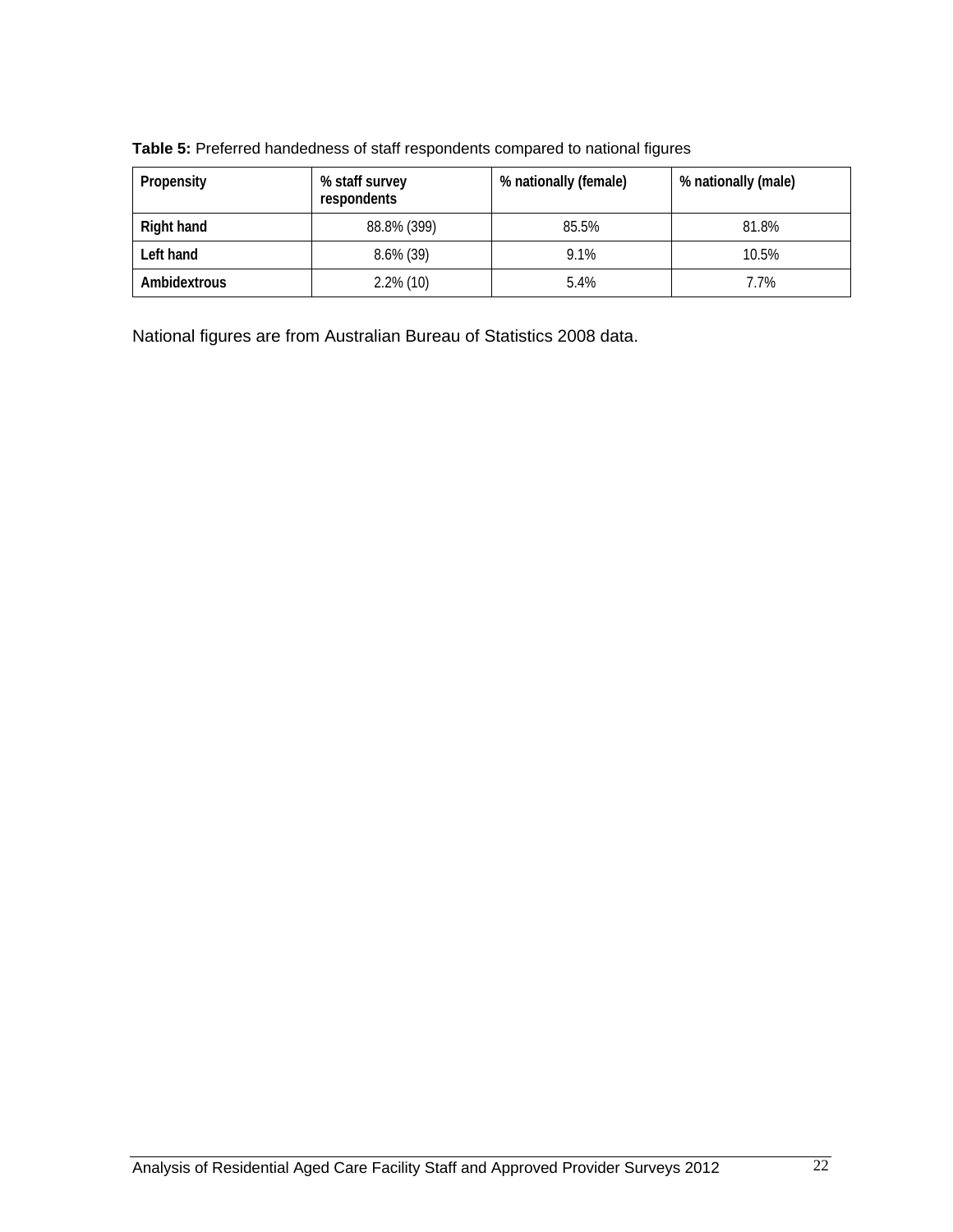# **6. Respondent responses and discussion**

The survey questions were purposely designed to elicit responses related to particular aspects of the proposed NRMC in which end user knowledge and experience could inform the design outcome. The staff survey sought information from respondents on medicines and the use of medication charts in everyday practice. In contrast the AP survey sought information on the oversight and monitoring of medication management in RACFs.

Likert scale responses are provided in tables with the raw figure and a percentage of the total staff responses ( $n = 449$ ). Positive responses are recorded as combined scores of 4 and 5 throughout the document. Where the responses were closely aligned, a combined score of the negative scores 1 and 2 was used to assist in distinguishing a respondent consensus.

The following provides an analysis of staff survey and AP survey responses.

### **6.1 Staff Survey Question 1:** *How useful are the following in identifying residents?*

This question was designed to understand respondent views about identifying residents for medication purposes. It linked to Recommendation 1 in the *Analysis of residential aged care facility medication chart*:

> Incorporate the following resident identification fields to reduce resident identification error: formal name, preferred name, date of birth, gender, identifier (such as MRN, URN), room number, known allergies and previous adverse drug events, a recent photograph and an alert if resident with similar name. In addition, incorporate a field for known resident communication barriers such as cognitive impairment and primary language other than English.

Overall, there was strong support for all of the items listed with five of the six items scoring above 80%. The item 'current photograph' was identified as the most useful at 99.7% and 'age in years' as least useful at 61.9%. See Table 6 below. 'Age in years' also scored 18% as not useful (combined 1 and 2 scores) and mid-range (3) score of neither useful nor not useful of 20%.

| How useful are the                     | Not useful- | Combined              |            |            |             |                |
|----------------------------------------|-------------|-----------------------|------------|------------|-------------|----------------|
| following in identifying<br>residents? |             | 2                     | 3          | 4          | 5           | scores $4 + 5$ |
| Preferred name                         | 13 (2.8%)   | (1.5%)                | 31 (6.9%)  | 74 (16.4%) | 324 (72.1%) | 398 (88.6%)    |
| Current photograph                     | $0(0.0\%)$  | $(0.0\%)$<br>$\bf{0}$ | $(0.2\%)$  | 44 (9.7%)  | 404 (89.9%) | 448 (99.7%)    |
| Gender                                 | 8(1.7%)     | 11 (2.4%)             | 56 (12.4%) | 84 (18.7%) | 290 (64.5%) | 374 (83.2%)    |
| Date of birth                          | 3(0.6%)     | 19 (4.2%)             | 63 (14%)   | 68 (15.1%) | 296 (65.9%) | 364 (81%)      |
| Age in years                           | 37 (8.2%)   | 44 (9.7%)             | 90 (20%)   | 91 (20.2%) | 187 (41.6%) | 278 (61.9%)    |
| Room number                            | 8(1.7%)     | 10 (2.2%)             | 34 (7.5%)  | 55 (12.2%) | 342 (76.1%) | 397 (88.4%)    |

**Table 6:** Survey responses on usefulness of suggested items for identifying residents on medication charts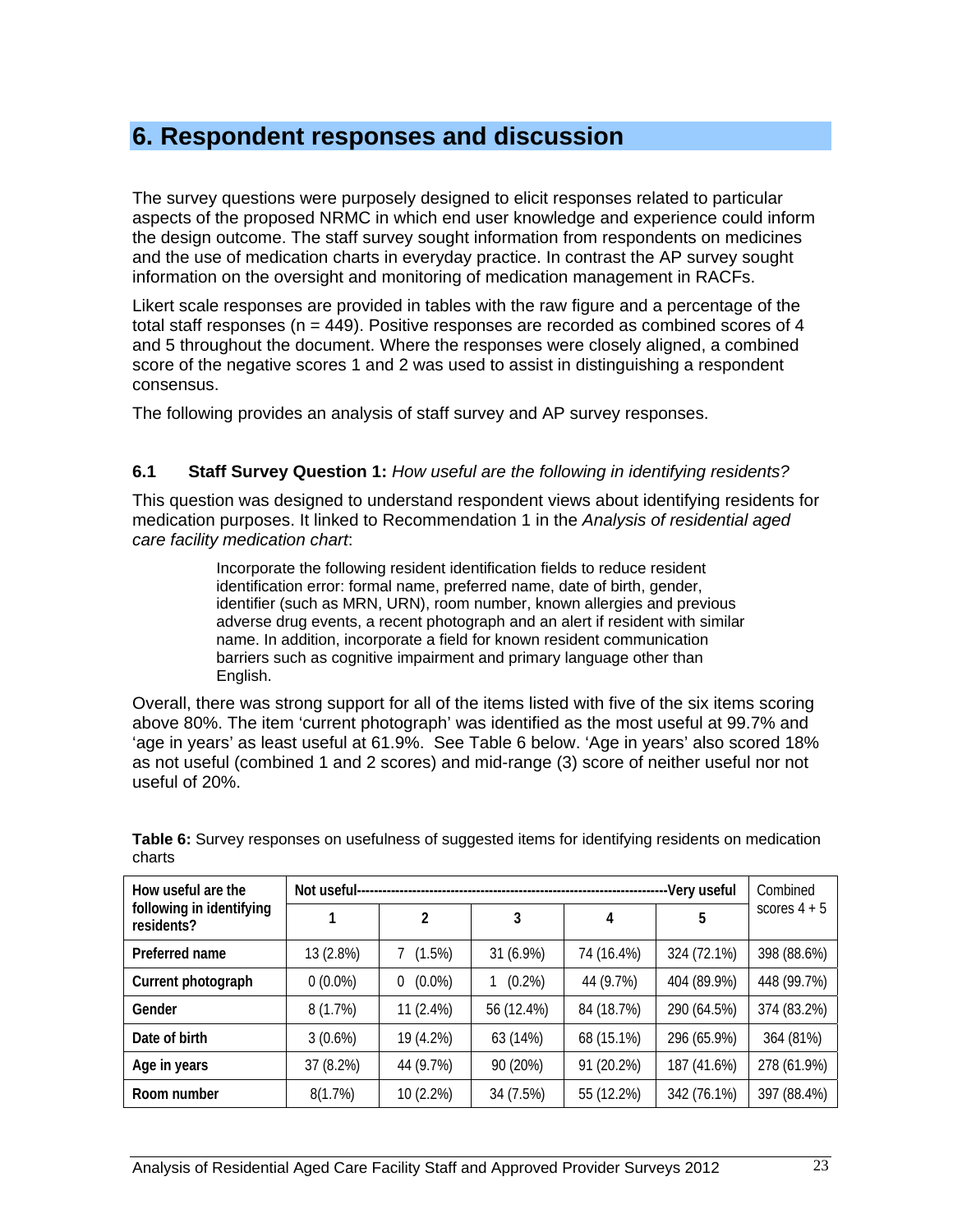Survey respondents also responded strongly to this question through the comments section which strongly supported information identifiers on medication charts as essential. This is consistent with *Aged Care Accreditation Standards Expected Outcome 2.7* 'Resident's medication is management safely and correctly' and which also directs quality assessors to explore how the facility ensures 'the correct identification of residents'.

Other identifiers were also suggested by respondents such as 'alert for similar name' and 'NESB/CALD' (non-English speaking background/culturally and linguistically diverse) which, although not listed in this particular survey question, form part of Recommendation 4 in the *Analysis of residential aged care facility medication chart*:

Incorporate separate, specific fields for special considerations.

The main themes identified in this question are reflected in the following respondent comments (which are reproduced without correction);

- Alert to another resident with similar name; '*Alert to another resident with similar name, need some type of differentiate (such as red warning colour) if there are residents with same or similar names'*
- Preferred name; '*Preferred name or Nick name is very important. Many residents have Christian names they do not go by and use life long nick names or different Christian names. This can be very confusing, especially to new or agency staff and where you have several Jeans or Micks or Mary's etc…'*

### **6.2 Staff Survey Question 2:** *How useful is the following information when administering medicines to residents?*

This question was designed to understand respondent views about useful resident information required for safely administering medicines. It linked to Recommendation 4 in the *Analysis of residential aged care facility medication chart*:

Incorporate separate, specific fields for special considerations.

Overall, there was very strong support for six of the eight items which all scored above 90%. The range of very useful responses was 78.3% for primary diagnosis and 99.5% for crushed medicine. See Table 7 below.

| How useful is the following                                  | Not useful-- | Combined                    |                |            |             |                |
|--------------------------------------------------------------|--------------|-----------------------------|----------------|------------|-------------|----------------|
| information when<br>administering medicines to<br>residents? | 1            | $\mathfrak{p}$              | 3              | 4          | 5           | scores $4 + 5$ |
| Primary diagnosis                                            | 10 (2.2%)    | $(4.4\%)$<br>20             | 67 (14.9%)     | 74 (16.4%) | 278 (61.9%) | 352 (78.3%)    |
| <b>Swallowing difficulties</b>                               | $0(0.0\%)$   | $(0.0\%)$<br>$\overline{0}$ | $(1.3\%)$<br>6 | 18 (4.0%)  | 425 (94.6%) | 443 (98.6%)    |
| Dementia/cognitive issues                                    | $2(0.4\%)$   | $0(0.0\%)$                  | 15 (3.3%)      | 54 (12.0%) | 378 (84.1%) | 432 (96.2%)    |
| <b>Stroke</b>                                                | 8(1.7%)      | 14 (3.1%)                   | 59 (13.1%)     | 88 (19.5%) | 280 (62.3%) | 368 (81.9%)    |
| Language barrier                                             | $2(0.4\%)$   | $0(0.0\%)$                  | 34 (7.5%)      | 92 (20.4%) | 321 (71.4%) | 413 (91.9%)    |
| Crush medicine                                               | $0(0.0\%)$   | $0(0.0\%)$                  | $2(0.4\%)$     | 16 (3.5%)  | 431 (95.9%) | 447 (99.5%)    |
| Insert via PEG                                               | $2(0.4\%)$   | $2(0.4\%)$                  | $6(1.3\%)$     | 40 (8.9%)  | 399 (88.8%) | 439 (97.7%)    |
| Resistive to pills                                           | $2(0.4\%)$   | $0(0.0\%)$                  | 18 (4.0%)      | 55 (12.2%) | 374 (83.2%) | 429 (95.5%)    |

**Table 7:** Survey responses on usefulness of specific information for safety administering medicines to residents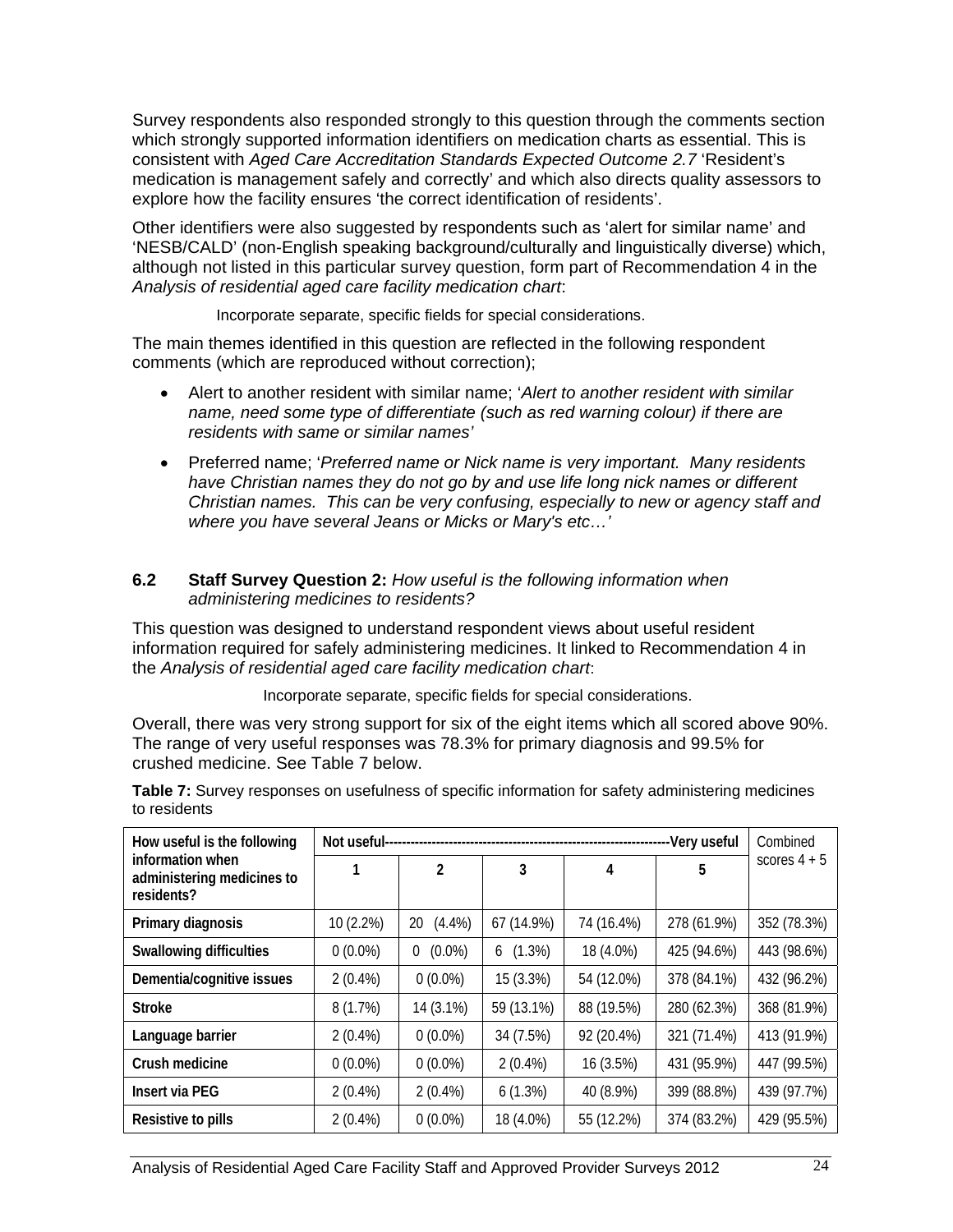The majority of commentary provided in the comments section related to primary diagnosis. Frequent comments suggest that information about diagnosis was important. For example, '*Would be good to have diagnosis on the medication chart as this information was always available on the old charts and makes for quicker referencing when needed*'. Other comments suggested that the impairment associated with the diagnosis was of primary importance to respondents in terms of medicine administration. For example, '*all diagnosis are helpful, not just primary or if they have had a stroke as it is more the impairments that a stroke has left that is more relevant*'; *''stroke' refers to people with dysphagia, dysarthria. If so, use those impairments, rather than 'stroke' as a descriptor.*' Further comments suggested it was the impairments associated with a particular condition that were critical. '*Sensory loss i.e. deaf or blind...do they normally wear glasses (this can change their appearance), whether they have or need communication aids*' and '*dexterity requirements for time/ability i.e. spoon, med cup in hands etc.*'

Swallowing difficulties and dementia/cognitive issues both scored high at 98.6% and 96.3% respectively, indicating a strong preference for these items to be on the medication chart. However one respondent had concerns about documenting particular behavioural information and stated that *'items can be useful but can also create negative connotations toward the resident'*. *Aged Care Accreditation Standards Expected Outcome 2.7* also directs quality assessors to explore how the home identifies and communicates 'each resident's cognitive ability,' and 'each resident's swallowing and other physical abilities' in relation to medication safety.

Comments from respondents to this question generally supported identifying and documenting on the medication chart resident information that could impede safe medicine administration. Many comments also related to assisting residents with taking medicine. This is consistent with the high rating of 99.5% for crush medicine. It is interesting that this blanket item received such strong support in the survey as not all medicines should be crushed. Further analysis of the commentary from respondents suggests that it is critical to include information about the specific needs of patients in relation to medicine administration on the medication chart. This support for a section on the chart in which to record this information is captured by the following comments:

- *'I feel that more room is needed to write how the resident takes the medication as the current space is too small especially if the resident is quite complex.'*
- *'Any behaviours/strategies preferred mix (jam, puree fruit) cut tablets (half or quarter) any tips others have for giving meds.'*
- *'An area where information can be written informing staff how resident takes medication i.e. crush mix with custard followed by a drink of water, put in custard spooned into mouth 1 at a time followed by drink of nectar fluid. It can cause distress to residents when staff unsure how medication is taken and residents are unable to inform staff.'*
- *'How many given at one time e.g. some residents prefer altogether and others prefer small ones together and larger ones at one time, plus with pureed fruit and yoghurt.'*
- *'How many tablets the resident is able to swallow at a time some like to take 5-6 at a time.'*
- *'How resident likes medicines administered.'*
- *'How they like to take it e.g. won't take unless is given a cup of tea.'*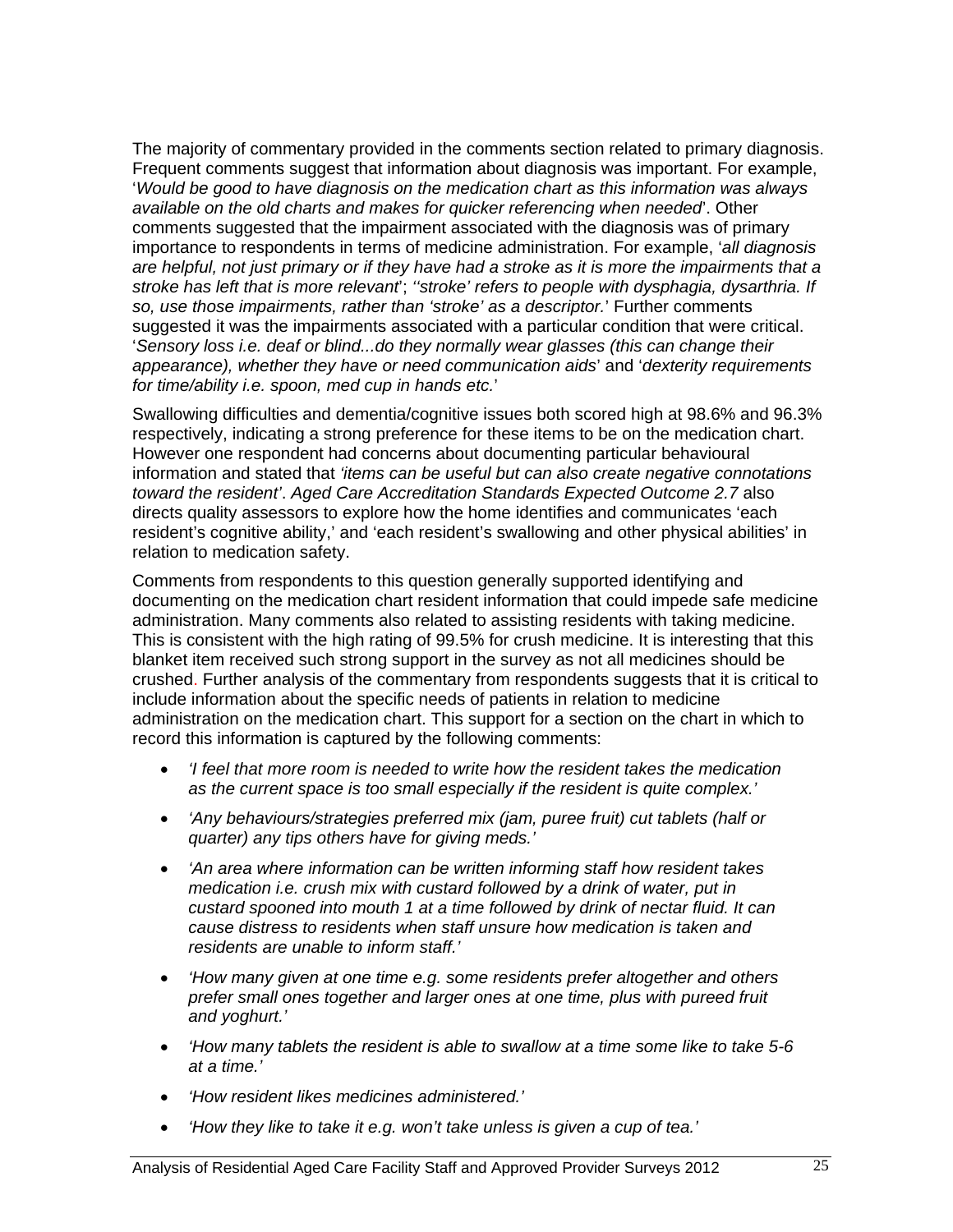- *'How they take their meds e.g.: crushed.'*
- *'How to get residents to take meds e.g.: jam.'*

Remaining items were supported by the respondents and reflected in comments such as the following:

- Alert for complex medication: '*List medications that need monitoring eg warfarin, digoxin, phenytoin'*,
- Self administers: *'Self administering and degree of assistance required.'*
- **6.3 Staff Survey Question 3 and Approved Provider Survey Question 7:** *How long [duration] do you think a chart should be and why?*

### **Staff Survey Questions 4 and 5:**

*How many prescribed medicines do you think each chart should be able to list and why?*

*What do you think would be the average number of medications prescribed for individual residents in your facility?* 

These questions were designed to understand the importance of the duration of the medication chart and the numbers of medicines that each chart should be able to accommodate. These questions linked to ongoing discussion of useability, safety and medication reviews in the NRMC Reference Group and by stakeholders from Recommendation 5 of the *Analysis of residential aged care facility medication chart*:

Develop a 3 month chart with space for a minimum of 9 regular prescribed medicines.

### *Chart duration*

Staff survey preferences ranged from 1 to 12 months, with an average mean of all responses favouring 3 months. AP survey results on chart duration did not differ significantly with consensus forming around 3 to 5months.

Of note is that 92% of staff survey and AP survey comments directly linked a response on duration of the chart to the need for medical review of residents. Useability issues, such as the charts becoming too messy over long periods, were mentioned less frequently.

Comments on the questions varied in duration but the very dominant theme of GP reviews triggered by the requirement to rechart medicines did not vary across either staff survey or AP survey responses.

Comments consistently reflected the following sentiment related to the duration of medication charts for 3 and 6 months and the requirement for medical review,

- *'3 months and this ensures that dr's are reviewing medicines and medications charted are current;'*
- *'Any less than 3 months the GP's would not review;'*
- *'3 month GP needs to review resident and rewrite meds chart every 3 months;'*
- *'6 months; regional/rural simply do not the have GP resources to have the GP's write drug charts more frequently that this. It is absolutely an unrealistic expectation of the GP's. RACF's simply can not afford to get the GP's offside in relation to bogging them down in volumes and volumes of unnecessary paperwork when*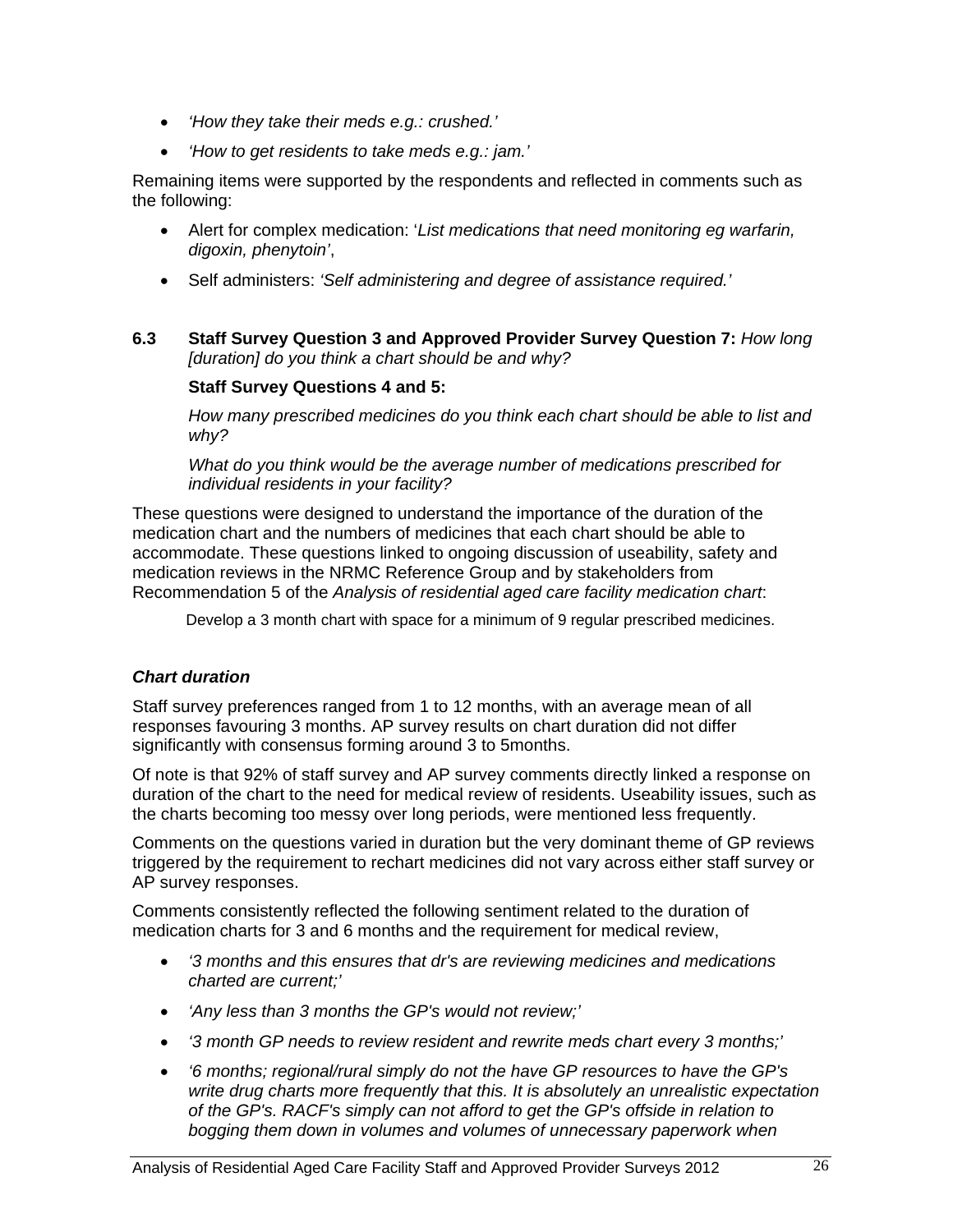*what's more important is the care for the residents. Drug charts can be adjusted along the way (as necessary) why does the whole chart have to be rewritten?? Waste of time, money and trees!'* 

### *Number of medicines per chart*

Staff survey responses on number of medicines ordered per current medication chart varied from 4 to 22 with an average mean of 10 medicines per chart. This aligns with Recommendation 5 of the *Analysis of residential aged care facility medication chart*.

(A) minimum of 9 spaces for regular ongoing prescription medicines

When staff survey respondents were asked (at Question 4) 'how many prescribed medicines do you think each chart should be able to list and why', the responses ranged between 4 to 30 medicines with an average mean of 10 medicines per chart. This aligns with the staff survey responses related to numbers of medicines that residents were currently ordered in their RACFs ranging from 4 to 22 with an average mean of 10 medicines per chart. Comments revealed a general acceptance of polypharmacy in RACFs along with some suggestions for documenting medicines in different sections of one chart.

- '*Discourage polypharmacy by encouraging doctors to reconsider if prescribing more than 9 medications;'*
- *'10 should be adequate the more room the more GP's order;'*
- *'10 to 15 because that is the average number of medications our elders are on!;'*
- *'Residents often have multiple medications and should all be on one chart. If having to have multiple charts, increased risk of error; one chart being missed completely;'*
- *'10-15 ( due to polymeds), 2 drug charts can be very time consuming;'*
- *'1 page for non-prescribed meds i.e. vitamins-cranberry caps etc .., 60 3 pages of regular medications, 20-1 page of PRN medications, 1 page for telephone orders, 1 page for nurse initiated i.e. 10 medications dual sides. To enable 1 chart and assist in not having to have 2 charts for 1 resident or needing to add page.'*

### **6.4 Staff Survey Questions 6a and 6b:**

*Approximately, how many residents are taking warfarin in your facility?* 

*Approximately, how many residents are taking insulin in your facility?*

Question 6 contained two elements and arose from discussion related to variable dose medicines use and documentation. Numbers of residents prescribed variable dose medicines is difficult to ascertain as central data bases in the residential aged care sector are either limited or non-existent. The NIMC developed a specific section for variable dose medicines and there was support expressed through consultation for a similar section on the NRMC and reflected in Recommendation 2 of the *Analysis of residential aged care facility medication chart*:

Incorporate separate, specific fields for warfarin, insulin and for other variable dose medicines.

This is consistent with the *Aged Care Accreditation Standards Expected Outcome 4.7* which directs quality assessors to assess the 'monitoring of doses which may need to be regularly adjusted (for example, psychotropic medications, warfarin and insulin). It aligns with the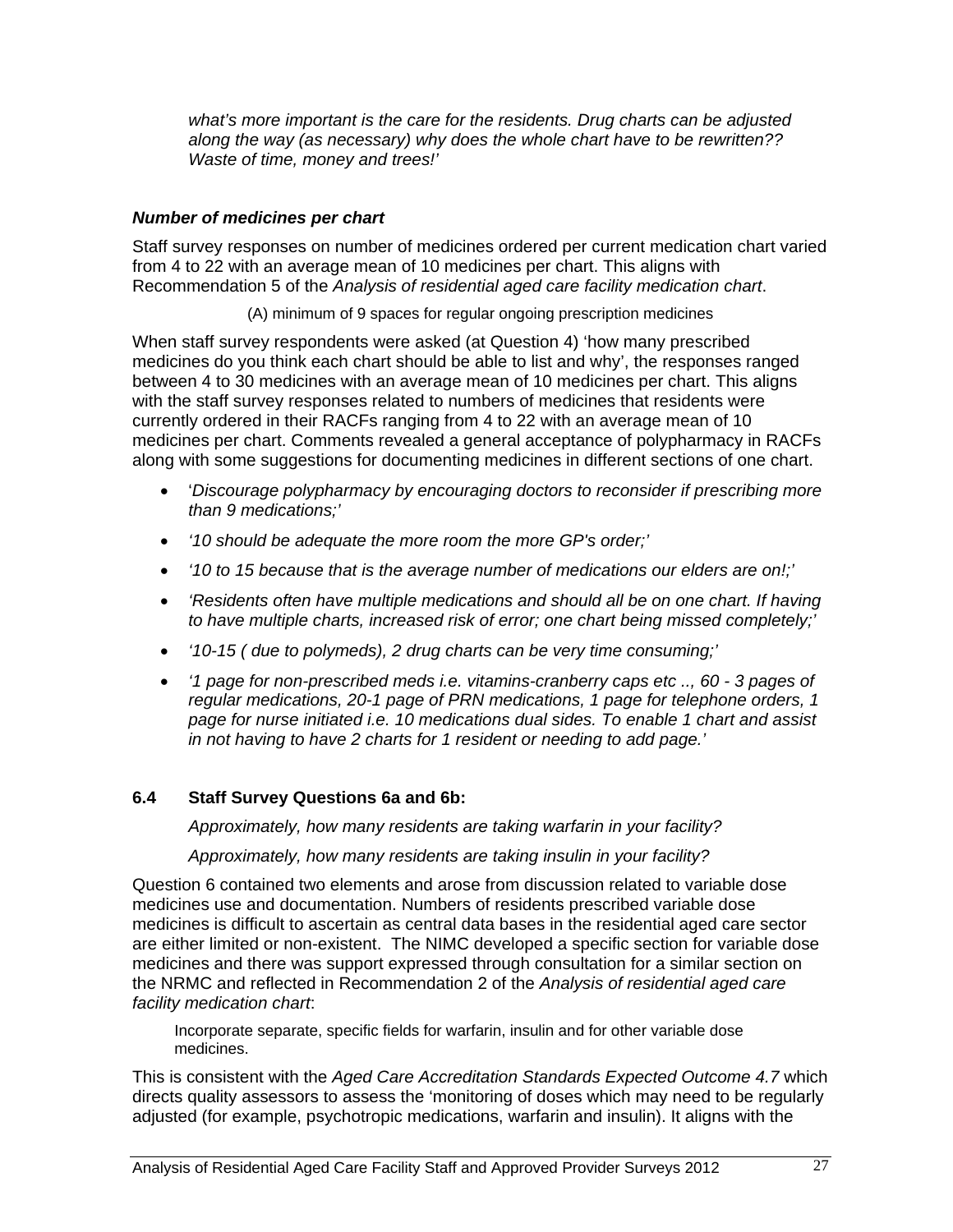findings of Coombes et al (2008) in which evaluation of the NIMC concluded that the inclusion of a designated warfarin section 'at the point of prescribing and administration' enabled informed decision-making and resulted in improvements in warfarin safety. It was recommended that similar principles in relation to specialist charts, such as insulin, may also improve safety outcomes.

Respondents indicated that the numbers of residents ordered warfarin or insulin were 18% and 22.7% respectively with ranges between 0 to 22%. There was general comment about variable dose medicines in relation to identifying and monitoring these on general medication charts. Responses and comments suggested support for separate sections where blood glucose levels, or other laboratory results, could be located in close proximity to insulin, or other medicine, orders. Concern was expressed about documentation and accountability for medicines that "need to be adjusted" in the absence of this information.

Double signature space for insulin and warfarin specifically was also raised and is consistent with Commission feedback from site visits. High frequency dose medicines, such as anti-Parkinsonian drugs, created uncertainty with current medication charts for some respondents as the numbers of available spaces for administration signing was insufficient and with no alternative, standardised process.

### **6.5 Staff Survey Questions 7, 8a and 8b staff survey:**

*How would you rate the importance of these features in assisting with medication administration?* 

*In relation to medication management in your facility, how would you rate your level of satisfaction with the following?* 

*Do you think that the use of colour on medication charts is useful and why?* 

These three questions focussed on medication chart design and function such as spaces in which to sign, information location, clarity, user-friendliness, ease of copying and the use of colour. Responses were consistent with a high level of importance to the respondents with the majority of scores in the  $95<sup>th</sup>$  percentile in question 7. See Table 8 below.

| How would you rate the                                                          | Not useful-- | Combined   |             |             |             |                |
|---------------------------------------------------------------------------------|--------------|------------|-------------|-------------|-------------|----------------|
| importance of these<br>features in assisting with<br>medication administration? | 1            | 2          | 3           | 4           | 5           | scores $4 + 5$ |
| Size of boxes to sign in                                                        | 18 (4.0%)    | 14 (3.1%)  | 69 (15.3%)  | 122 (27.1%) | 226 (50.3%) | 348 (77.5%)    |
| Locating information for<br>warfarin dose                                       | $2(0.4\%)$   | $1(0.2\%)$ | $5(1.11\%)$ | 28 (6.2%)   | 413 (91.9%) | 441 (98.2%)    |
| Locating information for<br>insulin dose                                        | $3(0.6\%)$   | $1(0.2\%)$ | $5(1.1\%)$  | 20 (18.7%)  | 420 (64.5%) | 440 (97.9%)    |
| Sufficient space/ font size of<br>instructions                                  | 34 (7.5%)    | $2(0.4\%)$ | 16 (3.5%)   | 81 (18.0%)  | 346 (77.5%) | 427 (95.1%)    |
| Ability to understand written<br>instructions                                   | $0(0.0\%)$   | $0(0.0\%)$ | 6(1.3%)     | 13 (2.8%)   | 430 (95.7%) | 443 (98.6%)    |
| Space for medicines given                                                       | 10 (2.2%)    | $2(0.4\%)$ | 18 (4.0%)   | 77 (17.1%)  | 342 (76.1%) | 419 (99.3%)    |

**Table 8:** Survey responses on the importance of specific features of medication charts for assisting medicines administration (Question 7)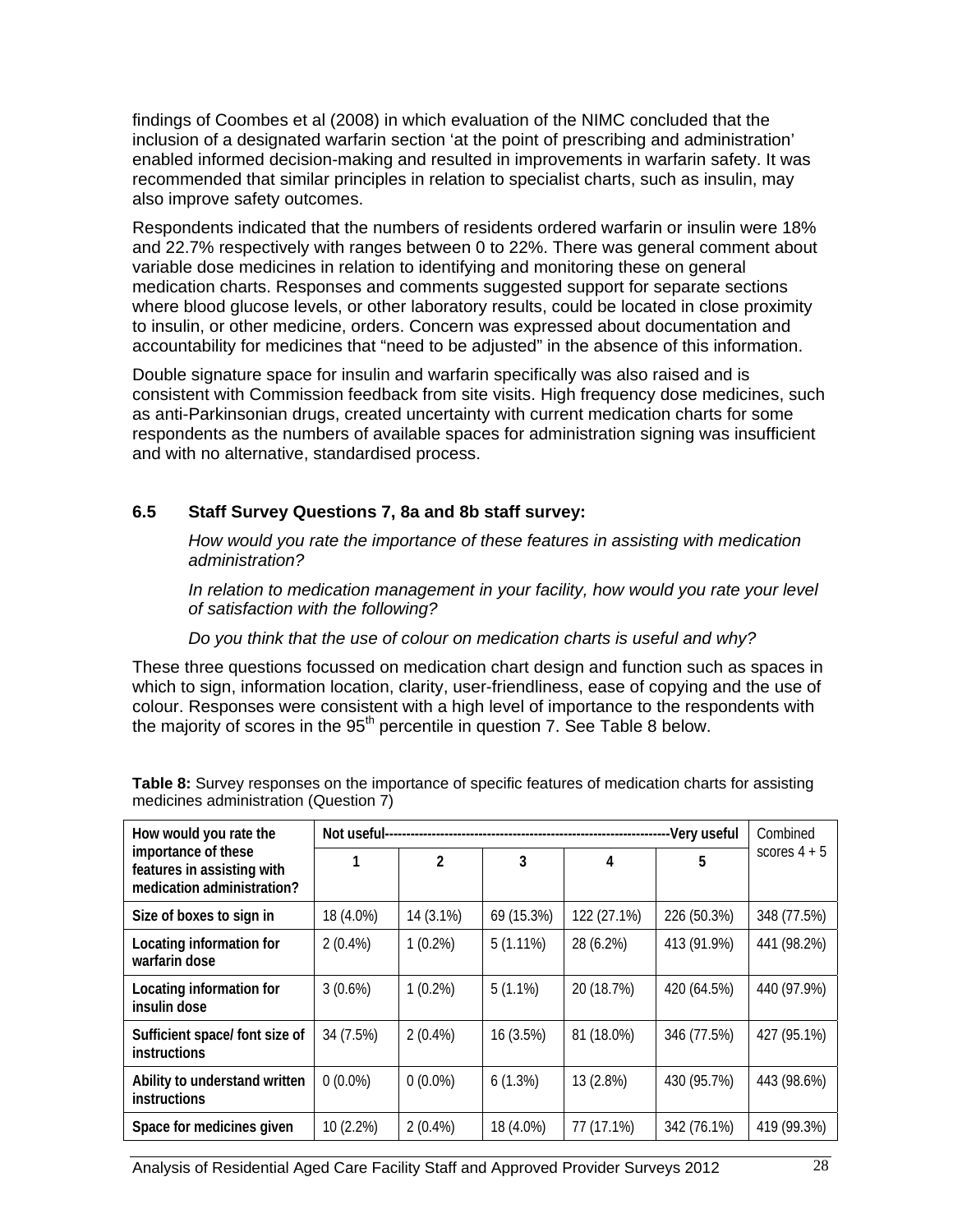| frequently (i.e. 2 hourly)                              |            |            |           |            |             |             |
|---------------------------------------------------------|------------|------------|-----------|------------|-------------|-------------|
| Space for medicines given<br>infrequently (i.e. weekly) | $9(2.0\%)$ | $4(0.8\%)$ | 36 (8.0%) | 97 (21.6%) | 303 (67.4%) | 400 (89.0%) |
| Clarity/user friendliness                               | $1(0.2\%)$ | $2(0.4\%)$ | 16(3.5%)  | 42 (9.3%)  | 391 (87.0%) | 433 (96.4%) |

Of note is the combined score of 77.5% in relation to staff survey respondent comments about the size of boxes in which they are required to document medication administration. The high satisfaction score is at odds with that reflected in the comments section of this question in which respondents stated that the smallness of signature boxes was an issue for many respondents. However the use of colour was seen as a significant feature for most respondents as *'It assists with highlighting important information.'* 

**Table 9:** Survey responses on the importance of specific features of medication charts for assisting medicines administration (Question 8a)

| In relation to medication                                                                                  | Not useful- |               |             |             | -Very useful | Combined       |
|------------------------------------------------------------------------------------------------------------|-------------|---------------|-------------|-------------|--------------|----------------|
| management in your<br>facility, how would you<br>rate your level of<br>satisfaction with the<br>following? |             | $\mathfrak z$ | 3           | 4           | 5            | scores $4 + 5$ |
| Time spent requesting<br>scripts for medications<br>charted                                                | 53 (11.8%)  | 46 (10.2%)    | 132 (27.3%) | 88 (19.5%)  | 130 (28.9%)  | 218 (48.5%)    |
| Documenting medications<br>given/refused/omitted                                                           | 16 (3.5%)   | 27 (6.0%)     | 103 (22.9%) | 146 (32.4%) | 157 (34.9%)  | 303 (67.4%)    |
| Ease of<br>copying/scanning/faxing<br>the chart                                                            | 23 (5.1%)   | 39 (8.6%)     | 89 (19.8%)  | 115 (25.6%) | 183 (40.7%)  | 298 (66.3%)    |

### **6.6 Staff Survey Question 9:** *Where do you think is the most suitable place to list nonprescription items?*

Question 9 was developed to explore useability and safety issues considered in the *Analysis of residential aged care facility medication charts* and recent literature describing increased use of over-the-counter non-prescribed medicines amongst older people. Nutritional supplements are addressed specifically in Question 10. Recommendation 6 from the *Analysis of residential aged care facility medication chart* states,

Incorporate separate, specific fields for non-prescription medicines and nutritional supplements.

Medicines that can be supplied and PBS claimed from the NRMC will also require specific information fields whereas many over-the-counter non-prescribed medicines are not PBS listed. Combining the two on the NRMC raises priority issues for the limited space on the NRMC.

*Aged Care Accreditation Standards Expected Outcome 2.7* reqires that 'Residents' medication is managed safely and correctly' without distinction between prescription and non-prescription items. Medication system compliance with the accreditation standards relies on the assessment of multiple system and process aspects including 'proper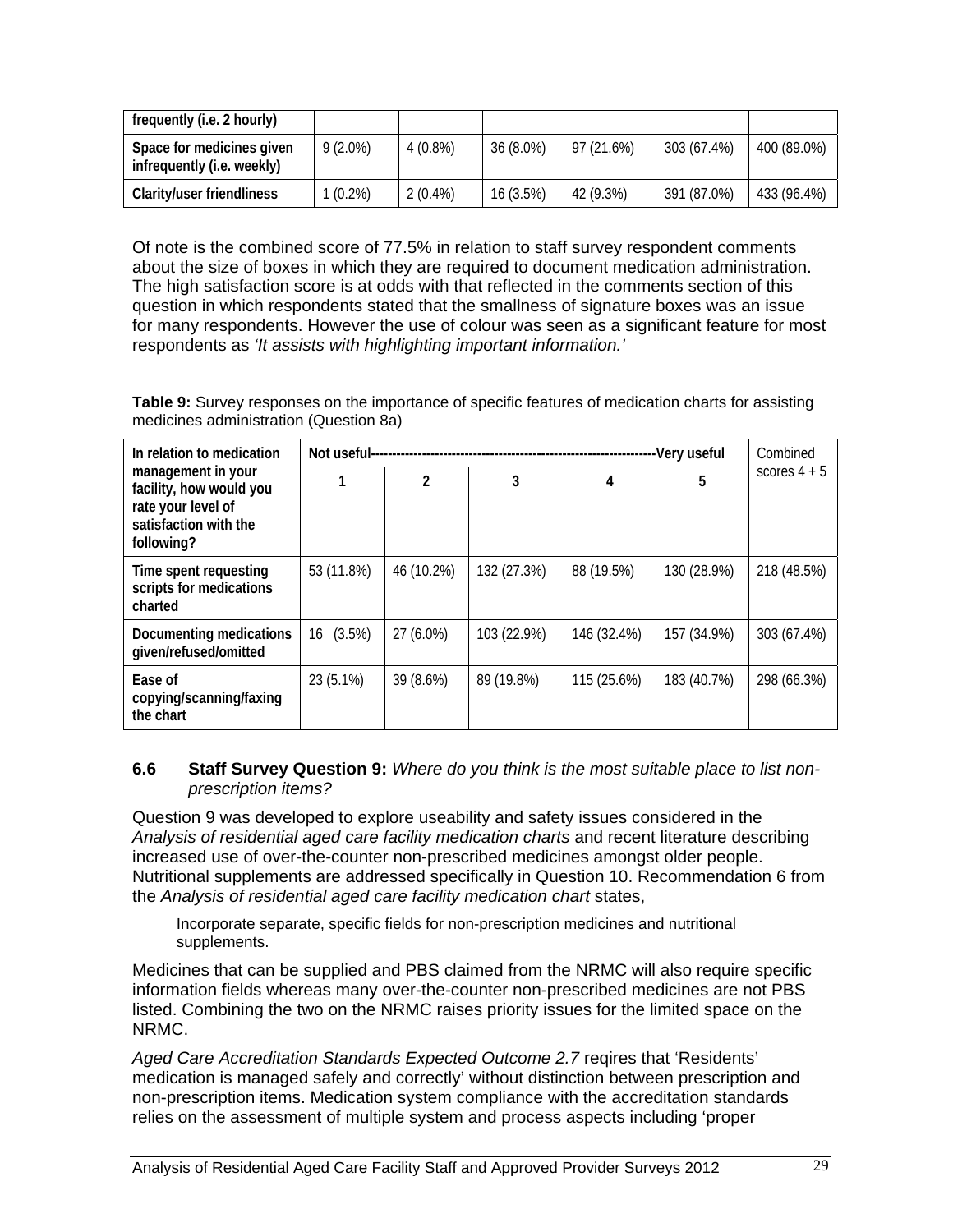recording and of medication orders '. Safely communicating essential medicines information to all health professionals involved in medication management, including the primary prescriber, requires that this information be accessible and clearly documented. The issue is whether the information should be available on the NRMC, on a chart that attaches to the NRMC or on a chart separate to the NRMC. To explore current practice and preferences, Question 9 had three sections describing different sections for documenting each with a Likert score from 1 to 5 (1 being the worst and 5 the best). Each section also had a comment section for respondents to provide more detail about their preferences.

Findings related to Question 9 were not as decisive as other questions in the survey, ranging from 30.9% to 68.1%. However staff survey respondents favoured non-prescribed medicines being on or with the medication chart with positive scores of 47.6% (on the NRMC with prescribed medicines) and 68.1% (on the NRMC separate from prescribed medicines). See Table 10 below.

These outcomes were confirmed by the negative responses for 'not on the medication chart' which scored a total of 60.7% (a combined score of 1 and 2) while non-prescribed medicines 'not on the medication chart' rated a positive response of only 30.9%. The comments section identified recording creams and moisturisers on the medication chart as the main concern.

Respondents indicated that non-prescription medicines are best located on the medication chart separate to prescription medicines with a score of 68.1%. This is supported by the negative score (a combined score of 1 and 2) against this proposition that was 19.5% whereas the combined negative score for locating non-prescription medicines apart from the medication chart was higher at 60.7% indicating the view that the worst location for nonprescribed medicines is not on the medication chart.

| Where do you think is                                                                 | Not useful-                   |            |            |                | Very useful | Combined    |
|---------------------------------------------------------------------------------------|-------------------------------|------------|------------|----------------|-------------|-------------|
| the most suitable place<br>to list non-prescription<br>items?                         | $\mathfrak z$<br>3<br>4       |            | 5          | scores $4 + 5$ |             |             |
| On the medication<br>chart with prescribed<br>medicines? (same<br>page)               | 115 (25.6%)<br>$43.2\%$ (1+2) | 57 (17.6%) | 63 (14%)   | 32 (7.1%)      | 182 (40.5%) | 214 (47.6%) |
| On the medication<br>chart separate from<br>prescribed medicines?<br>(different page) | 70 (15.5%)<br>$19.5\% (1+2)$  | 18 (4%)    | 55 (12.2%) | 61 (13.5%)     | 245 (54.5%) | 306 (68.1%) |
| Not on the medication<br>chart?                                                       | 244 (54.3%)<br>$60.7\%$ (1+2) | 29 (6.4%)  | 37 (8.2%)  | 8(1.7%)        | 131 (29.1%) | 139 (30.9%) |

**Table 10: Survey** responses to best and worst location for non-prescription medicines on medication charts

The Question 9 comment section did not contain many inconsistencies. Cogent reasons were given to support different points of view about the location of the non-prescription medicines. The following selection of respondent comments reflects reasons provided for each option.

a) On the medication chart with prescribed medicines? (same page);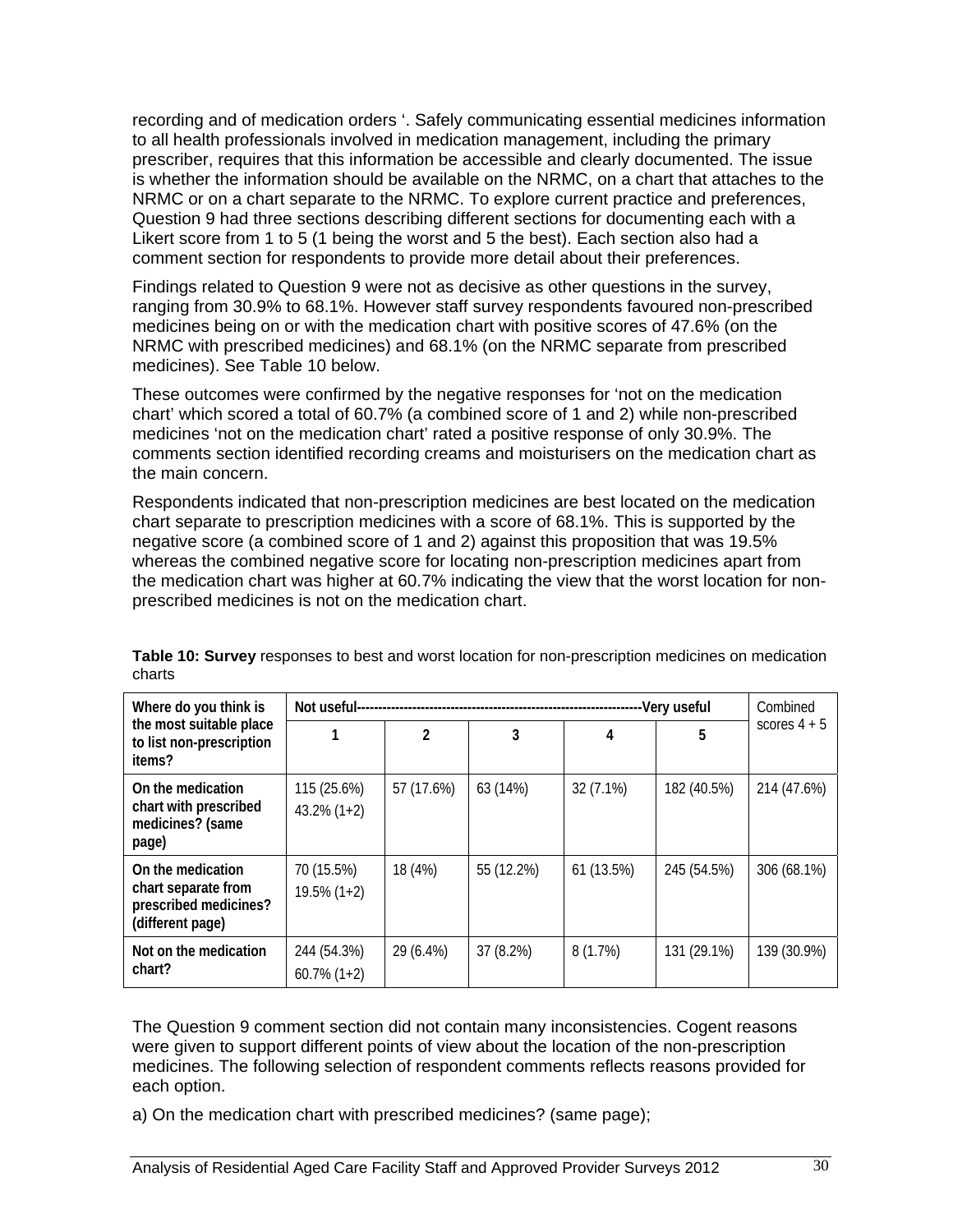- *'all medications on the chart to ensure that it is given;'*
- *'yes so they don't get overlooked;'*
- *'if it isn't written it isn't given;'*
- *'we are not able to give these without a Drs order so they would need to be ordered by the GP anyway;'*

b) On the medication chart separate from prescribed medicines? (different page)

- *'a different page as it does not get mixed up with regular medication orders, easy to scan;'*
- *'Should have 1 page implemented for them;'*
- *'I believe there is a necessity to keep a record of what is been taken inclusive of creams;'*
- *'I manage a low care facility everything needs to be charted or it is more likely to be missed by staff;'*
- *'All medications whether prescribed or over the counter should be charted to minimise risk of interactions that staff may not be aware of and also the doctor is aware of all medications that the resident is taking;'*
- *'All over the counter & complementary medication and creams that GP orders should be recorded on medication chart;'*
- *'All therapeutic substances given to our residents need to be authorized and on the chart;'*
- *'Allows administration and monitoring of often very pharmacologically active substances which should be medically overseen;'*
- *'I believe that OTC drugs should be on a separate page or in a separate box to ensure that they can be identified as 'non essential' particularly when residents are unable to take their medications due to anxiety, swallow, behaviour etc;'*
- *'I think non prescribed item should be on another page, not on the same page as it will be confusing;'*
- *'Complimentary meds and vitamins not prescribed by the doctor would be well placed on a page on their own even if only to alert staff of residents, other tablets;'*
- *'We are regularly told by auditors that if you put something on the resident or give them something to swallow it MUST be written on the medication chart, otherwise it is not legal to administer;'*
- *'We require the GP to write an order for over the counter/complementary/vitamins therefore adequate space is required to do this;'*

c) Not on the medication chart?

- *'Different sheet for treatments i.e. skin cream or supplementary drinks;'*
- *'Moisturising lotions definitely do not have a place on med charts;'*
- *'Consideration should be given to whether there is an expectation to sign for them e.g. moisturising creams. Also whether the resident self administers these meds e.g. Vitamins/Essential oils etc;'*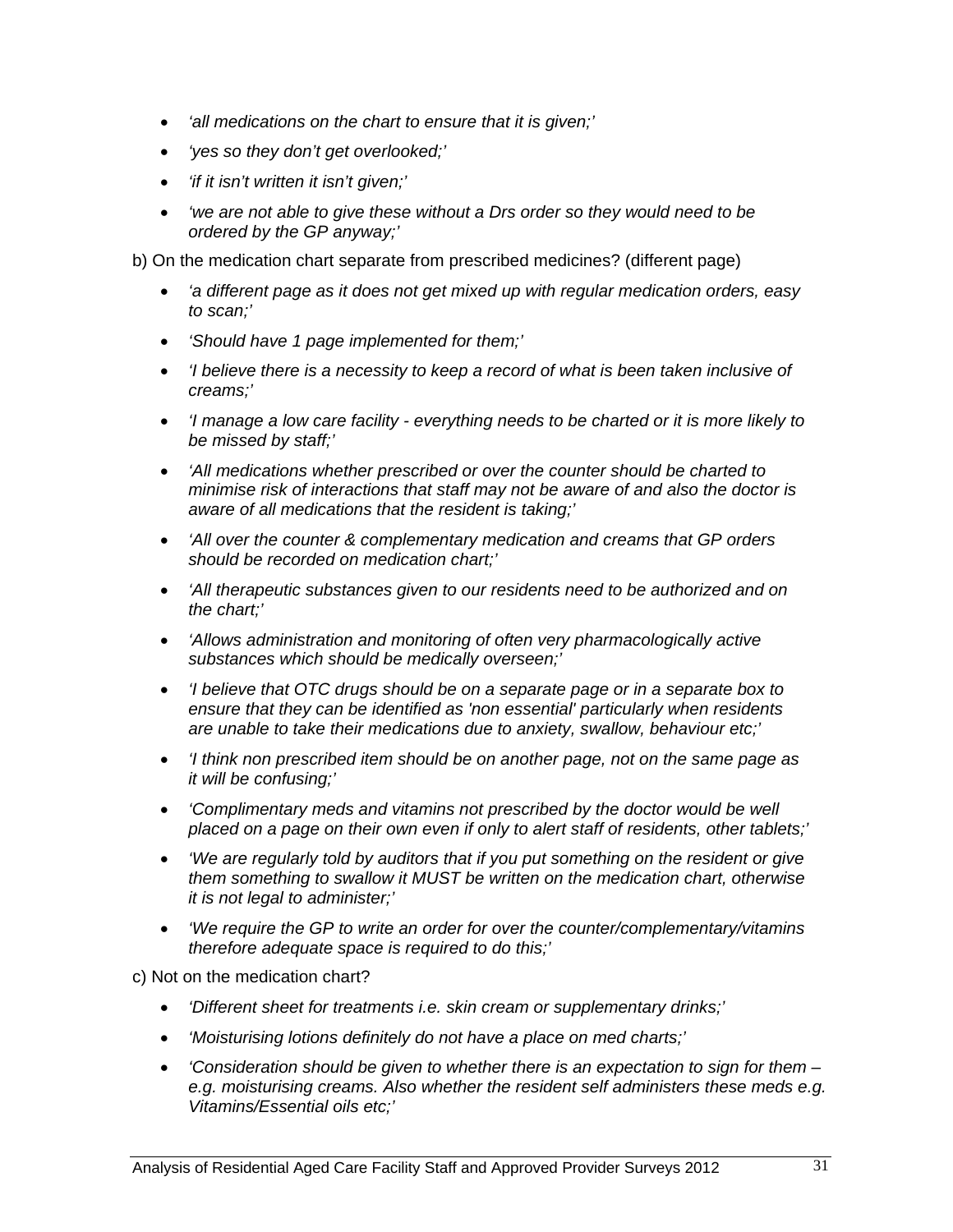- *'depending what it is and who is administering;'*
- *'Care workers are able to apply creams etc which are purchased over the counter. If written on the Medication chart, it is possible that it would not be signed, or that staff would sign, but not know whether the creams had been applied. It is NOT medicated;'*
- *'Routine moisturisers should not be on the chart, unless GP has a specific order;'*

### **6.7 Staff Survey Question 10:** *Where do you think is the most suitable place to list nutritional supplements?*

Question 10 was developed to explore safety issues considered in the *Analysis of residential aged care facility medication chart* and in response to recent literature describing an increased use of nutritional supplements amongst older people living in residential aged care at risk of weight loss and for those who require high protein supplements for chronic wound care (Vittoria Pontieri-Lewis 2012). Non-prescription medicines are addressed in Question 9. Question 10 relates exclusively to nutritional supplements. Recommendation 6 from the *Analysis of residential aged care facility medication chart* states,

Incorporate separate, specific fields for non-prescription medicines and nutritional supplements.

Some nutritional supplements can be supplied and PBS claimed and will use PBS fields on the NRMC. However many nutritional supplements are not PBS listed but, if ordered on the NRMC, will require space. Experience with the NIMC and nutritional supplements include supplements mistaken for medicines and administered by incorrect routes. *Aged Care Accreditation Standards Expected Outcome 2.10* requires that 'Residents receive adequate nourishment and hydration.' Meeting this outcome requires assessment of multiple medication safety aspects including 'medication instructions that take into account residents' nutritional and fluid needs as appropriate'.

Similar to the issues in Question 9, safely communicating essential medicines information to all health professionals involved in medication management, including the primary prescriber, requires that this information be accessible and clearly documented. The issue is whether the information should be available on the NRMC, on a chart that attaches to the NRMC or on a chart separate the NRMC. To explore current practice and preferences, Question 10 had three sections describing different sections for documenting each with a Likert score from 1 to 5 (1 being the worst and 5 the best). Each section also had a comment section for respondents to provide more detail about their preferences.

Similar to Question 9 responses, findings related to Question 10 were not as decisive as other questions in the survey, ranging from 38.0% to 61.2%. However staff survey respondents favoured nutritional supplements being on or with the medication chart with positive scores of 53.0% (on the NRMC with prescribed medicines) and 61.2% (on the NRMC separate from prescribed medicines). See Table 11 below.

These outcomes were confirmed by the negative responses for 'not on the medication chart' which scored a total of 52.2% (a combined score of 1 and 2) while nutritional supplements 'not on the medication chart' rated a positive response of only 38.0%. Respondents indicated that nutritional supplements are best located on the medication chart separate to prescription medicines with a score of 61.2%. This is supported by the negative score (a combined score of 1 and 2) against this proposition that was 14.4% whereas the combined negative score for locating nutritional supplements with prescription medicines was higher at 36.5% indicating that this was not the preferred option. Staff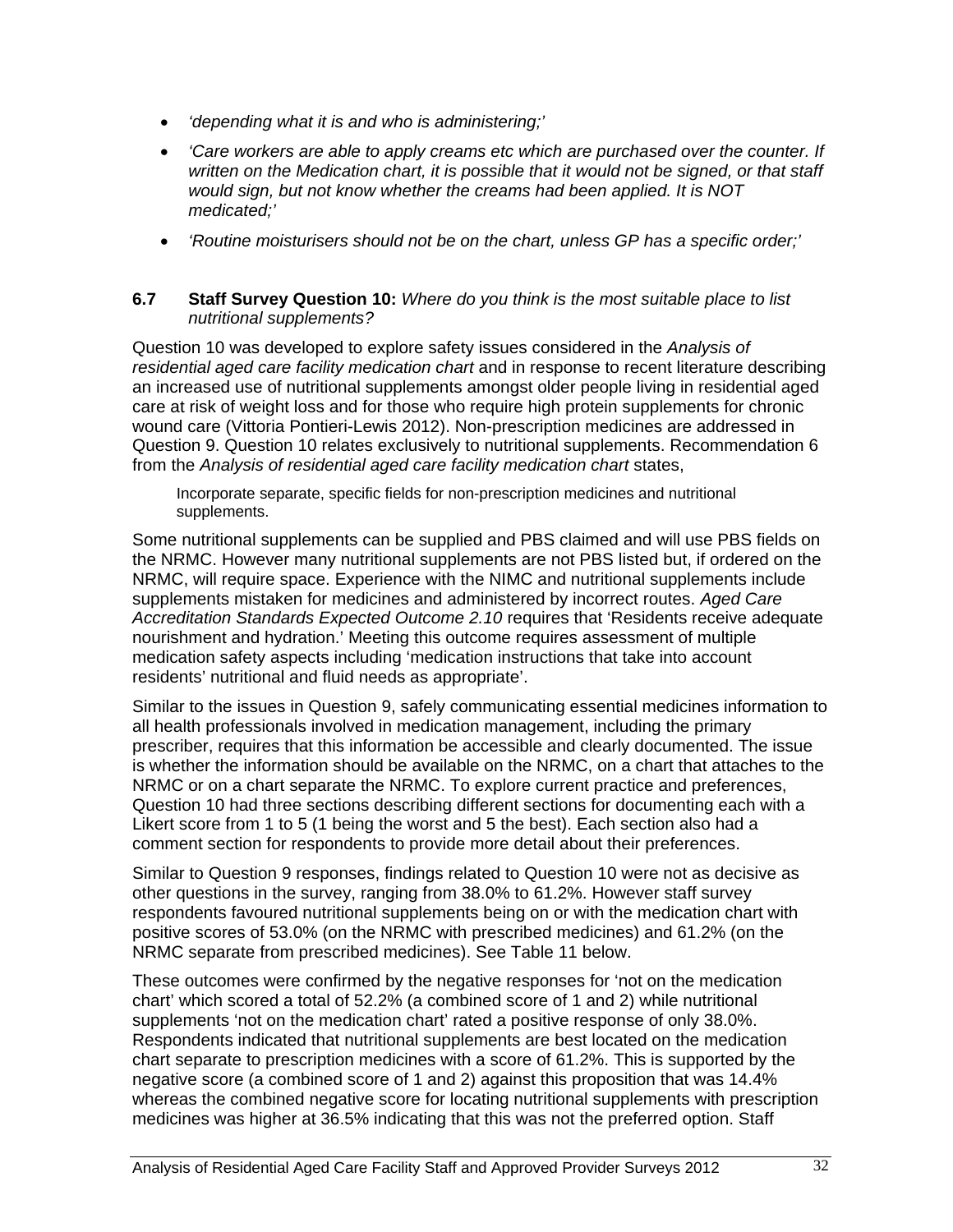survey respondents indicated that the worst location for nutritional supplements is not on medication charts confirmed with a negative response score of 52.2% (a combined score of 1 and 2). See Table 11 below.

| Where do you think is                                                            | Not useful--                  |               |             |            | -Very useful | Combined       |
|----------------------------------------------------------------------------------|-------------------------------|---------------|-------------|------------|--------------|----------------|
| the most suitable place<br>to list nutritional<br>supplements?                   |                               | $\mathfrak z$ | 3           | 4          | 5            | scores $4 + 5$ |
| On the medication<br>chart with prescribed<br>medicines? (same<br>page)          | 124 (27.6%)<br>$36.5\% (1+2)$ | 40 (8.9%)     | 48 (10.6%)  | 34 (7.5%)  | 204 (45.4%)  | 238 (53.0%)    |
| On the medication<br>chart separate from<br>prescribed medicines?<br>(different) | 42 (9.3%)<br>$14.4\%$ (1+2)   | 23 (5.1%)     | 109 (24.2%) | 50 (11.1%) | 225 (50.1%)  | 275 (61.2%)    |
| Not on the medication<br>chart?                                                  | 205 (45.6%)<br>$52.2\% (1+2)$ | 30(6.6%)      | 43 (9.5%)   | $9(2.0\%)$ | 162 (36.0%)  | 171 (38.0%)    |

**Table 11:** Survey responses to best and worst location for nutritional supplements on medication charts

Similar to Question 9, the Question 10 comments section did not contain many inconsistencies. Cogent reasons were given to support different points of view about the location of the nutritional supplements. The following selection of respondent comments reflects reasons provided for each option.

a) On the medication chart with prescribed medicines? (same page);

- *'on the same chart as the medications that way supplements are documented and that way staff have seen if they have been refused;'*
- *'Ensures regimen is followed, nutritional state of residents are maintained, can be assessed when given;'*
- *'If staff are required to sign off the have given supplement on the same page as prescribed medications would work best;'*
- *'This is good idea to put on the same page because it will be reminded everyday and at the same time, I agree with that at least we can do something everyday and at the same time.'*

b) On the medication chart separate from prescribed medicines? (different page)

- *'Acknowledges need for dietary supplements;'*
- *'It would be good to refer to 1 chart and see everything that a resident is on. However, from a compliance perspective, it could be impossible to manage if signage was an expectation as well - due to the different levels of staff who assist residents with 'products';'*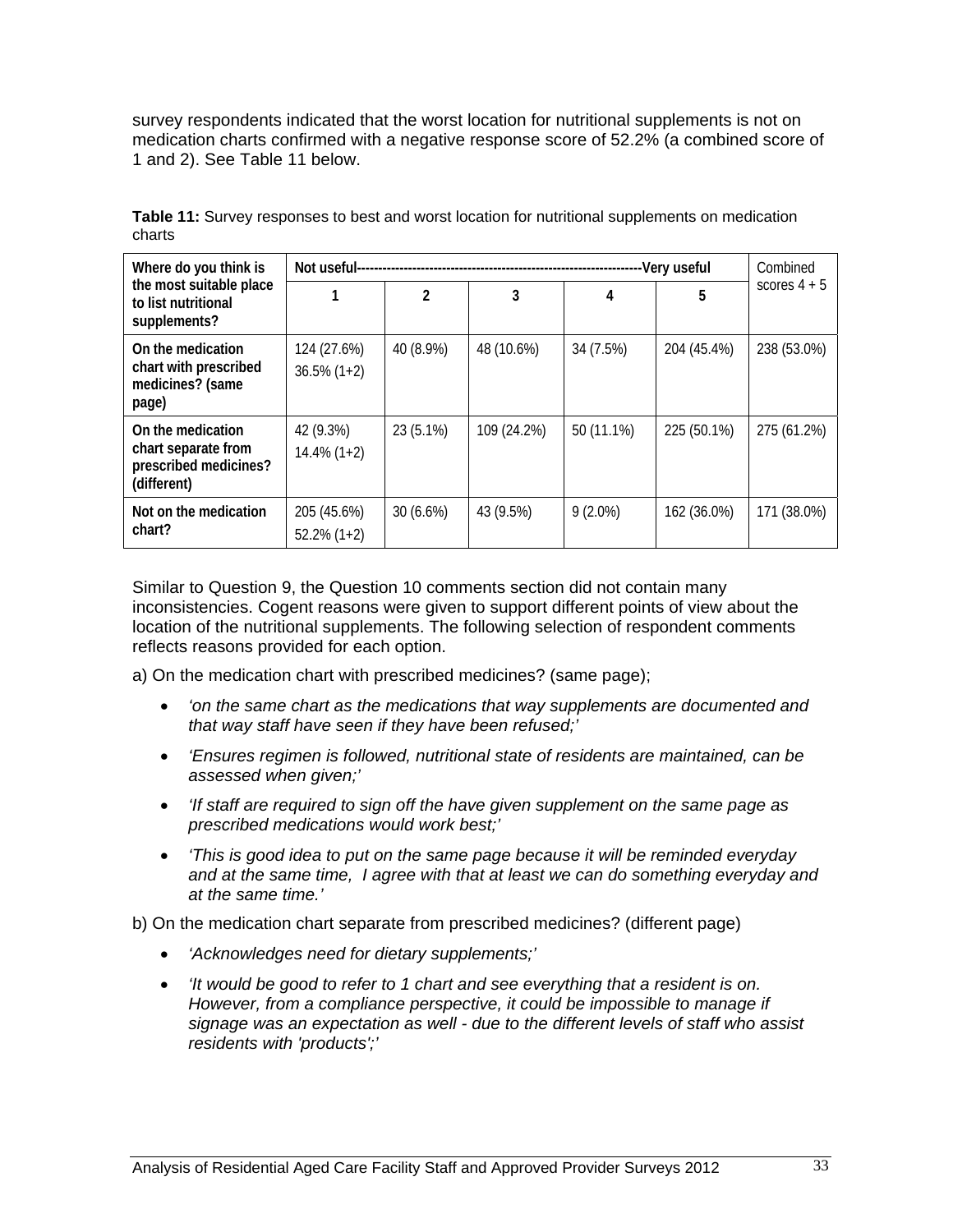- *'Encourages regular and monitored administration;'*
- *'If documented on charts then staff that do not work regularly are aware that the resident is on the supplement and a way of monitoring that the resident is getting the supplements;'*
- *'If it is a required supplement for PEG needs it is important for a signature to be seen*
- *it is better to write on a separate page on the drug chart with the heading nutrition supplement chart, it it is kept separately it may not be checked and the resident may not get it;'*
- *'It should be on a med chart always good "evidence";'*
- *'MO should be aware of any nutritional supplements their patient is having and need evidence that these are given and also a better reminder to staff to administer;'*
- *'Nutritional supplements are often required and recommended by an RN or dietician;'*
- *'Nutritional supplements can be ordered by health professionals other than the doctor;'*
- *'Provide holistic picture of all care interventions and tracking of nutritional and vitamin supplementation.'*

c) Not on the medication chart?

- *'They are not medication;'*
- *'This is not medication;'*
- *'As a facility, our nutritional supplements are managed by catering staff who have their own sign sheet and this works well for us.'*

### **6.8 Staff Survey Questions 11a and 11b:** *Likes and dislikes*

### **Approved Provider Survey Questions 8 and 9:** *Likes and dislikes*

Both the staff and approved provider surveys contained the following polarised questions: 'Which aspect of the medication chart currently in use in your facility do you *dislike* the most and why?' and 'Which aspect of the medication chart currently in use in your facility do you *like* the most and why?' These questions provided participants with an opportunity to speak generally about medication charts and their experiences without reference to any particular aspect or feature. In terms of survey design, polarised questions also have the added benefit of determining false agreement and false disagreement amongst the participants when compared to the more specific responses throughout the surveys. In other words, the responses in polarised questions, and the degree of difference between 'liking and disliking', have the ability to confirm or negate dominant themes and is a strong predictor of respondent sentiment. The responses to these questions also provided new dialogue from the respondents in relation to the format of the medication chart.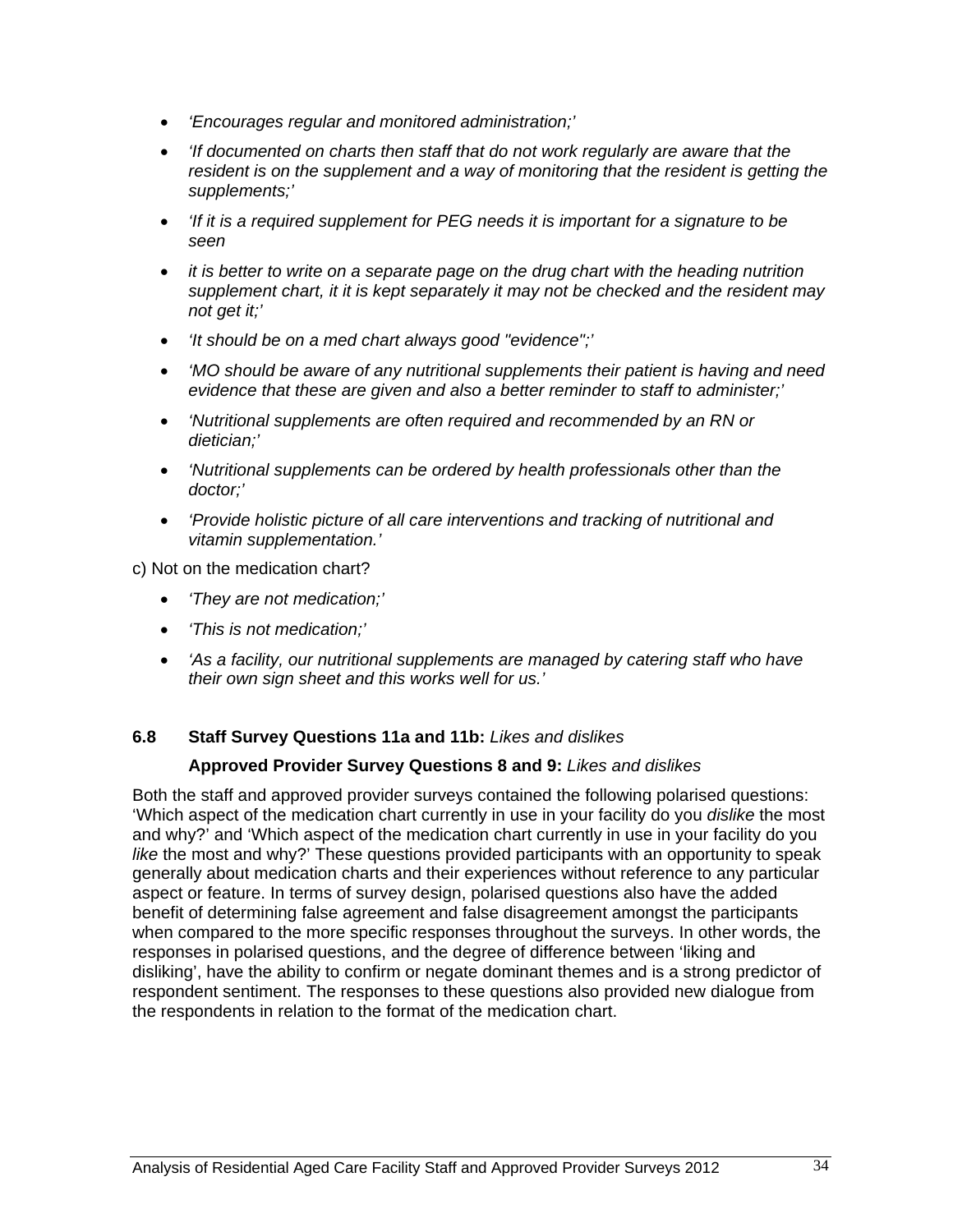Responses about aspects of current medication charts that are disliked identified the following:

- Size of signature boxes too small to complete in a legible manner;
- Insufficient space to chart and sign for PRNs (as required medicines) and nurseinitiated medications;
- No space to record administration of telephone orders; and
- No space to record variable dose medicines and associated laboratory results.

The responses from this particular question did reveal a significant new dialogue about the preferences for either a multi-loose leaf sheet format or a booklet format commonly seen in medication chats in RACFs. A further preference for typed over hand written medicine orders also received much comment from the respondents in the staff survey and the approved provider survey question of 'likes and dislikes' of medication charts. The responses from both staff survey and approved provider survey respondents focused heavily on a comparison between the common RACF medication chart formats of booklet and single page sheet medication charts. Staff survey respondents preferred the booklet format because the medicine order was directly located next to the administration signatures section ensuring that they knew which medicines were being administered. Respondents were also confident that all information relevant to the resident and medication safety was wholly contained in the booklet and this had the added bonus of being efficient in that respondents didn't have to seek additional, separate information. The approved provider survey results also identified the booklet format as favourable for auditing as it provided a central point for assessing medication safety compliance. However, the respondents also stated strongly that they disliked the handwritten component (i.e. medicine order) of the booklet format of medication charts, as it was often illegible, difficult for respondents to read and resulted in a perceived risk of increased error in the administration of medicines to residents. The multiple, separate pages medication chart, where the residents medicine orders were typed on a single page by pharmacist (signed by the prescriber), combined with separate signing sheets for administration, also caused major angst for respondents. The major dislike of this system focussed on the separate signing sheets in which administering staff could not visually align the administration signature box with the medicine order. Respondents stated that this compromised their confidence such that they were unsure of how they would know if residents received the correct medicine when all that staff had to refer to was a signing sheet and not the medicine order itself. In reality, the medicine order was available to staff on a separate page, but given the extensive time that staff took to complete the medication round, workload and time constraints, staff practices tended not to check between administration and prescriber pages.

There were many, often strong, negative comments about current RACF medication chart formats. A large number of respondent comments related to dissatisfaction with computergenerated, printed medication order sheets, supplied by pharmacy, that were separate to the medication administration signing sheets. Respondents expressed ongoing frustration with:

- Multiple, and potentially confusing, reprints of the sheets as a result of medicine changes and updates;
- Onerous time required for RACF auditing purposes;
- Loss of information between frequent versions of the printed medication order sheets that were filed away at RACFs;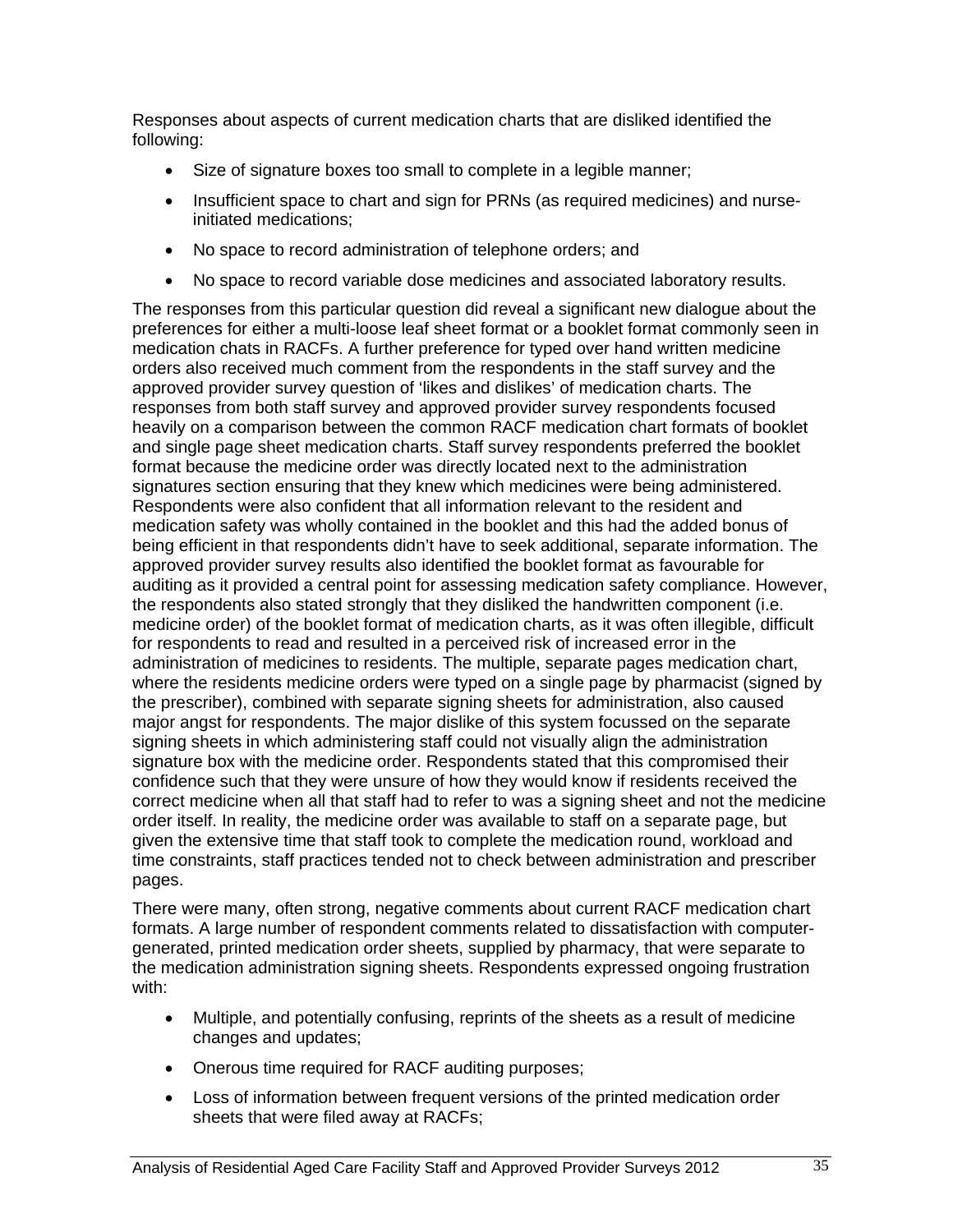- Uncertainty about the exact numbers of pages of medication orders that existed for each resident at any one time;
- Limited or no access to updated sheets after hours and weekends; and
- Complaints from medical practitioners about the lack of consolidated medicine prescribing and administration history.

Computer-generated hard copies of medication charts that require recommencement and reprinting following a change in prescribed medicines was cited as a major system inefficiency and a potential safety risk through irregular version control.

In contrast, negative comments related to handwritten paper-based medication charts were less frequent and related exclusively to the illegibility of medical practitioner handwriting.

Comments referring to booklet/chart formats expressed a preference for resident information, medicine orders and administration signatures located together with a clear layout and defined number of pages. Comments supported easy access to necessary information and reassurance that items could not go missing, as with single pages, and that staff were less likely to miss medicines, resident allergies and recent medicines history.

Some instances were cited when residents were prescribed many medicines and had more than one medication chart, as the single chart did not provide enough prescribing space. In this instance, staff indicated that there was more than one chart by writing on the medication chart 'chart 1 of 2' and 'chart 2 of 2'. Respondents stated that this was preferable to multiple single pages and that it was also more user-friendly for residents and their carers if they needed to know information about their medicines.

The following commentary was provided by respondents in relation to printed sheets of medicine prescribed and generated by the pharmacy following a medical practitioner ordering.

## **Medication changes/pharmacy**

*When there's medication changes, it's not updated by pharmacy even when new medication is delivered. There's no evidence on the chart that staff already given the medication.* 

*After medication changes, it's impossible to find the old medication record as there's no record kept.* 

*The reliance on an offsite pharmacy to ensure medication profiles are up to date and accurate. We are constantly having to request that they correct information on the charts. We RN's could do the job way better than the pharmacists!!!* 

*There is not enough space for clear signature signing, warfarin, patches, prn medications and short course medications are in small areas on the chart and not necessarily on the front page.* 

*Because it is electronically generated I need to dedicate a staff member once every 3 months to check with the pharmacist it is correct.* 

## **Paper-based**

*Paper based med chart - have to make too many adaptations in order for it to work properly - colour administration times by hand for example*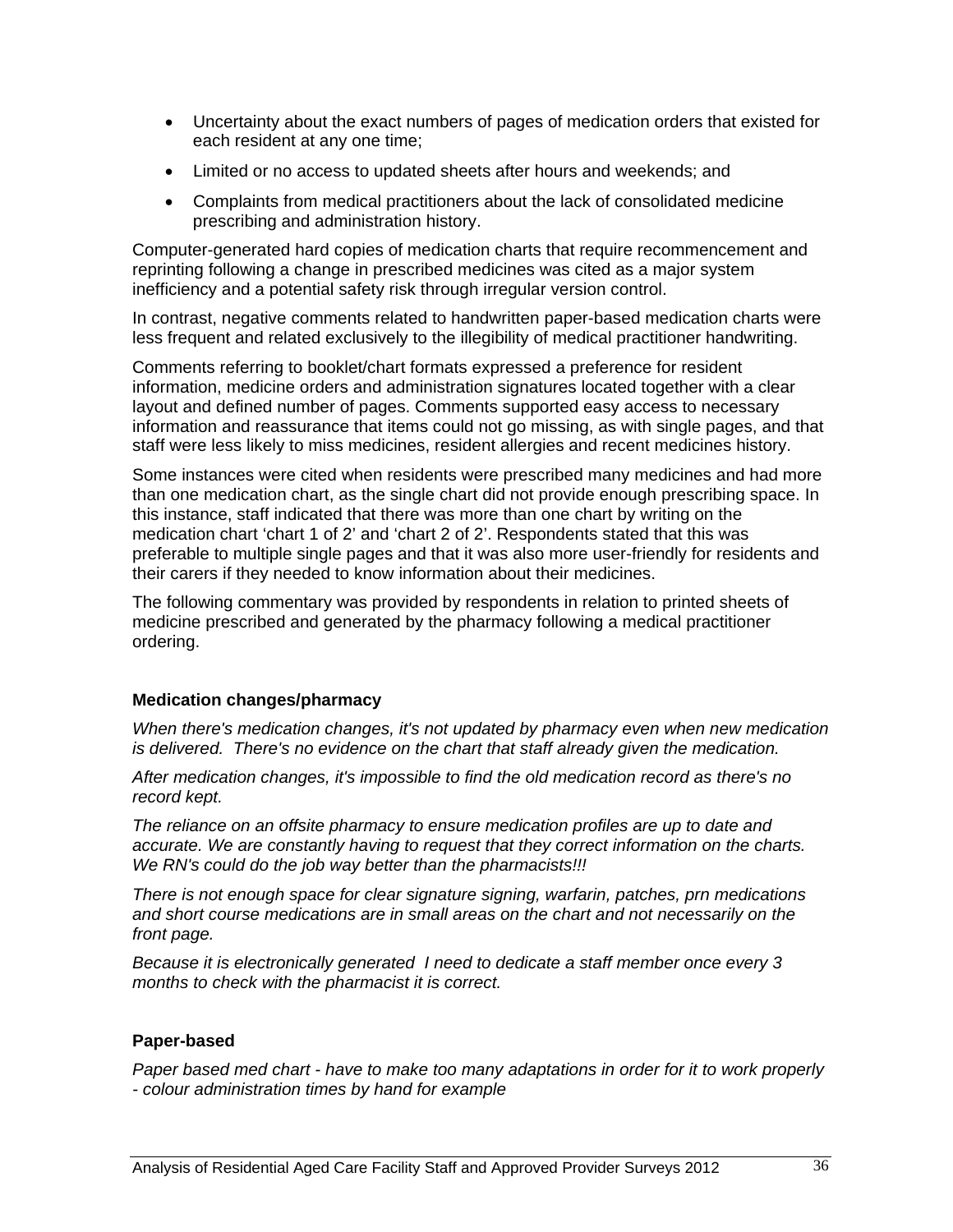*Medical Officers handwriting not legible at times. At times Known Allergy stickers not placed on chart* 

### **Loose leaf**

*Where do I start! Lots of loose leaf charts, some hand written by MO, some typed by Pharmacy. No trigger for review of medication chart. Some missing administration information.* 

*Because it is electronically generated I need to dedicate a staff member once every 3 months to check with the pharmacist it is correct. We are not funded for that. Medication sheets do not last the distance because they are heavy use documents used by many people over 24 hour period. Storage system of charts need to be considered ring folders cheap but not effective.* 

*Currently using [brand] signing sheets and variety of order sheets depending on GPs practice Current system can be confusing* 

*I do not like the way that everytime a medication change happens that the chart has to be reprinted and sent for signing again. Also it is often difficult to track nurse initiated medications and phone orders as they are recorded separately and then when the page is*  full, they are filed. We evaluate each resident quarterly and to chase up all the nurse *initiated meds and phone orders can be a nightmare. At least if it is in one folder like the old charts then you can track them more easily. We do not have our own pharmacy at our*  facility and we have difficulty with the pharmacist keeping up with any changes. Not one *day goes by when we would have all our charts operating well without some sort of mistake or change to be made.* 

*If changes are made over the weekend then they are not made electronically till the Monday, therefore if changes are not handed over then medication errors are made. There is nowhere for the Doctor to sign if he writes up a new medication. I realise that there is a signature on the bottom of each page, once signed, but how legal is it if he writes up a new medication a few days later.* 

*There is a time lapse in between the GP writing up the medication, the medication being put up on the[brand] and then when the new chart is printed and then sent to the GP for signing.!!!* 

*It is the most paper unfriendly system I have ever used. We often have medication changes, then are required to print medication chart again to ensure it is updated. We then have to update and print out universal sign sheets in case of computer failure. GP's complaining about having no 'history' on the drug chart due to the continual updating of charts.* 

*Only having signing space for signing for an entire [brand] pack bubble, with no provision for (e.g.) a resident refusing a single tablet. Not having the allergies and diagnoses on the charts (our pharmacy says it's impossible to do for some reason)* 

*The design of the signing sheets are very un-user friendly, with cramped spaces and different types of medications grouped (e.g. oral solid dose, non-packed, S8, etc.). Also A4*  landscape, so there may be multiple pages if a resident has a complex regime, and that *causes errors. Also, every time there is a medication change, the chart is re-printed, and tracking previous versions can be tricky (and also involve multiple pages for medically unstable residents). We're still using hard copies, and I don't see us going to an electronic system within the next 3 - 5 years.*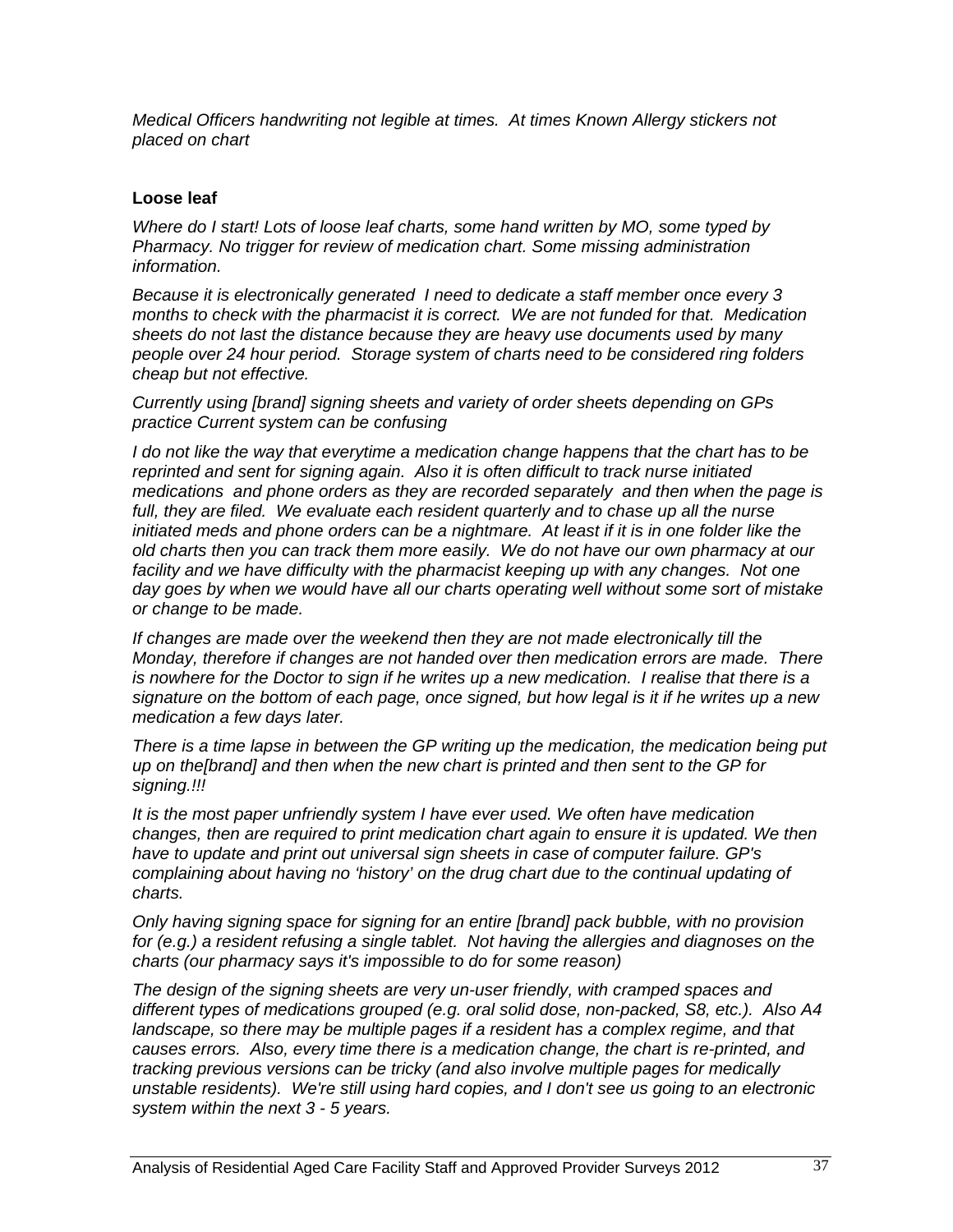# **7. Summary**

Currently, development of the NRMC has achieved the first iteration, is undergoing human factor testing (which will be reported shortly) and is being considered by the NRMC Reference Group as the basis for phased implementation. It is expected that further refinement of safety fields and layout of the chart will occur based on survey findings and other stakeholder engagement.

The findings of the surveys considered in this report are of importance in the NRMC development and refinement process. They confirm findings in the large analysis of RACF medication charts undertaken by the Commission in 2011 and which are reflected in the NRMC. They also support outcomes from the extensive human factors testing of the NRMC undertaken to date. The survey outcomes provide further evidence for decisions on the NRMC agreed by the National Residential Medication Chart Reference Group and a basis for further decisions in relation to content, format and other design issues.

Phased implementation of the NRMC will test the NRMC in approximately twenty RACFs which will provide opportunities for it to be exposed to many of the varieties of medication management in RACFs.

The Commission is committed to improving the safety and quality of medication management in aged care context and sees standardization of medication charting, and the associated processes as an important basis for achieving improvements. It is also committed to acquitting the commitment in partnership with consumers, health professionals and industry stakeholders.

While NRMC Project outcomes are yet to be realised, the opportunity for a national standardised medication chart based on the best available evidence continues to be supported by evidence in other healthcare settings and by responses from stakeholders in the residential aged care sector. The expertise and knowledge of medication management that stakeholders have brought to the project is shaping the project outcomes.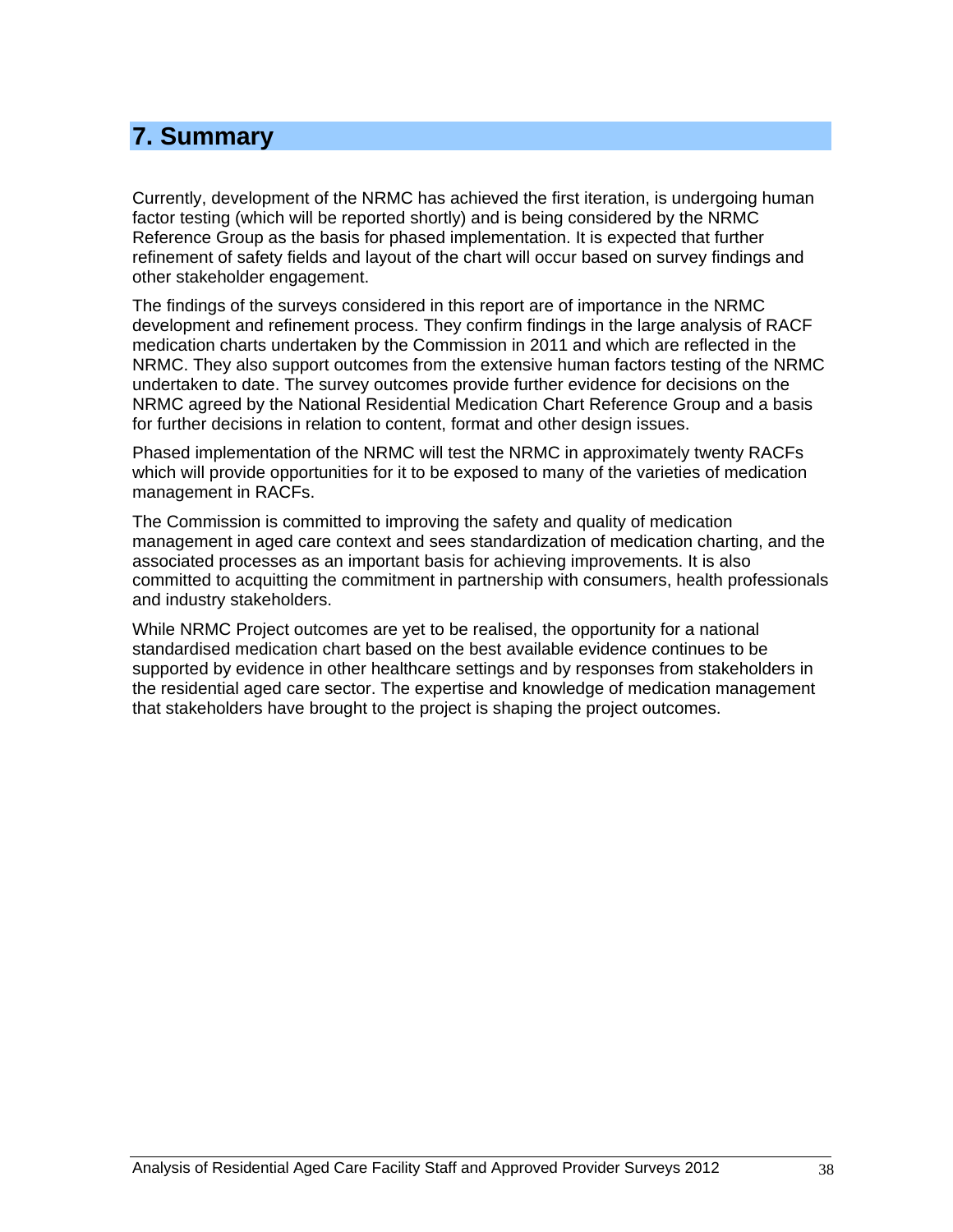# **8. References**

- 1. Australian Bureau of Statistics, 2008, *Census At School,* Australia, 'Table 04. Preferred hand of students who completed the CensusAtSchool questionnaire', time series data comparisons of 2006 to 2008 summary data, viewed 12 March 2012, <http://www.abs.gov.au/websitedbs/CasHome.nsf/4a256353001af3ed4b2562bb001215 64/387ad78ac6c4a953ca25749b0013b843!OpenDocument>
- 2. ACSQHC 2011, *Analysis of residential aged care facility medication chart.*
- *3.* Aged Care Standards and Accreditation Agency 2011. *Results and processes guide for quality aged care assessors.*
- 4. Aged Care Act 1997 Accreditation Standards
- 5. Coombes I., Stowasser A, Reid C and Mitchell C. The national inpatient medication chart: critical audit of design and performance at a tertiary hospital. *Medical Journal of Australia* 2008; 188 (12): 732-733.
- 6. Commonwealth Government 2011. Approved Providers of Aged Care Services 2011.
- 7. Vittoria Pontieri-Lewis ["The role of nutrition in wound healing"](http://findarticles.com/p/articles/mi_m0FSS/is_n4_v6/ai_n18607502/). *MedSurg Nursing.* 22 May, 2012.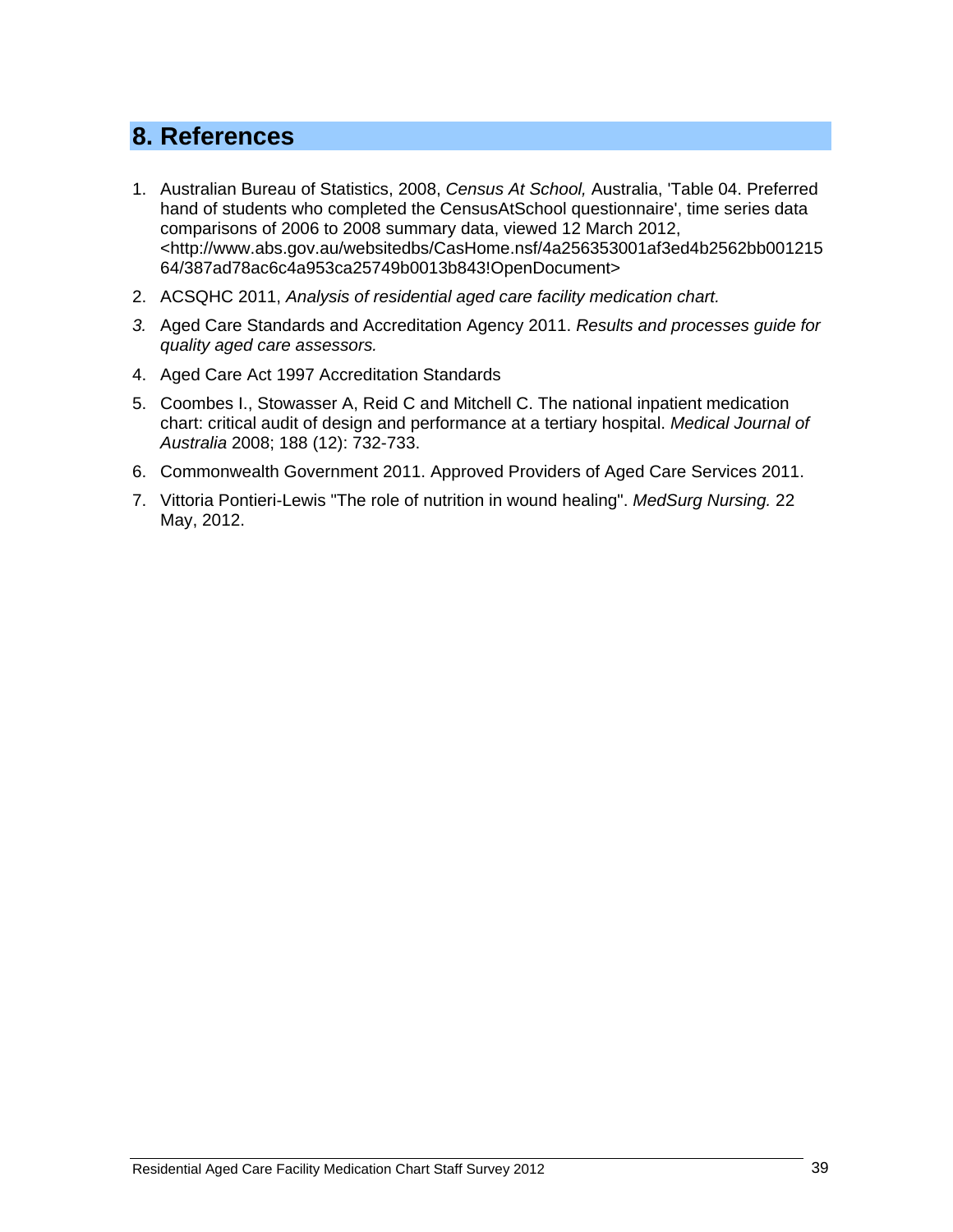**Appendix 1** 

# **AUSTRALIAN COMMISSION** ON SAFETY AND QUALITY IN HEALTH CARE

# **Residential Aged Care Facility Medication Chart Staff Survey 2012**



**National Residential Medication Chart Project**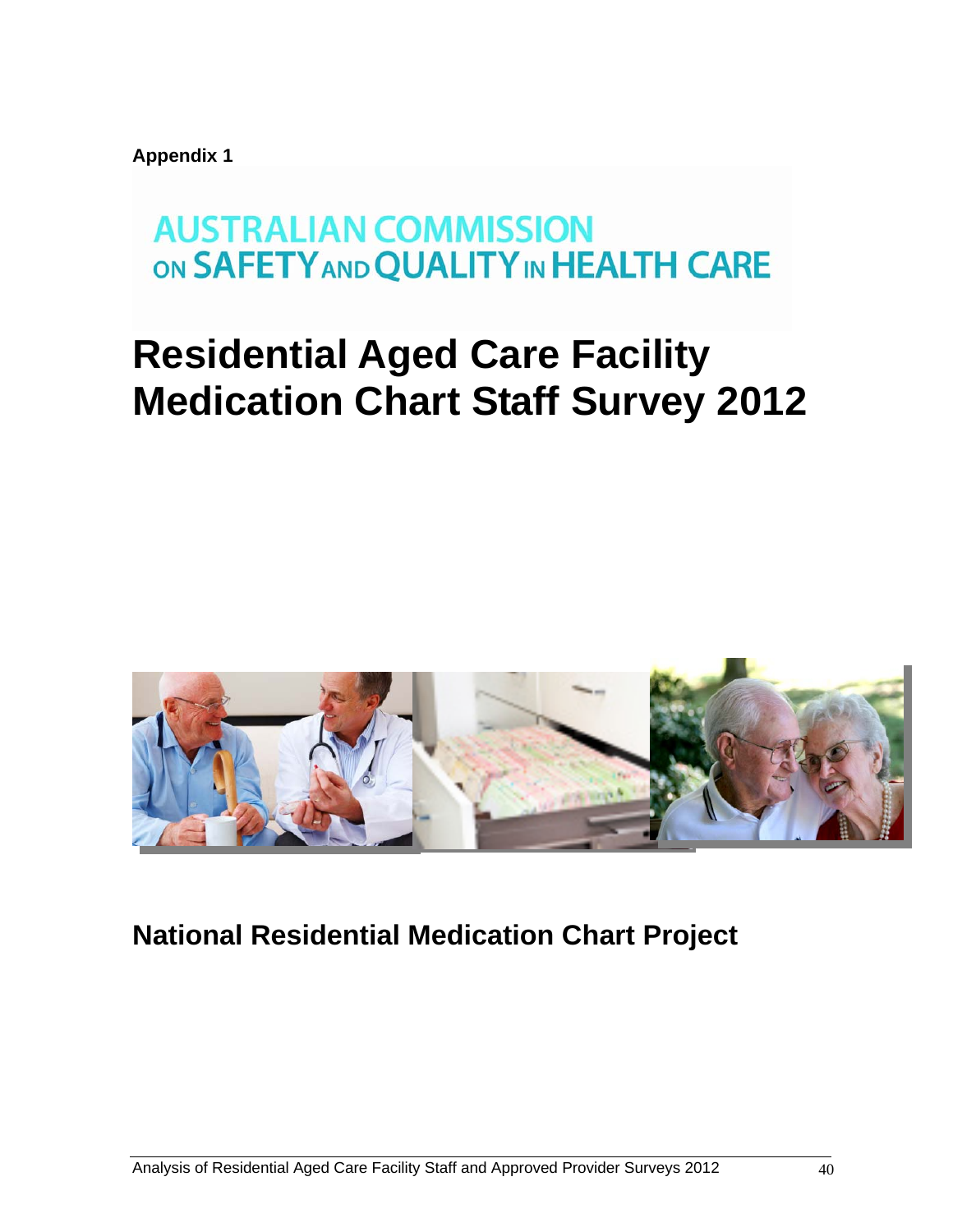#### **© Commonwealth of Australia 2012**

This work is copyright. It may be reproduced in whole or in part for study or training purposes subject to the inclusion of an acknowledgement of the source. Requests and inquiries concerning reproduction and rights for purposes other than those indicated above requires the written permission of the Australian Commission on Safety and Quality in Health Care, GPO Box 5480 Sydney NSW 2001 or [mail@safetyandquality.gov.au](mailto:mail@safetyandquality.gov.au)

#### **Suggested citation**

Australian Commission on Safety and Quality in Health Care 2012, *Residential Aged Care Facility Medication Chart Staff Survey*, ACSQHC, Sydney.

#### **Acknowledgment**

Many individuals and organisations have freely given their time, expertise and documentation to support the development of this document. In particular, the Commission wishes to acknowledge the valuable contributions by National Residential Medication Chart Reference Group members, approved providers, individual residential aged care facilities and the University of Queensland School of Psychology in the development of this survey. The involvement and willingness of all concerned to share their experience and expertise is greatly appreciated.

This paper is available on the Commission website: [www.safetyandquality.gov.au](http://www.safetyandquality.gov.au/)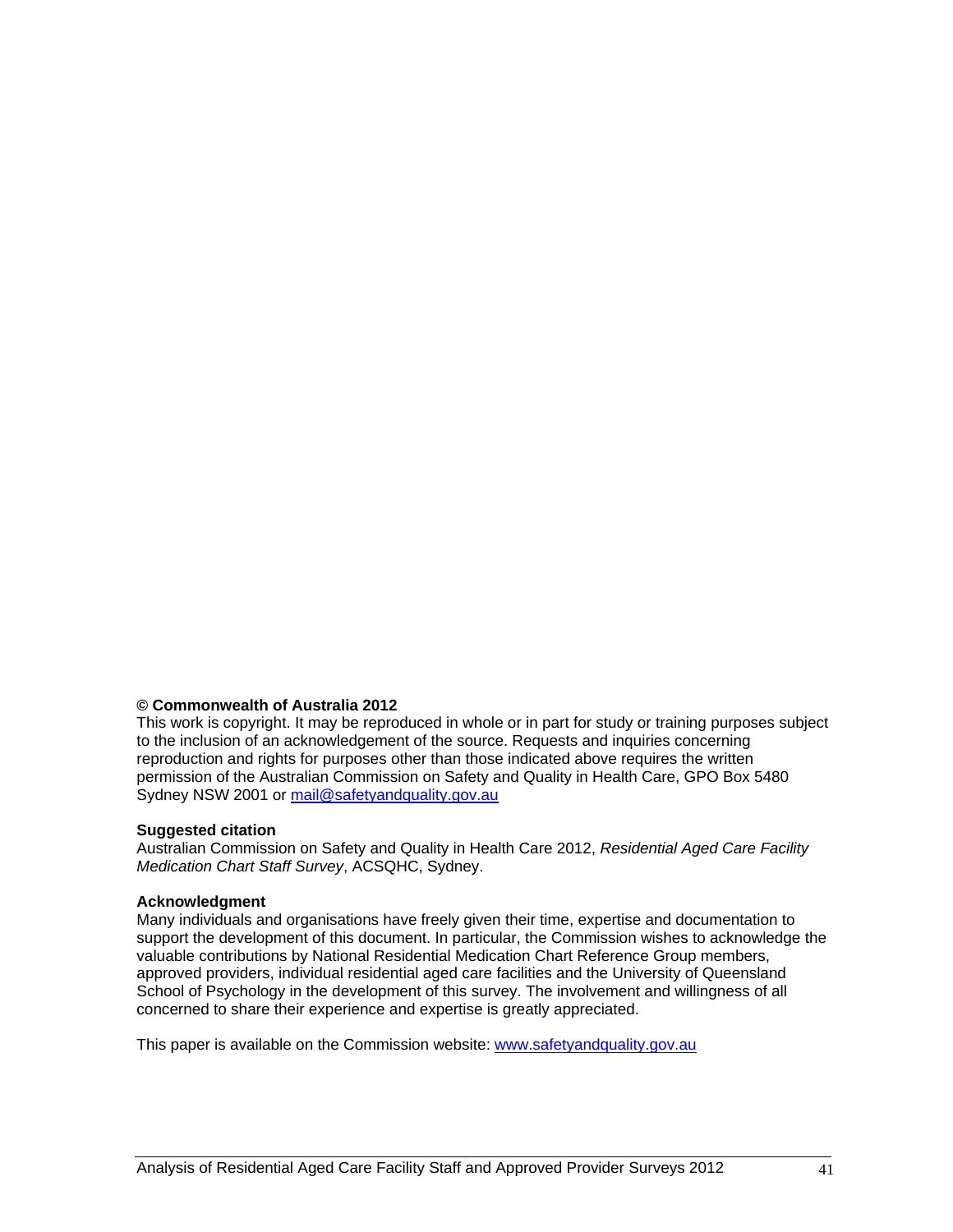# **Medication charts in aged care**

Thank you for taking time out of your day to assist us in the development of a national residential medication chart for use in aged care. We value your input and look forward to receiving your feedback about medication charts.

### **Background**

The *National Residential Medication Chart Project* is developing a standard medication chart for use in Commonwealth-funded residential aged care facilities nationally. To acquit this task, the project will:

- 1. Develop standardised information fields and layout for a standard medication chart; and
- 2. Incorporate into the chart required fields to enable pharmaceutical supply and Pharmaceutical Benefits Scheme (PBS) claiming directly from the chart.

Standardising medication charting in residential aged care facilities (RACFs), and eliminating the need for a PBS script, has the potential to improve the safety and quality of medications in RACFs for residents and to improve work flows for health professionals working in the sector.

The project will result in:

- 1. A standard paper-based medication chart designed for use in Australian RACFs; and
- 2. Essential elements for safe electronic medication management systems in RACFs.

This project is managed by the Australian Commission on Safety and Quality in Health Care (the Commission), funded by the Department of Health and Ageing (the Department) under the *Fifth Community Pharmacy Agreement* and governed by funding arrangements between the Department and the Commission.

# **This survey**

### **Target audience**

Residential aged care staff (RNs, ENs, EENs, AINs, PCAs, GSOs, and/or Managers) involved in the administration of medications to residents from a medication chart.

### **Aim**

This survey is aimed at getting a better understanding of your points of view about medication charts. This will help us develop a national chart that is user friendly and works for aged care facilities. It is important to us that we understand *your* thoughts and ideas so that we can incorporate them into the eventual design.

## **Confidentiality**

We do not need to know your name and all information gathered in this survey is confidential. However, if you would like to be contacted further regarding your responses please provide us with your details.

### **Return your survey to our team**

Please return completed surveys by **13 February 2012** to the NRMC Project Team by fax on (02) 9126 3613 or via e-mail to [nrmc@safetyandquality.gov.au.](mailto:pamela.mantaring@safetyandquality.gov.au)

Thanks again and we look forward to receiving your input!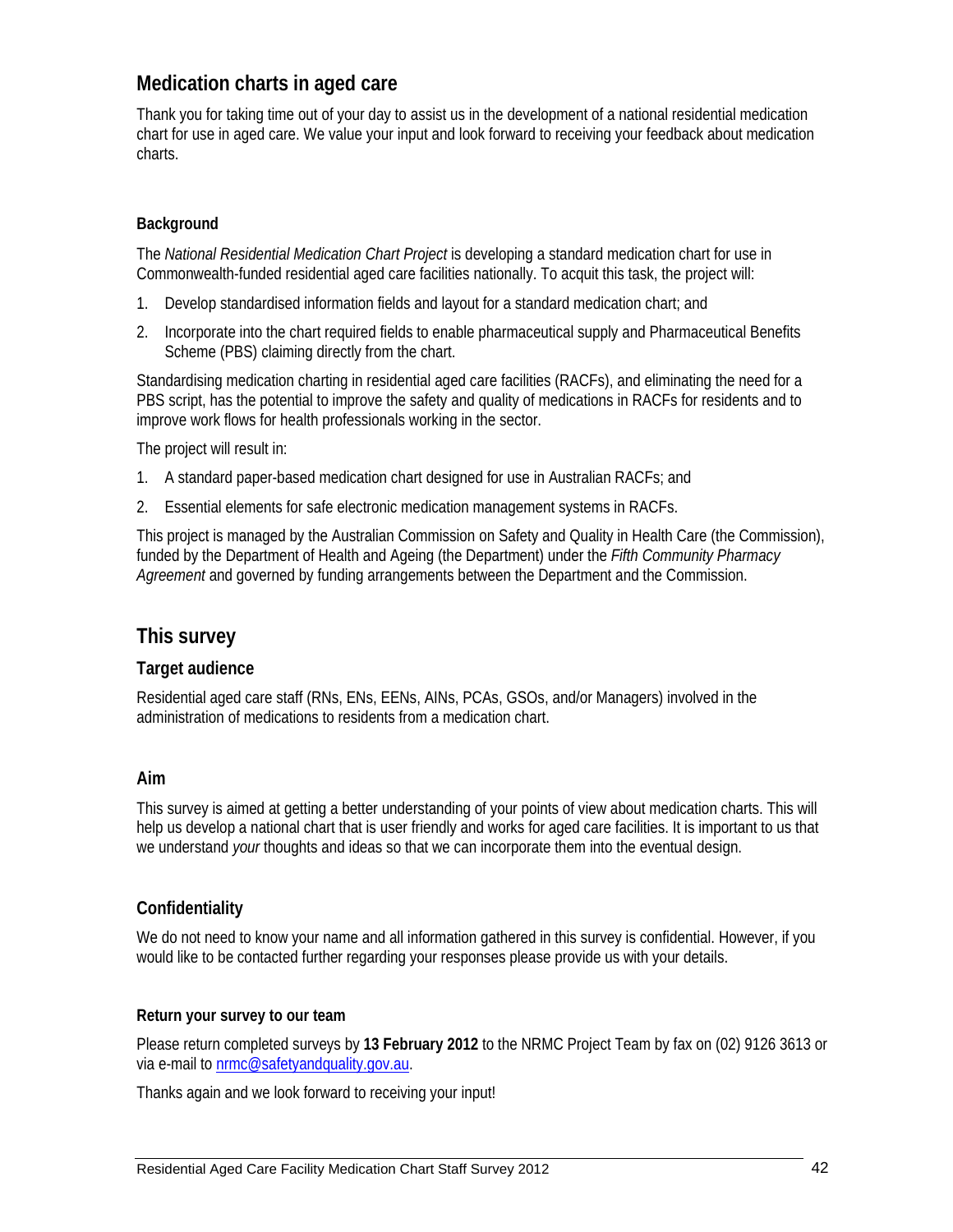# **Medication charts in aged care: Staff survey**

# **Instructions**

The survey consists of 18 questions. On some questions you score on a 5 point scale (1 indicating a negative response and 5 indicating a positive response) by **circling the preferred response**. On other questions, you are asked to provide an answer by indicating which answer fits best.

Questions have room for comment. Please use this if you have any ideas and thoughts as this information will be used in the development of the *National Residential Medication Chart*. Any information given is considered important; after all it is you who will probably be using this chart.

## **Q1**

How useful are the following in identifying residents?

|    |                    | not useful |  | very useful |
|----|--------------------|------------|--|-------------|
| a. | Preferred name     |            |  |             |
| b. | Current photograph |            |  | מ.          |
| C. | Gender             |            |  | b           |
| d. | Date of birth      |            |  | מ.          |
| е. | Age in years       |            |  | .h          |
|    | Room number        |            |  |             |

Please provide any other information you can think of that would be useful in identifying residents and why? \_\_\_\_\_\_\_\_\_\_\_\_\_\_\_\_\_\_\_\_\_\_\_\_\_\_\_\_\_\_\_\_\_\_\_\_\_\_\_\_\_\_\_\_\_\_\_\_\_\_\_\_\_\_\_\_\_\_\_\_\_\_\_\_\_\_\_\_\_\_\_\_\_\_\_\_\_\_\_\_\_\_\_\_\_

\_\_\_\_\_\_\_\_\_\_\_\_\_\_\_\_\_\_\_\_\_\_\_\_\_\_\_\_\_\_\_\_\_\_\_\_\_\_\_\_\_\_\_\_\_\_\_\_\_\_\_\_\_\_\_\_\_\_\_\_\_\_\_\_\_\_\_\_\_\_\_\_\_\_\_\_\_\_\_\_\_\_\_\_\_ \_\_\_\_\_\_\_\_\_\_\_\_\_\_\_\_\_\_\_\_\_\_\_\_\_\_\_\_\_\_\_\_\_\_\_\_\_\_\_\_\_\_\_\_\_\_\_\_\_\_\_\_\_\_\_\_\_\_\_\_\_\_\_\_\_\_\_\_\_\_\_\_\_\_\_\_\_\_\_\_\_\_\_\_\_

# **Q2**

How useful is the following information when administering medicines to residents?

|    |                           | not useful |  | very useful |
|----|---------------------------|------------|--|-------------|
| a. | Primary diagnosis         |            |  |             |
| b. | Swallowing difficulties   |            |  | h.          |
|    | Dementia/cognitive issues |            |  | 5           |
| d  | <b>Stroke</b>             |            |  | 5           |
| е. | Language barrier          |            |  | 5           |
|    | Crush medicine            |            |  | 5           |
| g. | Insert via PEG            |            |  | 5           |
|    | Resistive to pills        |            |  |             |

Please provide any other information you can think of that would assist in administering medicines to residents and why?

\_\_\_\_\_\_\_\_\_\_\_\_\_\_\_\_\_\_\_\_\_\_\_\_\_\_\_\_\_\_\_\_\_\_\_\_\_\_\_\_\_\_\_\_\_\_\_\_\_\_\_\_\_\_\_\_\_\_\_\_\_\_\_\_\_\_\_\_\_\_\_\_\_\_\_\_\_\_\_\_\_\_\_\_\_ \_\_\_\_\_\_\_\_\_\_\_\_\_\_\_\_\_\_\_\_\_\_\_\_\_\_\_\_\_\_\_\_\_\_\_\_\_\_\_\_\_\_\_\_\_\_\_\_\_\_\_\_\_\_\_\_\_\_\_\_\_\_\_\_\_\_\_\_\_\_\_\_\_\_\_\_\_\_\_\_\_\_\_\_\_ \_\_\_\_\_\_\_\_\_\_\_\_\_\_\_\_\_\_\_\_\_\_\_\_\_\_\_\_\_\_\_\_\_\_\_\_\_\_\_\_\_\_\_\_\_\_\_\_\_\_\_\_\_\_\_\_\_\_\_\_\_\_\_\_\_\_\_\_\_\_\_\_\_\_\_\_\_\_\_\_\_\_\_\_\_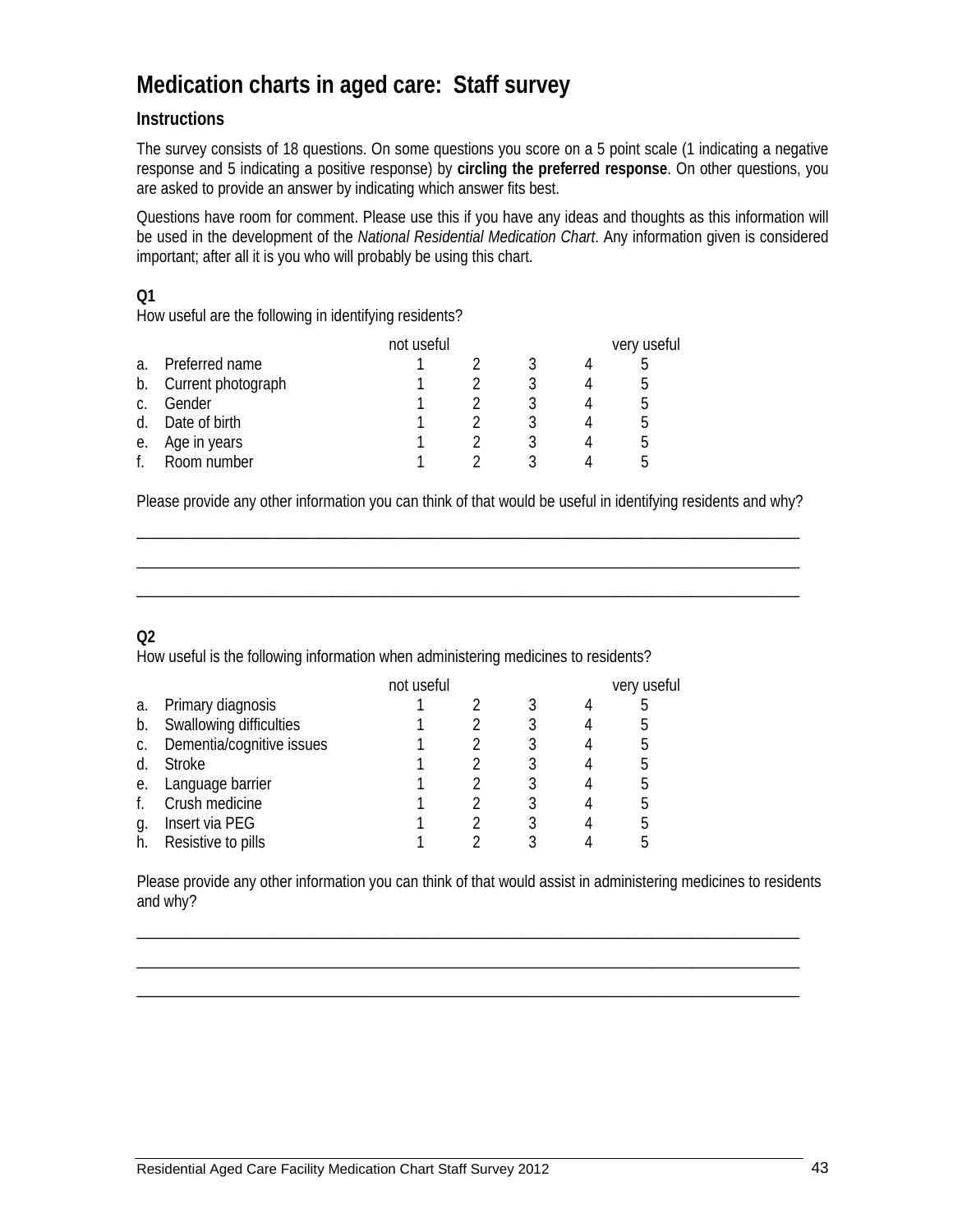### **Q4**

How many prescribed medicines do you think each chart should be able to list and why?

### **Q5**

What do you think would be the average number of medications prescribed for individual residents in your facility?

\_\_\_\_\_\_\_\_\_\_\_\_\_\_\_\_\_\_\_\_\_\_\_\_\_\_\_\_\_\_\_\_\_\_\_\_\_\_\_\_\_\_\_\_\_\_\_\_\_\_\_\_\_\_\_\_\_\_\_\_\_\_\_\_\_\_\_\_\_\_\_\_\_\_\_\_\_\_\_\_\_\_\_\_\_ \_\_\_\_\_\_\_\_\_\_\_\_\_\_\_\_\_\_\_\_\_\_\_\_\_\_\_\_\_\_\_\_\_\_\_\_\_\_\_\_\_\_\_\_\_\_\_\_\_\_\_\_\_\_\_\_\_\_\_\_\_\_\_\_\_\_\_\_\_\_\_\_\_\_\_\_\_\_\_\_\_\_\_\_\_ \_\_\_\_\_\_\_\_\_\_\_\_\_\_\_\_\_\_\_\_\_\_\_\_\_\_\_\_\_\_\_\_\_\_\_\_\_\_\_\_\_\_\_\_\_\_\_\_\_\_\_\_\_\_\_\_\_\_\_\_\_\_\_\_\_\_\_\_\_\_\_\_\_\_\_\_\_\_\_\_\_\_\_\_\_

\_\_\_\_\_\_\_\_\_\_\_\_\_\_\_\_\_\_\_\_\_\_\_\_\_\_\_\_\_\_\_\_\_\_\_\_\_\_\_\_\_\_\_\_\_\_\_\_\_\_\_\_\_\_\_\_\_\_\_\_\_\_\_\_\_\_\_\_\_\_\_\_\_\_\_\_\_\_\_\_\_\_\_\_\_ \_\_\_\_\_\_\_\_\_\_\_\_\_\_\_\_\_\_\_\_\_\_\_\_\_\_\_\_\_\_\_\_\_\_\_\_\_\_\_\_\_\_\_\_\_\_\_\_\_\_\_\_\_\_\_\_\_\_\_\_\_\_\_\_\_\_\_\_\_\_\_\_\_\_\_\_\_\_\_\_\_\_\_\_\_ \_\_\_\_\_\_\_\_\_\_\_\_\_\_\_\_\_\_\_\_\_\_\_\_\_\_\_\_\_\_\_\_\_\_\_\_\_\_\_\_\_\_\_\_\_\_\_\_\_\_\_\_\_\_\_\_\_\_\_\_\_\_\_\_\_\_\_\_\_\_\_\_\_\_\_\_\_\_\_\_\_\_\_\_\_

### **Q6**

\_\_\_\_\_\_\_\_\_\_\_\_\_

a. Approximately, how many residents are taking warfarin in your facility? \_\_\_\_\_\_\_\_\_\_\_\_\_\_\_\_\_\_\_\_\_\_\_\_\_ b. Approximately, how many residents are taking insulin in your facility? \_\_\_\_\_\_\_\_\_\_\_\_\_\_\_\_\_\_\_\_\_\_\_\_\_

### **Q7**

How would you rate the importance of these features in assisting with medication administration?

|    |                                                  | not important |   |   | very important |     |
|----|--------------------------------------------------|---------------|---|---|----------------|-----|
| a. | Size of boxes to sign in                         |               |   | 4 |                |     |
| b. | Locating information for warfarin dose           |               |   | 4 | h.             | N/A |
|    | Locating information for insulin dose            |               | 3 |   |                | N/A |
| d. | Sufficient space/ font size of instructions      |               |   |   |                |     |
| е. | Ability to understand written instructions       |               |   | 4 |                |     |
| t. | Space for medicines given frequently (ie:2hrly)  |               | 3 | 4 |                | N/A |
| g. | Space for medicines given infrequently (ie:wkly) |               |   |   |                | N/A |
|    | Clarity/user friendliness                        |               |   |   | .h             |     |
|    | Comment                                          |               |   |   |                |     |

\_\_\_\_\_\_\_\_\_\_\_\_\_\_\_\_\_\_\_\_\_\_\_\_\_\_\_\_\_\_\_\_\_\_\_\_\_\_\_\_\_\_\_\_\_\_\_\_\_\_\_\_\_\_\_\_\_\_\_\_\_\_\_\_\_\_\_\_\_\_\_\_\_\_\_\_\_\_\_\_\_\_\_\_\_ \_\_\_\_\_\_\_\_\_\_\_\_\_\_\_\_\_\_\_\_\_\_\_\_\_\_\_\_\_\_\_\_\_\_\_\_\_\_\_\_\_\_\_\_\_\_\_\_\_\_\_\_\_\_\_\_\_\_\_\_\_\_\_\_\_\_\_\_\_\_\_\_\_\_\_\_\_\_\_\_\_\_\_\_\_ \_\_\_\_\_\_\_\_\_\_\_\_\_\_\_\_\_\_\_\_\_\_\_\_\_\_\_\_\_\_\_\_\_\_\_\_\_\_\_\_\_\_\_\_\_\_\_\_\_\_\_\_\_\_\_\_\_\_\_\_\_\_\_\_\_\_\_\_\_\_\_\_\_\_\_\_\_\_\_\_\_\_\_\_\_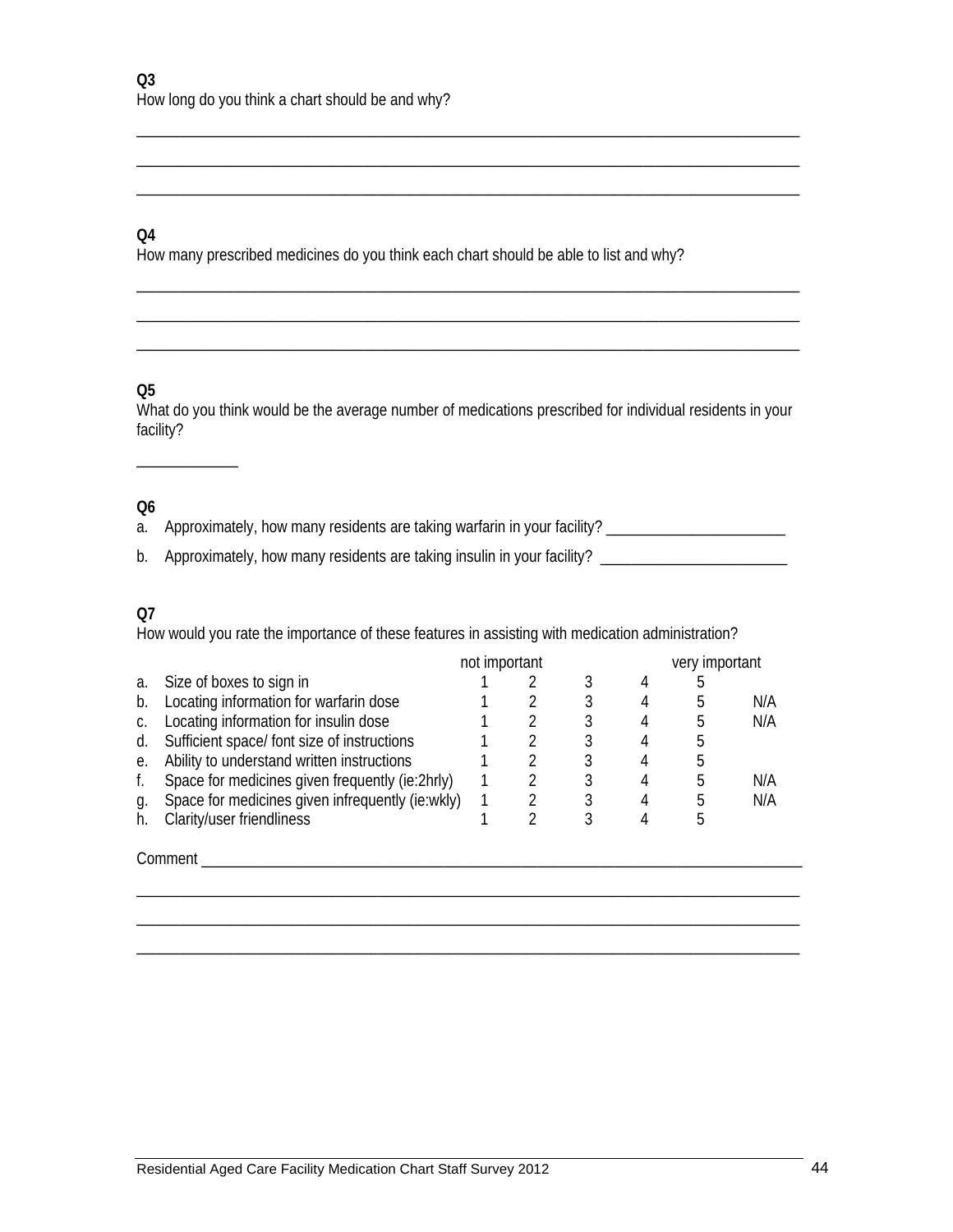### **Q8 a**

In relation to medication management in your facility, how would you rate your level of satisfaction with the following?

\_\_\_\_\_\_\_\_\_\_\_\_\_\_\_\_\_\_\_\_\_\_\_\_\_\_\_\_\_\_\_\_\_\_\_\_\_\_\_\_\_\_\_\_\_\_\_\_\_\_\_\_\_\_\_\_\_\_\_\_\_\_\_\_\_\_\_\_\_\_\_\_\_\_\_\_\_\_\_\_\_\_\_\_\_

|                                                          | poor |  | hiah |
|----------------------------------------------------------|------|--|------|
| a. Time spent requesting scripts for medications charted |      |  |      |
| b. Documenting medications given/refused/omitted         |      |  |      |
| c. Ease of copying/scanning/faxing the chart             |      |  |      |

Comment \_\_\_\_\_\_\_\_\_\_\_\_\_\_\_\_\_\_\_\_\_\_\_\_\_\_\_\_\_\_\_\_\_\_\_\_\_\_\_\_\_\_\_\_\_\_\_\_\_\_\_\_\_\_\_\_\_\_\_\_\_\_\_\_\_\_\_\_\_\_\_\_\_\_\_\_\_

### **Q8 b**

Do you think that the use of colour on medication charts is useful and why?

| Q <sub>9</sub> | Where do you think is the most suitable place to list non-prescription items? (E.g. over the<br>counter/complementary medicines/vitamins and moisturising creams) |                       |             |                |                   |
|----------------|-------------------------------------------------------------------------------------------------------------------------------------------------------------------|-----------------------|-------------|----------------|-------------------|
| a.             | On the medication chart with prescribed medicines? (same page)                                                                                                    | worst<br>$\mathbf{1}$ |             | 2 <sup>3</sup> | best<br>$4\quad5$ |
| b.             | On the medication chart separate from prescribed medicines? (different page)                                                                                      | worst<br>1234         |             |                | best<br>$-5$      |
| $C_{1}$        | Not on the medication chart?                                                                                                                                      | worst<br>$\mathbf{1}$ | $2^{\circ}$ | $3 \quad 4$    | best<br>5         |
|                |                                                                                                                                                                   |                       |             |                |                   |

\_\_\_\_\_\_\_\_\_\_\_\_\_\_\_\_\_\_\_\_\_\_\_\_\_\_\_\_\_\_\_\_\_\_\_\_\_\_\_\_\_\_\_\_\_\_\_\_\_\_\_\_\_\_\_\_\_\_\_\_\_\_\_\_\_\_\_\_\_\_\_\_\_\_\_\_\_\_\_\_\_\_\_\_\_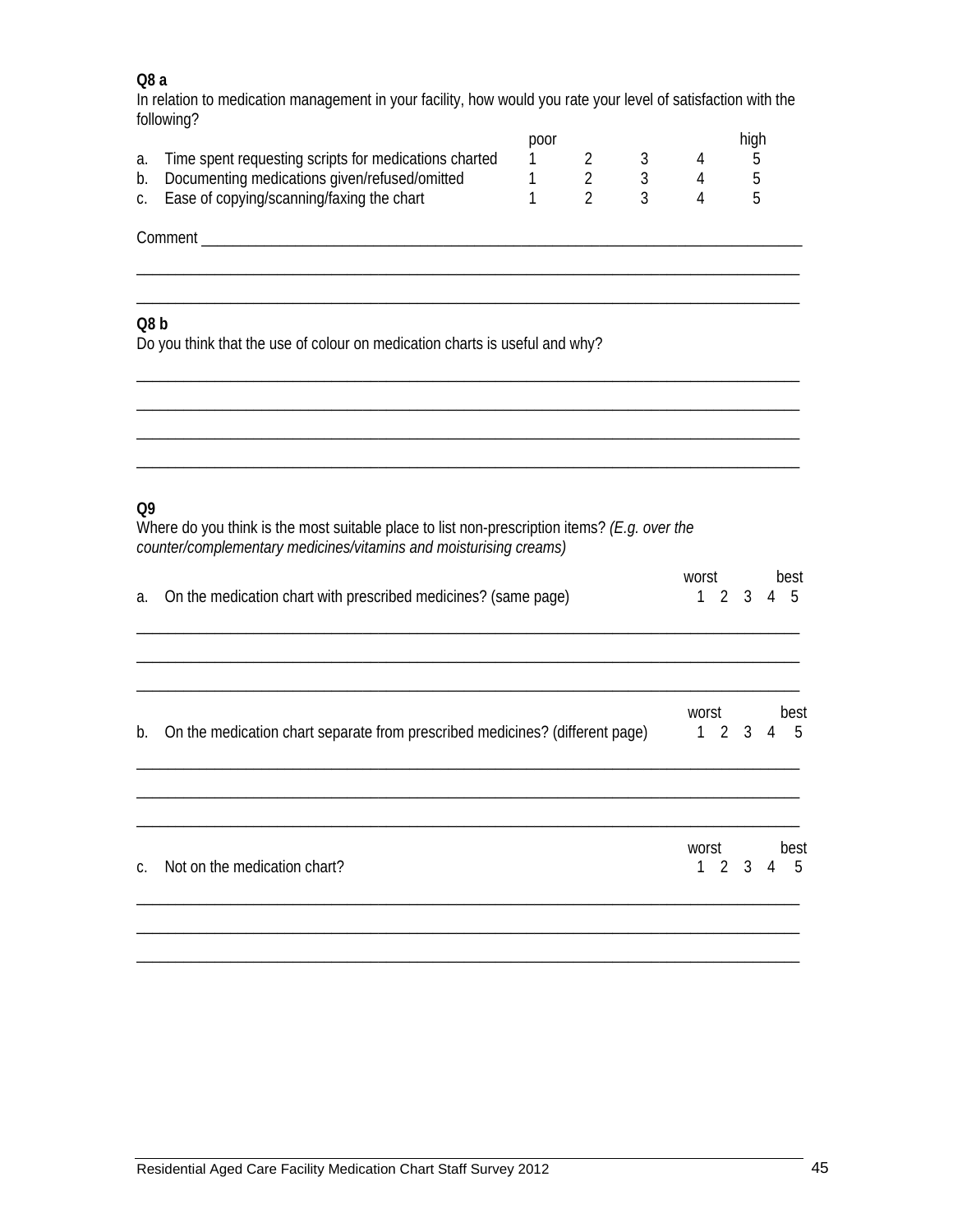| Q10       | Where do you think is the most suitable place to list nutritional supplements?                                    |                              |                |   |           |
|-----------|-------------------------------------------------------------------------------------------------------------------|------------------------------|----------------|---|-----------|
| a.        | On the medication chart with prescribed medicines? (same page)                                                    | worst<br>1                   | 2 <sup>3</sup> | 4 | best<br>5 |
| b.        | On the medication chart separate from prescribed medicines? (different page)                                      | worst<br>2<br>$\mathbf{1}$   | 3              | 4 | best<br>5 |
| C.        | Not on the medication chart?                                                                                      | worst<br>$\overline{2}$<br>1 | 3              | 4 | best<br>5 |
| Q11<br>a. | Which aspect of the medication chart currently in use in your facility do you dislike the most and why?           |                              |                |   |           |
| b.        | Which aspect of the medication chart currently in use in your facility do you like the most and why?              |                              |                |   |           |
| Q12       | If you could change anything in the medication chart currently in use in your facility, what would it be and why? |                              |                |   |           |
|           |                                                                                                                   |                              |                |   |           |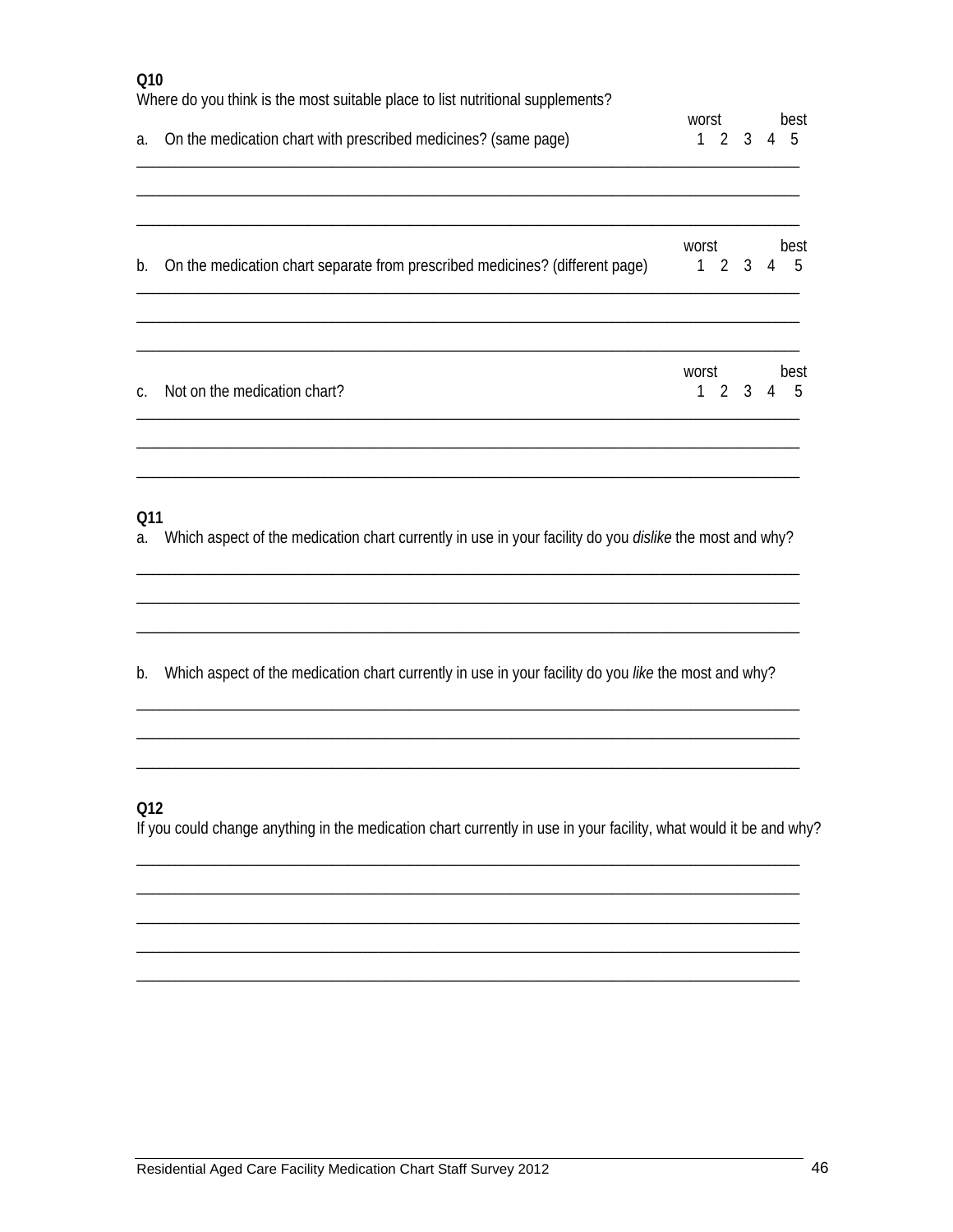### **Q13**

If you have residents who administer their medications, what do you think is the best way of documenting that this has occurred and why?

\_\_\_\_\_\_\_\_\_\_\_\_\_\_\_\_\_\_\_\_\_\_\_\_\_\_\_\_\_\_\_\_\_\_\_\_\_\_\_\_\_\_\_\_\_\_\_\_\_\_\_\_\_\_\_\_\_\_\_\_\_\_\_\_\_\_\_\_\_\_\_\_\_\_\_\_\_\_\_\_\_\_\_\_\_ \_\_\_\_\_\_\_\_\_\_\_\_\_\_\_\_\_\_\_\_\_\_\_\_\_\_\_\_\_\_\_\_\_\_\_\_\_\_\_\_\_\_\_\_\_\_\_\_\_\_\_\_\_\_\_\_\_\_\_\_\_\_\_\_\_\_\_\_\_\_\_\_\_\_\_\_\_\_\_\_\_\_\_\_\_ \_\_\_\_\_\_\_\_\_\_\_\_\_\_\_\_\_\_\_\_\_\_\_\_\_\_\_\_\_\_\_\_\_\_\_\_\_\_\_\_\_\_\_\_\_\_\_\_\_\_\_\_\_\_\_\_\_\_\_\_\_\_\_\_\_\_\_\_\_\_\_\_\_\_\_\_\_\_\_\_\_\_\_\_\_

# **Q14**

In which care level do you work?

- a. High care
- b. Low care
- c. Both

## **Q15a)**

Which of the following best describes your position?

- a. RN
- b. EN
- c. EEN
- d. AIN
- e. PCA
- f. CSE
- g. GSO
- h. Manager
- i. Other (please specify) \_\_\_\_\_\_\_\_\_\_\_\_\_\_\_\_\_\_\_\_\_\_

## **Q15a)**

Which hand do you use the most documenting and completing a medication chart?

- a) your right hand
- b) your left hand
- c) you can use both (you are ambidextrous)

### **Q16**

Approximately, how many residents at your facility?

**Q17**

The organisation that runs your home is

a. Religious-based

\_\_\_\_\_\_\_\_\_\_\_\_\_\_\_\_\_

- b. Community based
- c. Government based
- d. Private
- e. Charitable
- f. Other (please specify) \_\_\_\_\_\_\_\_\_\_\_\_\_\_\_\_\_\_\_\_\_\_
- g. Unsure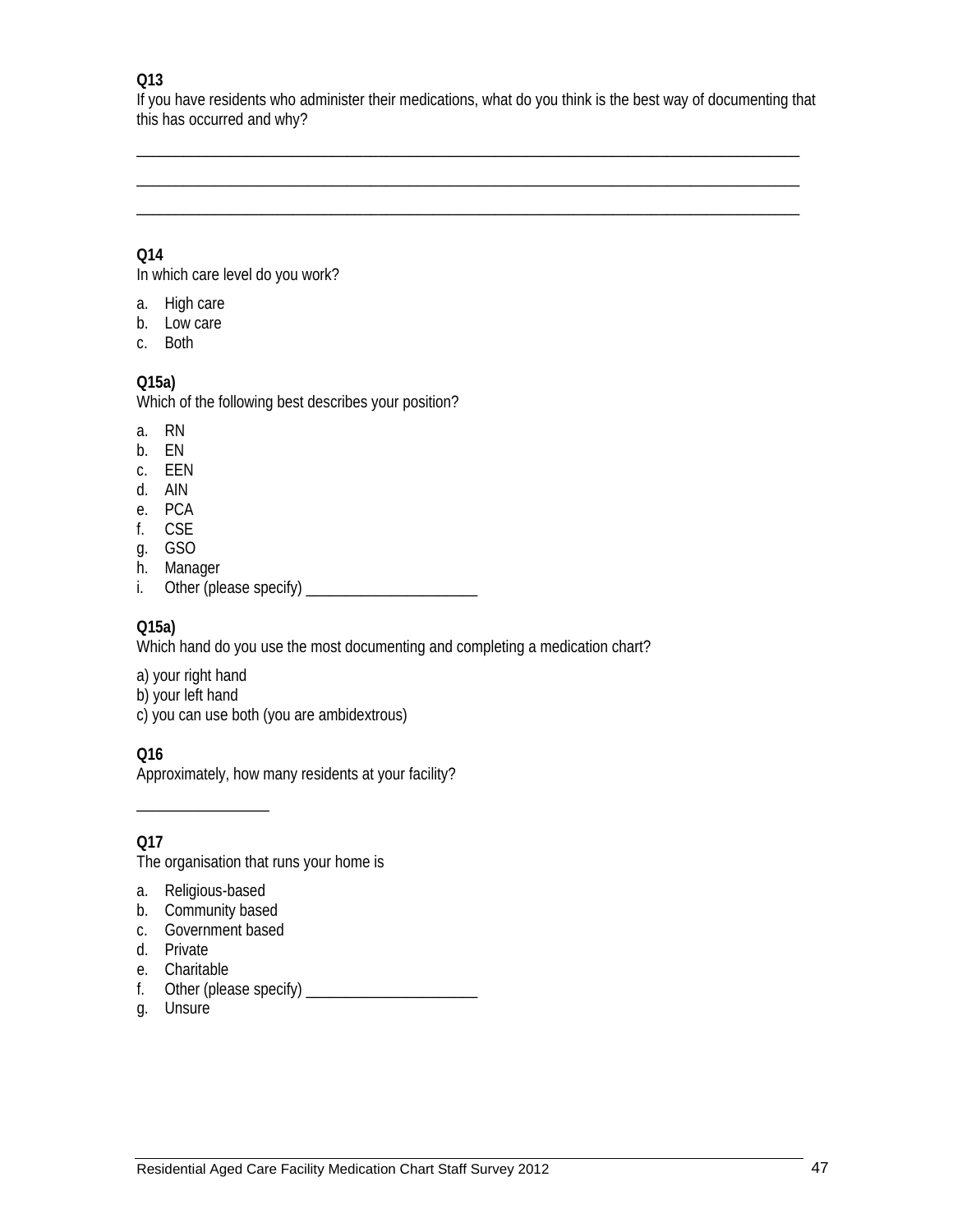### **Q18**

Do you have any other comments that you would like to make about a standard medication chart for aged care?

\_\_\_\_\_\_\_\_\_\_\_\_\_\_\_\_\_\_\_\_\_\_\_\_\_\_\_\_\_\_\_\_\_\_\_\_\_\_\_\_\_\_\_\_\_\_\_\_\_\_\_\_\_\_\_\_\_\_\_\_\_\_\_\_\_\_\_\_\_\_\_\_\_\_\_\_\_\_\_\_\_\_\_\_\_ \_\_\_\_\_\_\_\_\_\_\_\_\_\_\_\_\_\_\_\_\_\_\_\_\_\_\_\_\_\_\_\_\_\_\_\_\_\_\_\_\_\_\_\_\_\_\_\_\_\_\_\_\_\_\_\_\_\_\_\_\_\_\_\_\_\_\_\_\_\_\_\_\_\_\_\_\_\_\_\_\_\_\_\_\_ \_\_\_\_\_\_\_\_\_\_\_\_\_\_\_\_\_\_\_\_\_\_\_\_\_\_\_\_\_\_\_\_\_\_\_\_\_\_\_\_\_\_\_\_\_\_\_\_\_\_\_\_\_\_\_\_\_\_\_\_\_\_\_\_\_\_\_\_\_\_\_\_\_\_\_\_\_\_\_\_\_\_\_\_\_

# **Thank you for giving us your thoughts and ideas!**

If you wish to be sent feedback on the results of the survey, or wish to be involved in further surveys for this project, please provide your contact details below. *Please note that this is optional.* 

Name: \_\_\_\_\_\_\_\_\_\_\_\_\_\_\_\_\_\_\_\_\_\_\_\_\_\_\_\_\_\_\_\_\_\_\_\_\_\_\_\_\_\_\_\_\_\_\_\_\_\_\_\_\_\_

E-mail: \_\_\_\_\_\_\_\_\_\_\_\_\_\_\_\_\_\_\_\_\_\_\_\_\_\_\_\_\_\_\_\_\_\_\_\_\_\_\_\_\_\_\_\_\_\_\_\_\_\_\_\_\_\_

Phone number:

Results of this survey (de-identified), and further information on the *National Residential Medication Chart Project*, will be published on the Commission's web site [www.safetyandquality.gov.au](http://www.safetyandquality.gov.au/)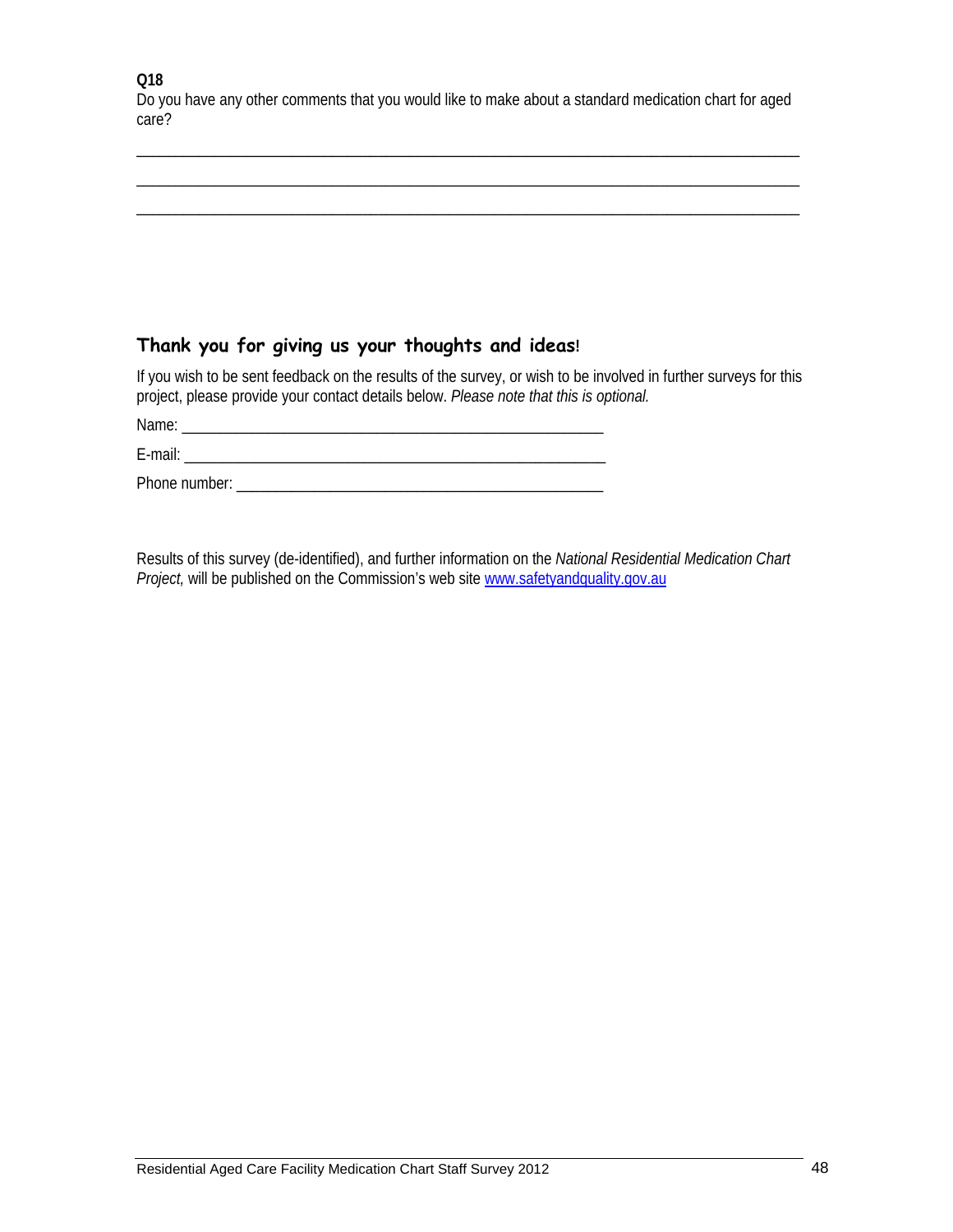# **AUSTRALIAN COMMISSION** ON SAFETY AND QUALITY IN HEALTH CARE

# **Residential Aged Care Facility Medication Chart Approved Providers Survey 2012**



# **National Residential Medication Chart Project**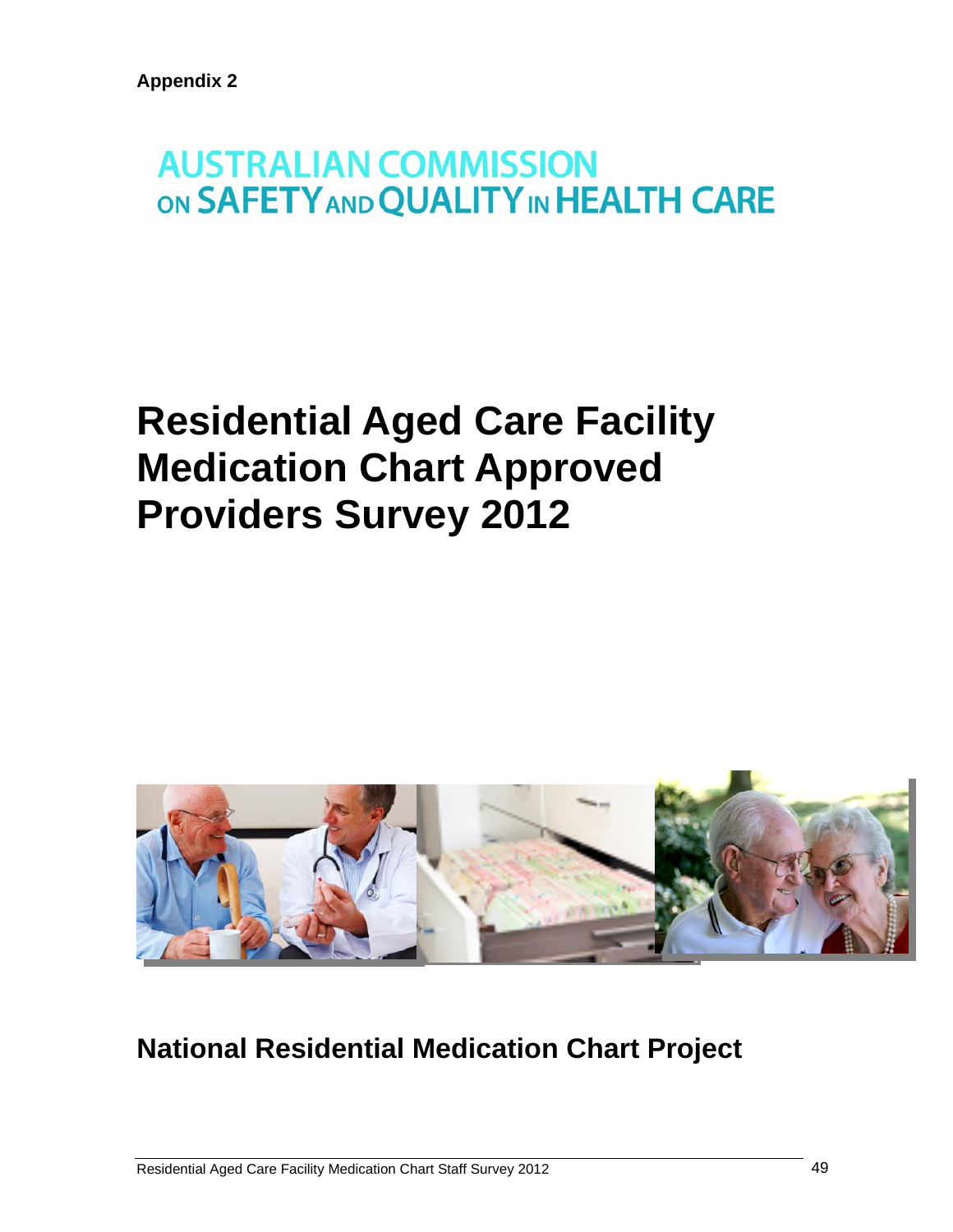# **Medication charts in aged care**

Thank you for taking time out of your day to assist us in the development of a national residential medication chart for use in aged care. We value your input and look forward to receiving your feedback about medication charts.

### **Background**

The *National Residential Medication Chart Project* is developing a standard medication chart for use in Commonwealth-funded residential aged care facilities nationally. To acquit this task, the project will:

- 3. Develop standardised information fields and layout for a standard medication chart; and
- 4. Incorporate into the chart required fields to enable pharmaceutical supply and Pharmaceutical Benefits Scheme (PBS) claiming directly from the chart.

Standardising medication charting in residential aged care facilities (RACFs), and eliminating the need for a PBS script, has the potential to improve the safety and quality of medications in RACFs for residents and to improve work flows for health professionals working in the sector.

The project will result in:

- 3. A standard paper-based medication chart designed for use in Australian RACFs; and
- 4. Essential elements for safe electronic medication management systems in RACFs.

This project is managed by the Australian Commission on Safety and Quality in Health Care (the Commission), funded by the Department of Health and Ageing (the Department) under the *Fifth Community Pharmacy Agreement* and governed by funding arrangements between the Department and the Commission.

# **This survey**

### **Target audience**

Residential aged care approved provider managers involved in medication management in their residential aged care facilities.

### **Aim**

This survey is aimed at getting a better understanding of your points of view about medication charts. This will help us develop a national chart that is user friendly and works for aged care facilities. It is important to us that we understand *your* thoughts and ideas so that we can incorporate them into the eventual design.

## **Confidentiality**

We do not need to know your name and all information gathered in this survey is confidential. However, if you would like to be contacted further regarding your responses please provide us with your details.

### **Return your survey to our team**

Please return completed surveys by Friday April 12<sup>th</sup> 2012 to the NRMC Project Team by the Survey Monkey link.

Thanks again and we look forward to receiving your input!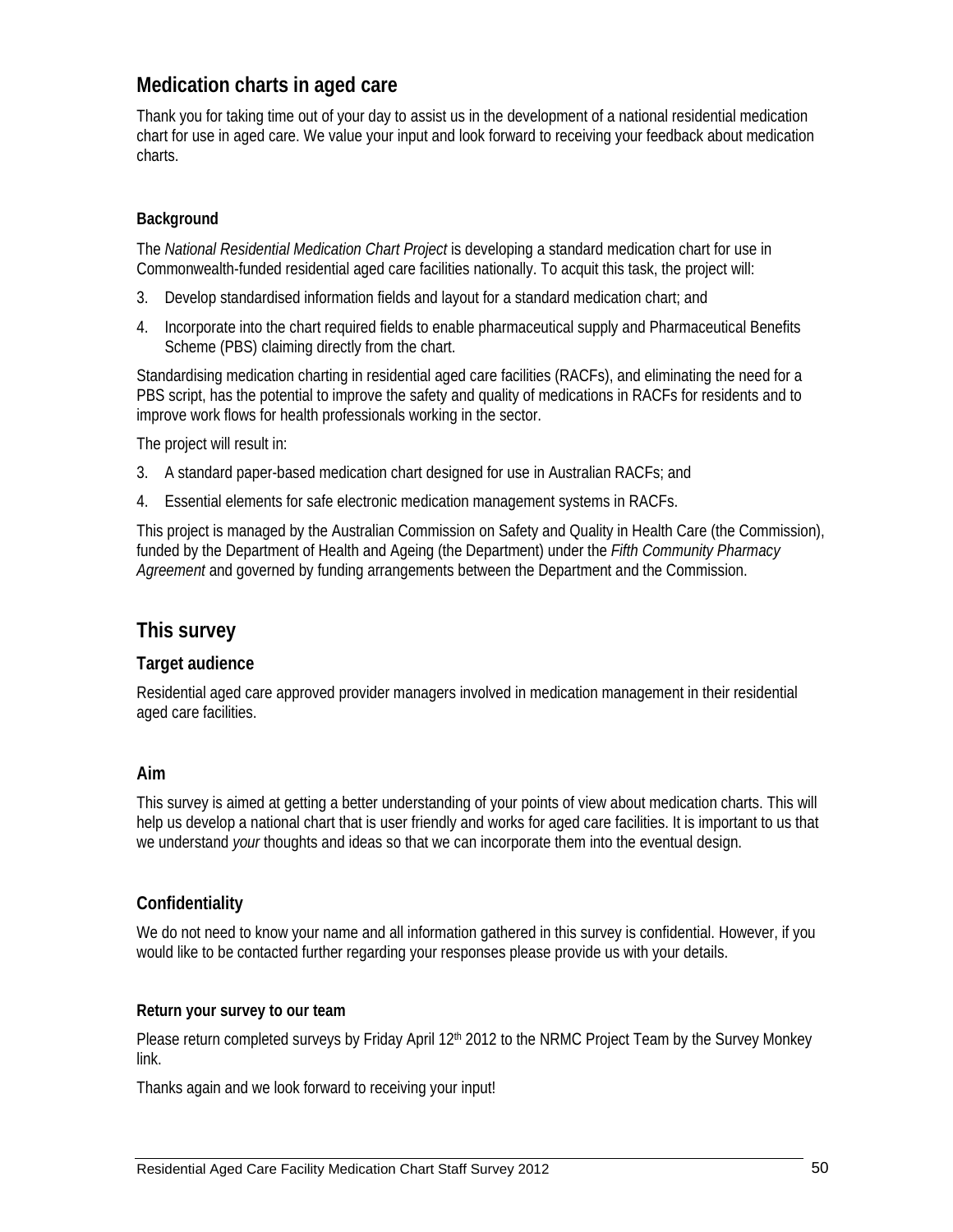# **Medication charts in aged care: Approved provider survey**

\_\_\_\_\_\_\_\_\_\_\_\_\_\_\_\_\_\_\_\_\_\_\_\_\_\_\_\_\_\_\_\_\_\_\_\_\_\_\_\_\_\_\_\_\_\_\_\_\_\_\_\_\_\_\_\_\_\_\_\_\_\_\_\_\_\_\_\_\_\_\_\_\_\_\_\_\_\_\_\_\_\_\_\_\_ \_\_\_\_\_\_\_\_\_\_\_\_\_\_\_\_\_\_\_\_\_\_\_\_\_\_\_\_\_\_\_\_\_\_\_\_\_\_\_\_\_\_\_\_\_\_\_\_\_\_\_\_\_\_\_\_\_\_\_\_\_\_\_\_\_\_\_\_\_\_\_\_\_\_\_\_\_\_\_\_\_\_\_\_\_

\_\_\_\_\_\_\_\_\_\_\_\_\_\_\_\_\_\_\_\_\_\_\_\_\_\_\_\_\_\_\_\_\_\_\_\_\_\_\_\_\_\_\_\_\_\_\_\_\_\_\_\_\_\_\_\_\_\_\_\_\_\_\_\_\_\_\_\_\_\_\_\_\_\_\_\_\_\_\_\_\_\_\_\_\_ \_\_\_\_\_\_\_\_\_\_\_\_\_\_\_\_\_\_\_\_\_\_\_\_\_\_\_\_\_\_\_\_\_\_\_\_\_\_\_\_\_\_\_\_\_\_\_\_\_\_\_\_\_\_\_\_\_\_\_\_\_\_\_\_\_\_\_\_\_\_\_\_\_\_\_\_\_\_\_\_\_\_\_\_\_ \_\_\_\_\_\_\_\_\_\_\_\_\_\_\_\_\_\_\_\_\_\_\_\_\_\_\_\_\_\_\_\_\_\_\_\_\_\_\_\_\_\_\_\_\_\_\_\_\_\_\_\_\_\_\_\_\_\_\_\_\_\_\_\_\_\_\_\_\_\_\_\_\_\_\_\_\_\_\_\_\_\_\_\_\_

\_\_\_\_\_\_\_\_\_\_\_\_\_\_\_\_\_\_\_\_\_\_\_\_\_\_\_\_\_\_\_\_\_\_\_\_\_\_\_\_\_\_\_\_\_\_\_\_\_\_\_\_\_\_\_\_\_\_\_\_\_\_\_\_\_\_\_\_\_\_\_\_\_\_\_\_\_\_\_\_\_\_\_\_\_ \_\_\_\_\_\_\_\_\_\_\_\_\_\_\_\_\_\_\_\_\_\_\_\_\_\_\_\_\_\_\_\_\_\_\_\_\_\_\_\_\_\_\_\_\_\_\_\_\_\_\_\_\_\_\_\_\_\_\_\_\_\_\_\_\_\_\_\_\_\_\_\_\_\_\_\_\_\_\_\_\_\_\_\_\_ \_\_\_\_\_\_\_\_\_\_\_\_\_\_\_\_\_\_\_\_\_\_\_\_\_\_\_\_\_\_\_\_\_\_\_\_\_\_\_\_\_\_\_\_\_\_\_\_\_\_\_\_\_\_\_\_\_\_\_\_\_\_\_\_\_\_\_\_\_\_\_\_\_\_\_\_\_\_\_\_\_\_\_\_\_

## **Q1**

In which state or territory are you located?

- a. Australian Capital Territory
- b. New South Wales
- c. Northern Territory
- d. South Australia
- e. Queensland
- f. Tasmania
- g. Victoria
- h. Western Australia

### **Q2**

The organisation that runs your home is?

- a. Religious-based
- b. Community based
- c. Government based
- d. Private
- e. Charitable
- f. Unsure
- g. Other (please specify)? \_\_\_\_\_\_\_\_\_\_\_\_\_\_\_\_\_\_\_\_\_\_\_\_\_\_\_\_\_\_\_\_\_\_\_\_\_\_\_\_\_\_\_\_\_\_\_\_\_\_\_\_\_\_\_\_\_\_\_\_\_\_\_\_\_\_\_\_\_\_\_\_\_\_\_\_\_\_\_\_\_\_\_\_\_

### **Q3**

Approximately, how many residents are at your facility?

### **Q4**

What care level are the residents in your facility?

- a. High Care
- b. Low Care
- c. Both
- d. Other (please specify)?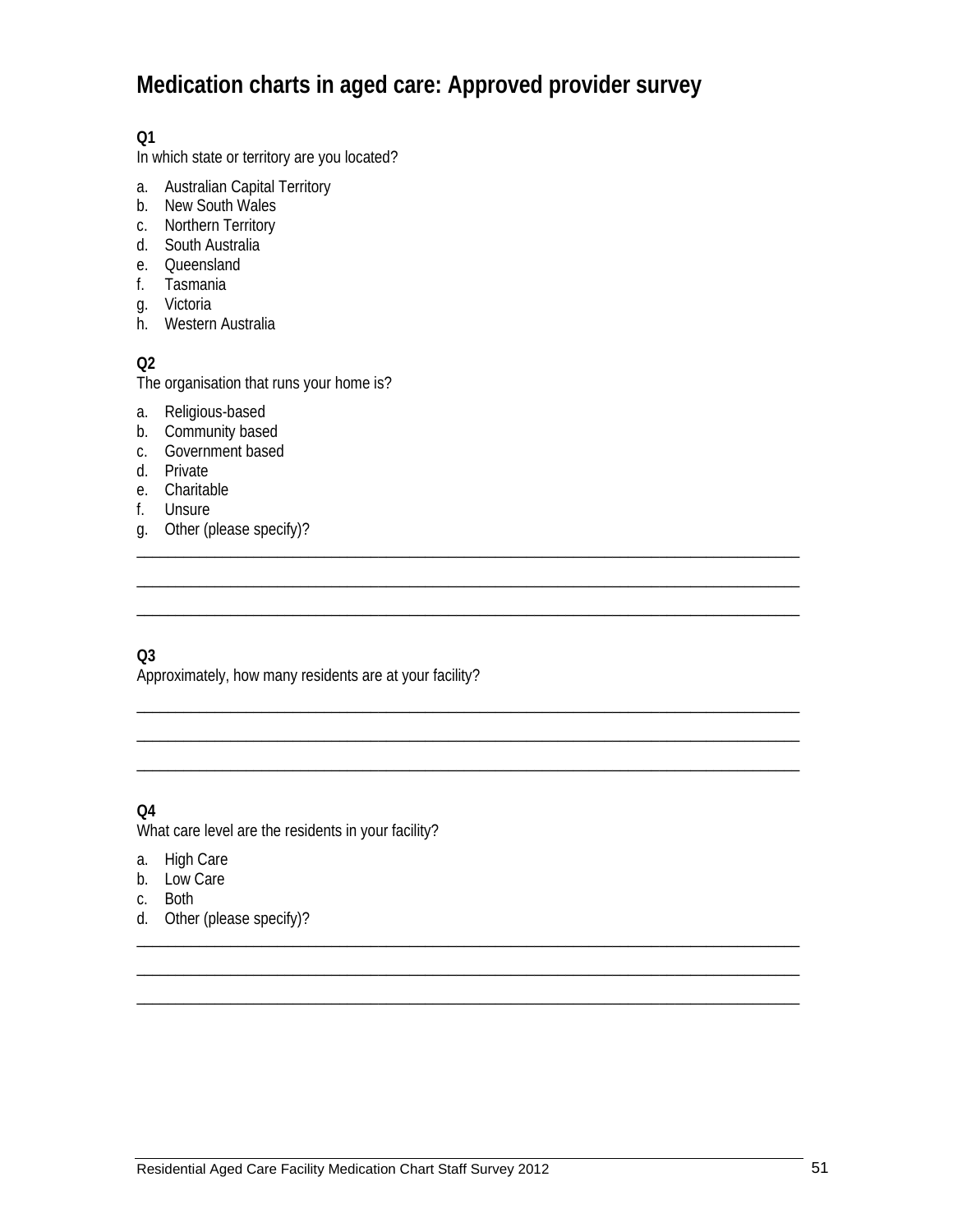### Q<sub>5</sub>

What types of staff do you have administering medications in your facility?

- a. RN
- b. EN
- c. EEN
- d. AIN
- e. PCA
- f. CSE
- q. GSO
- h. Manager

Other (please specify)

# Q<sub>6</sub>

Does your organisation pay for medication charts?

- a. Yes
- b. No (please specify)

# $Q7$

What duration should a chart ideally be and why?

# Q8

List three things that you dislike the most about medication charts

### 

 $2.$  $3.$